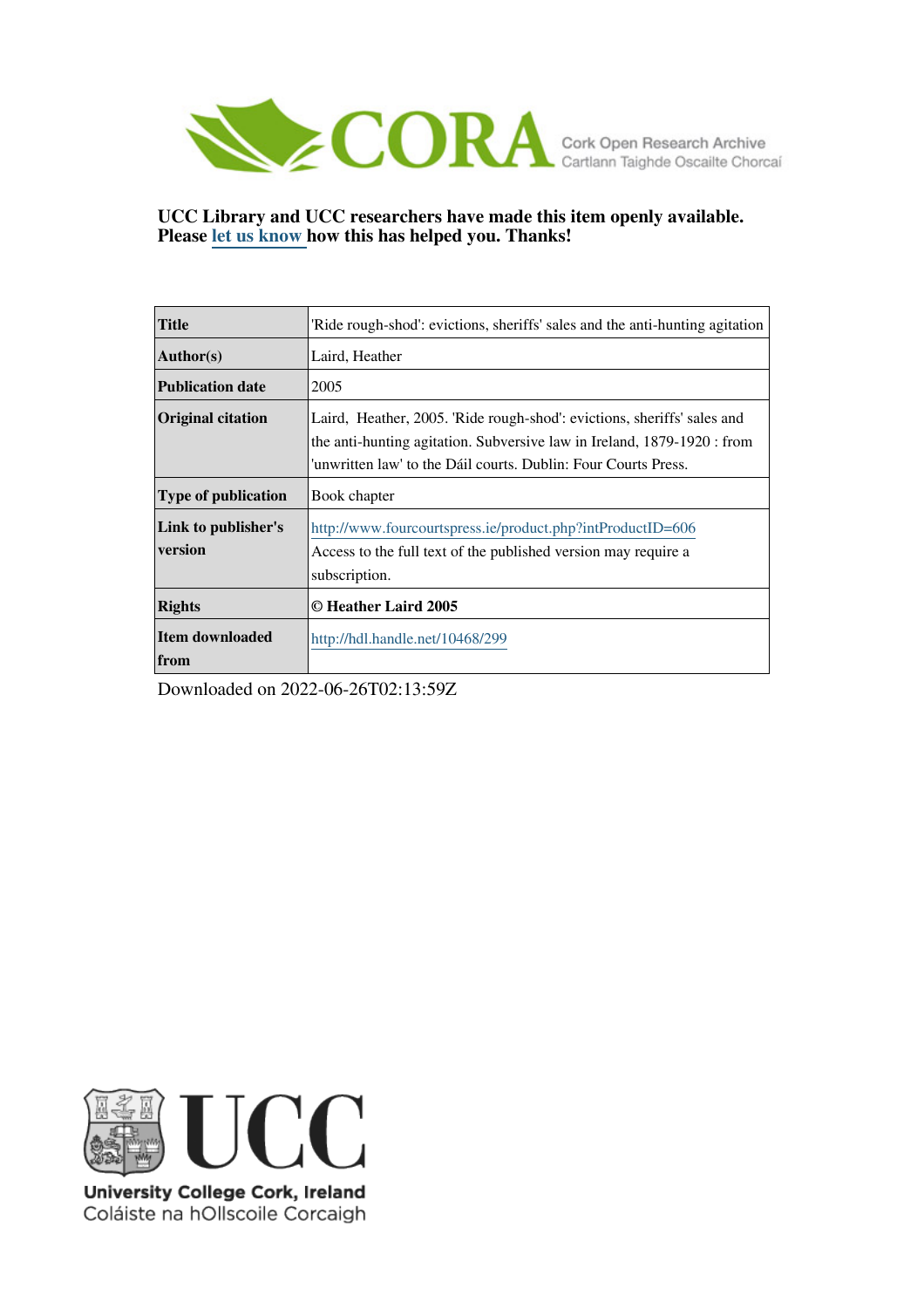



Laird, H., 2005. 'Ride rough-shod': evictions, sheriffs' sales and the antihunting agitation. *Subversive law in Ireland, 1879-1920: from 'unwritten law' to the Dáil courts.* Dublin: Four Courts Press.

*The entire text of 'Subversive law in Ireland, 1879-1920: from 'unwritten law' to the Dáil courts' is available from*  <http://www.fourcourtspress.ie/product.php?intProductID=606>

**CORA Cork Open Research Archive [http://cora.ucc.ie](http://cora.ucc.ie/)**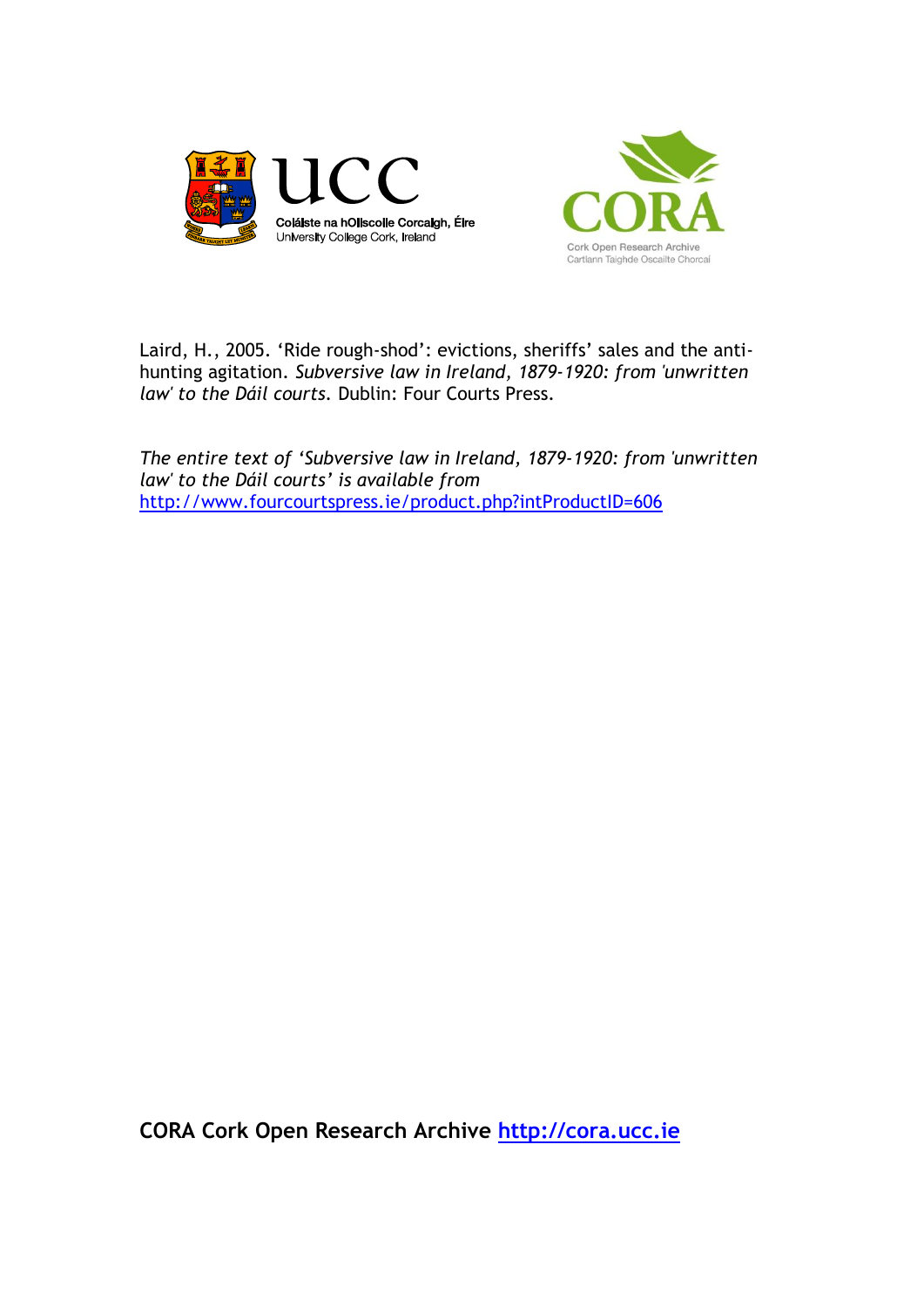CHAPTER THREE

# 'Ride rough-shod': evictions, sheriffs' sales and the anti-hunting agitation

Shortly after coming to power in April 1880, William Gladstone, who was<br>Slater to praise Emily Lawless's *Hurrish* as a novel that depicted 'not as an abstract proposition, but as a living reality, the estrangement of the people of Ireland from the law',<sub>'</sub> appointed a royal commission under the Irish landlord, Lord Bessborough, to examine the workings and failures of property law in Ireland.This commission was given the task of exploring issues relating to Irish land acts and, in particular, to the workings of the 1870 Land Act.<sup>2</sup> Forming connections between land agitation and land tenure, the commission traced the problems of Irish land to the misapplication of English property law to Ireland, a country where, the report stated, the relationship between landlords, tenantfarmers and land was substantially different to the relationship recognized by this property law:

> That law may have been beneficial in its operation in a country where it was merely the embodiment of existing relations or the expression of prevailing tendencies; but when transplanted into a country where the relations between landlord and tenant were of a different character […] not only did it fail to change those relations into the likeness of English traditions, but also, by its attitude of continual antagonism to the prevailing sentiment, it became detestable to tenants, and helped to bring the courts that administered it, and the government that enforced it, into undeserved odium. In the result, a conflict of rights, legal and traditional, has existed in Ireland for centuries.

The report sought to clarify what the main function of property law ideally should be; the purpose of such law was not to force change, but to provide 'legal recognition to the existing state of things'. In Ireland, the commissioners' research had led them to conclude, this was patently not the case and, con-

Gladstone, *Special aspects of the Irish question*, . Gladstone's first land act, the Landlord andTenant (Ireland) Act, 1870, recognized in law a limited version of tenant right custom where it existed in the province of Ulster or in cases of like practice elsewhere in Ireland. *Report of her majesty's commissioners of inquiry into the working of the Landlord and Tenant (Ireland) Act, , and the acts amending the same* [Bessborough Commission], .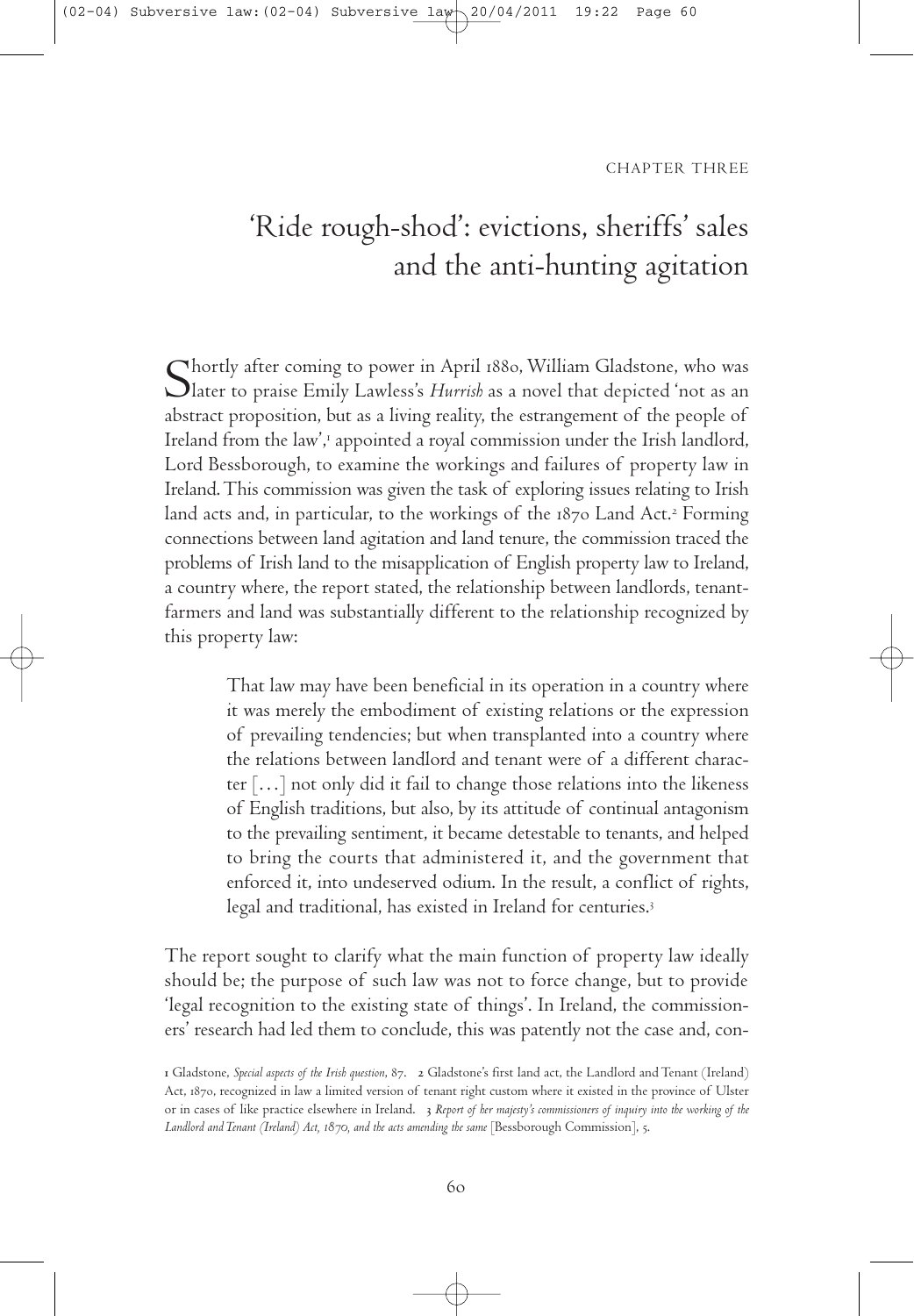sequently, 'a chasm exists […] between the law and the facts, which has to be filled up somehow.'The commissioners concluded that there were only two possible solutions to this dilemma: 'either the realities of society as we find them, which have existed for centuries, must at last be severed from their foundations, or the law must be altered.' Choosing to endorse the second of these options, the commissioners urged parliament to legislate for the actual relationship between landlord, tenant-farmer and land in Ireland.

Reading the Bessborough Commission's report, it becomes apparent that one of the main obstacles encountered by those seeking to restore faith in the official system of law in Ireland was their own lack of confidence in the appropriateness of the laws they were supposed to endorse. It was not only Irish nationalist leaders who argued that official law could amount to a system of 'legal injustice', barristers sympathetic to the nationalist cause who wrote of the 'landlords' law',<sup>6</sup> and popular ballads that proclaimed the sentiments, 'if it's legally so, 'tis not justice, I know.' Many members of Gladstone's Irish government and even some members of the laterTory government were to share the nationalist belief that in Ireland popular disaffection towards the law was not without some justification.

In his discussion of the serving of processes in Carraroe in 1880, Richard Hawkins describes how mass evictions and particularly the events that took place on the Kirwan estate in the month of June were to convince many in the Irish administration of the injustice of property law in Ireland. Members of this administration, arguing that they had no choice but to enforce the law and recognize a landlord's right to evict, reluctantly assisted with evictions on over seven hundred people who, according to their local government board inspector, were on the point of starvation and simply unable to pay their rent:

> As to the condition of the people they are at all times an exceedingly poor community and the circumstances which have combined to impoverish the whole of the west have rendered them doubly poor […] A few of them have some little money, and some who have boats avail themselves of an occasional fine day to replenish their store from their long lines.These are the means at present, and charity is interposing to make them suffice till the crop is down.

<sup>4</sup> Ibid., 19, 20-1, 21. 5 Davitt, The fall of feudalism in Ireland, 165. 6 Bodkin, The devil's work on the Clanricarde estate, 5. 'An Irish peasant's lament'; cited in Davitt, *The fall of feudalism in Ireland*, . Hawkins, 'Liberals, land and coercion in the summer of 1880'. The Land War was accompanied by a sharp increase in evictions. In 1877, 1900 people were evicted from their farms. By 1883, this figure had risen to 16,786. 9 Henry Robinson, 22 March 1880, NAD, CSO, RP, 1880/13676; cited in Hawkins, 'Liberals, land and coercion in the summer of 1880', 41.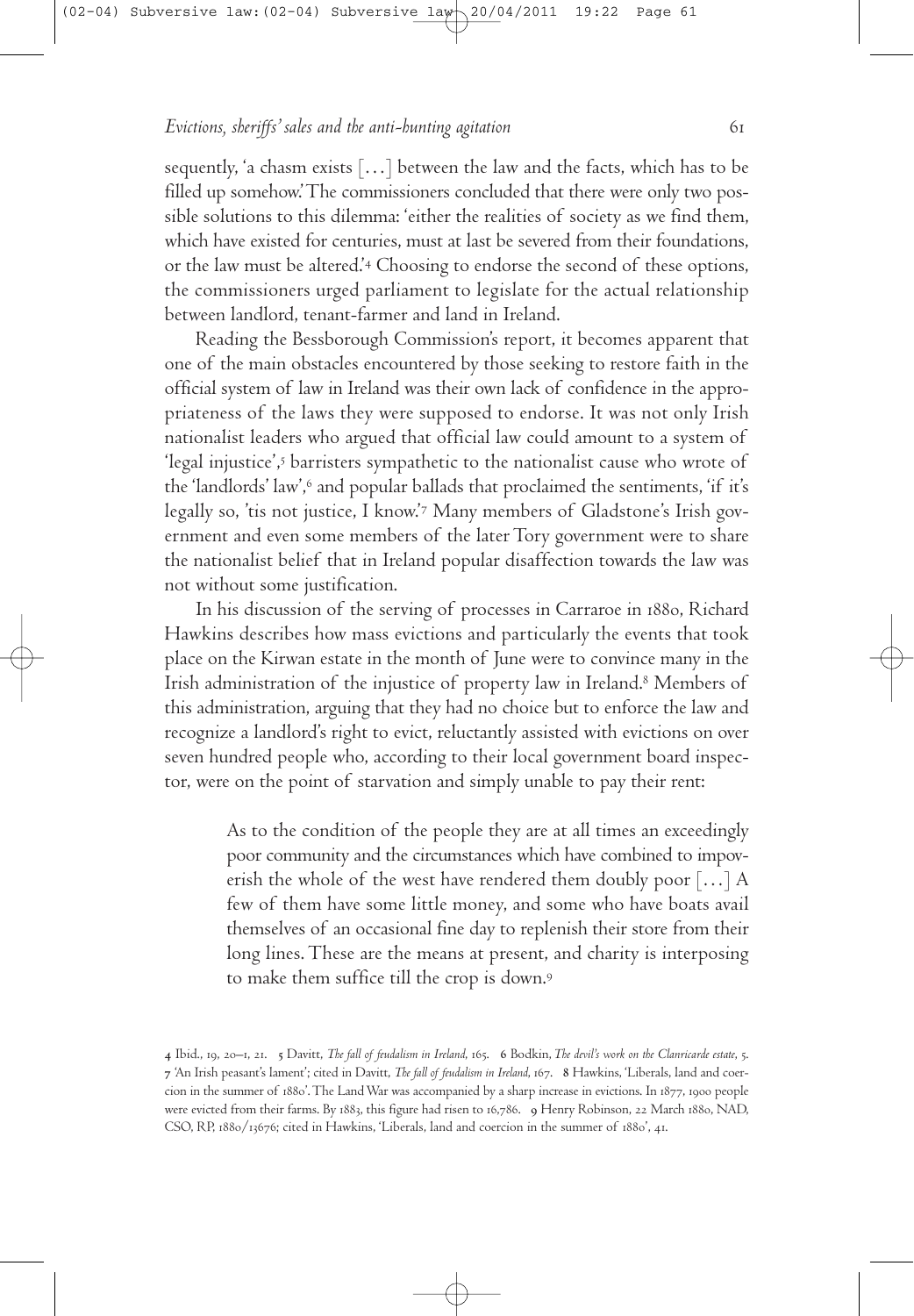*Subversive law in Ireland, ‒*

With reference to the situation at Carraroe,William Forster addressed the parliament on what he alleged to be one of the main difficulties encountered when administering law in Ireland:

> We feel bound to carry out the law, and enforce these evictions with any exercise of force however severely they may press upon this distressed people. So long as I remain where I am, and that law exists, it will be my hard duty to enforce it, because nothing can work so much harm in Ireland as to allow the law to be disobeyed or disregarded. At any exercise of force we must enforce the law. And mark what I say – let the house realise our responsibility, in order that they may realise its own.We must enforce the law, even at the cost of life. On the other hand, we find a feeling of injustice […] We want to be in the position that when we send down 100 or 200 men to protect a process-server […] or ejectment, that it should be an ejectment which should be justifiable not merely in a court of law, but in a tribunal of justice.

In her journal, Florence Arnold-Forster, the adopted daughter of William Forster, wrote of communication that passed between her father and the lord lieutenant, Lord Cowper, in which both described their reluctance to 'use the full legal and military [force] of the executive in helping landlords to clear their estates by evicting the peasants under the present circumstances of unavoidable distress and poverty'. William Forster argued on a number of occasions that, in order to be enforceable, property law in Ireland would have to be altered. The Compensation for Disturbance Act which he hoped would make property law more just was, however, rejected by the House of Lords in the August following the Carraroe evictions.

Representatives of the Conservative government with responsibility for Irish affairs were likewise unsure whether law could always be said to equate with justice for the tenant-farmers of Ireland. Major General Sir Redvers Buller, 'pacifier of the African bush', was appointed under the Salisbury administration to restore law and order in the south-west of the country in August 1886. As pointed out by Margaret O'Callaghan,

> Buller, a professional soldier with colonial experience, […] was [supposed] to provide an antidote to the ambiguity that was seen to have

<sup>10</sup> Hansard 3, ccliii, 860-4, 1722-3; ccliv, 135, 420-1; cited in Hawkins, 'Liberals, land and coercion in the summer of 1880', 55-6. II Florence Arnold-Forster's Irish journal, 6.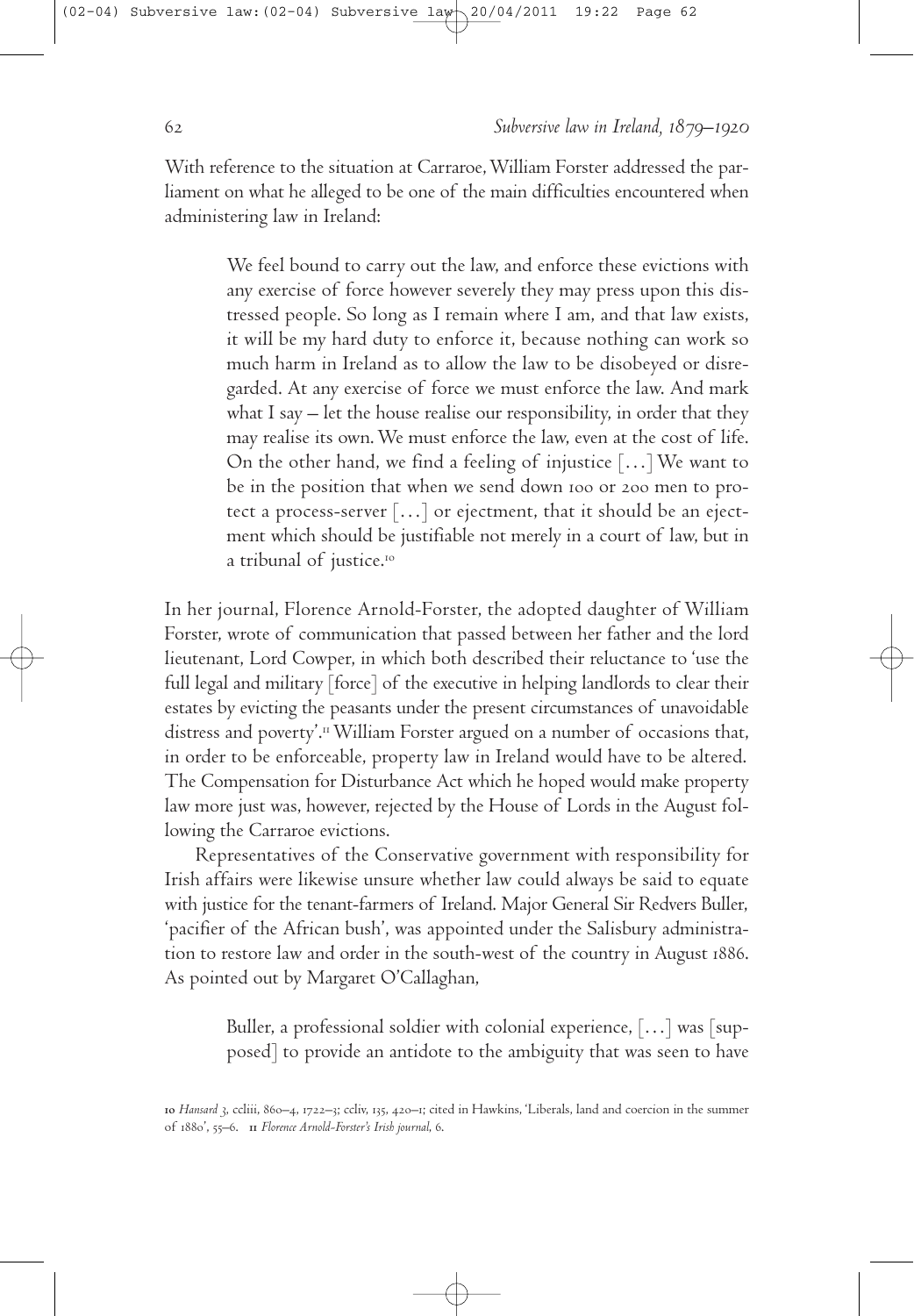characterised Liberal policy towards law and order in the period leading up to the introduction of the Home Rule bill in 1886.<sup>12</sup>

After spending just three months in Ireland, however, Buller wrote to theTory chief secretary, Sir Michael Hicks-Beach, to outline what he believed to be one of the principle sources of rural discontent:

> The fact is the bulk of the landlords do nothing for their tenants but extract as much rent as they can by every means in their power, and the law helps them: and the tenant, even if an industrious, hardworking man, has no defence  $\left[\ldots\right]$  What chance has a tenant under the present law?<sup>13</sup>

In an earlier letter to Hicks-Beach, Buller referred to 'a certain landlord Colonel O'Callaghan – who is what is here described as very obnoxious to his tenantry, and who is certainly in respect to them a hard, overbearing man'.<sup>14</sup> Buller, informing Hicks-Beach that 'most of the tenants cannot really pay,' sought advice as to whether evictions on O'Callaghan's property should be assisted.<sup>15</sup> Hoping to reduce the number of evictions taking place in the southwest, Buller proposed a scheme whereby landlords intent on eviction would be compelled to complete an official form stating the time, place and reason for the proceedings. If inquires should lead Buller to conclude that the proposed eviction was unjust, he could refuse to provide a protection force for the sheriff and his evicting party.The attorney general, Sir RichardWebster, was one of a number of Conservatives to vigorously oppose this initiative on the grounds that it denied Irish landlords full recourse to the law.

Alfred Turner, who was appointed divisional magistrate under the Conservative government, later participated in evictions on Colonial O'Callaghan's Bodyke estate in Co. Clare. In an interview with a Press Association journalist at the time of the evictions,Turner stated that 'these are the most unjust evictions I ever saw, and you may tell it from me,''7 while in his memoirs he recalled that 'the proceedings were in the highest degree distasteful to us all, but it was our duty to enable the sheriff to carry out his work.' $\cdot^{\text{r}}$ According toVirginia Crossman, there were a number of resignations from the police force inTurner's district in the spring of that year. John Dillon, reminding Balfour of this embarrassing situation, sought clarification in parliament

<sup>12</sup> O'Callaghan, *British high politics and a nationalist Ireland, 132.* 13 Buller to Hicks-Beach, 15 Nov. 1886. St Aldwyn MSS. Cited in Curtis, *Coercion and conciliation*, 155. 14 Buller to Hicks-Beach, n.d.; cited in O'Callaghan, *British high politics* and a nationalist Ireland, 137. 15 Addendum, special query to Hicks-Beach appended to previous letter. Cited in O'Callaghan, *British high politics and a nationalist Ireland*, 137. 16 See Curtis, *Coercion and conciliation*, 141-2. 17 Higginbottom, *The vivid life*, 79. **18 Turner**, *Sixty years of a soldier's life*, 224.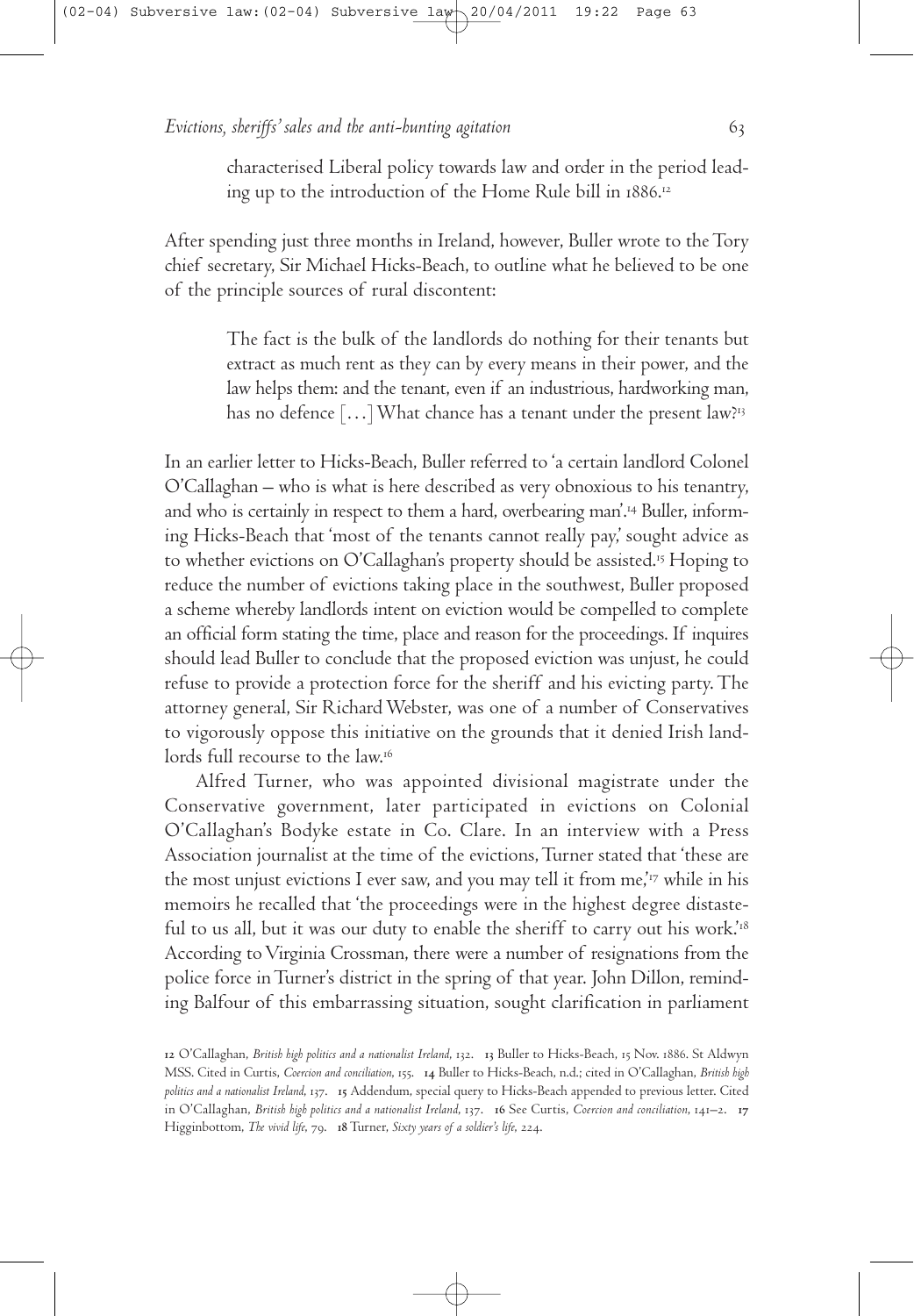# *Subversive law in Ireland, ‒*

as to whether the reason given by seven of those who had resigned was not 'that the proposed coercion act of the government would render the position of the Irish constabulary intolerable, and that they must decline to be the instruments of carrying out any further evictions which they know to be unjust'.

Nevertheless, impetus for the transformations in the land system that took place in Ireland in the 1880s should be traced neither to the 'altruism' of the colonial government nor even to moving speeches by the nationalist leadership, but to the tenant-farmers themselves and their relationship to the land they worked. When Charles Stewart Parnell announced at a meeting in Westport that the tenant-farmers of Ireland should 'hold a firm grip' of their 'homesteads and lands', he was accused by both English conservative newspapers and mainstream Irish nationalist newspapers of implanting dangerous ideas into the minds of the Irish rural poor. A journalist from the *Times* asked C.S. Parnell whether, in the context of his Westport speech, he would be surprised 'if ignorant rustics carried away the impression that in his view it was right to snap their fingers at the law and the rights of property, and to treat the holdings which they farm as their own',<sup>21</sup> while an editorial in the *Freeman's Journal* reminded nationalist leaders that 'the law gives the landlord the right to his rent or to the land.' As both of these newspapers interpreted changes in the Irish political climate in terms of elite stimulus and subaltern response, they failed to recognize that C.S. Parnell was not necessarily dictating that his audience develop a radically new attitude to the holdings they farmed, but perhaps merely acknowledging that an attitude which already existed could become a crucial component of Irish agrarian agitation.

George Campbell, a Scottish employee of the English government in India, wrote about Irish land tenure over ten years before C.S. Parnell's speech and was one of a number of commentators at that time to describe the actualities of land relations in Ireland as anomalous from the perspective of English property law: 'It is hardly possible to approach the subject without first realising this – viz., that in Ireland a landlord is not a landlord, and a tenant is not a tenant – in the English sense.' In England, according to Campbell, the term 'tenant' is understood to refer to 'a man holding under a contract of a commercial character'. In Ireland, 'the man whom we call a tenant is something for which we have not even a word.'23 In Scotland and England, Campbell pointed out, it was expected that the landlord would reclaim waste land, put up fences, build outhouses, etc., while in Ireland, as in India, it was generally the tenant-farmer who

*Hansard* , cccxiii, ( April ). Cited in Crossman, *Politics, law and order in nineteenth-century Ireland*, –. 20 'The question of rents: the Westport meeting', *Freeman's Journal* (9 June 1879). 21 'The Westport meeting', *Times* (11 June 1879). Cited in the *Freeman's Journal* (12 June 1879). 22 'Editorial', *Freeman's Journal* (9 June 1879). 23 Campbell, *The Irish land*, 5, 58, 58.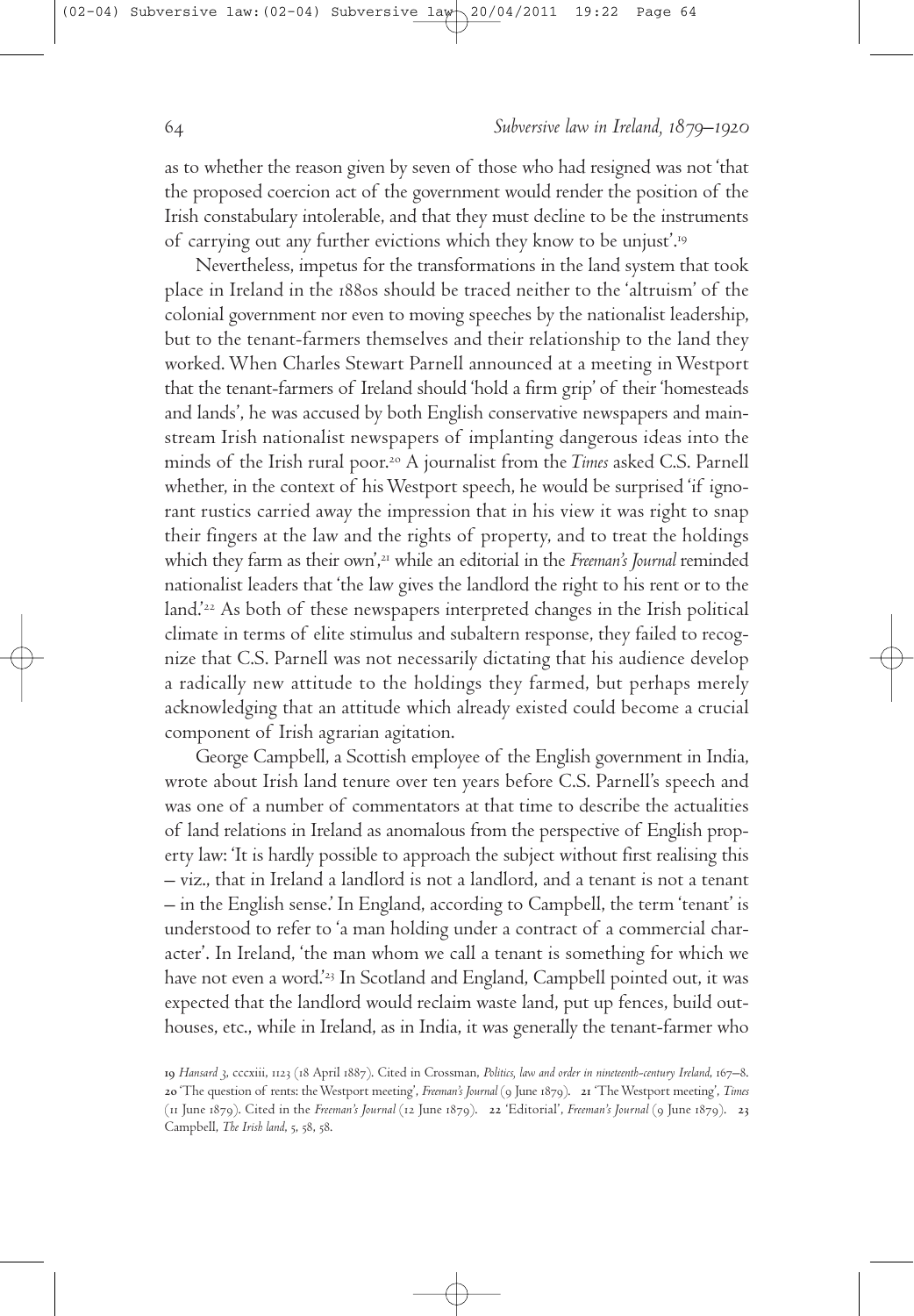was responsible for any improvement to property. Campbell was not alone in arguing that these contrasting practices were symptomatic of very different property relations. FrederickWaymouth Gibbs, an English barrister who shared Campbell's conviction that Irish land tenure was 'at variance with the spirit of English law', likewise drew attention to the Irish custom whereby 'as a rule the permanent improvements are  $[\ldots]$  made almost wholly by tenants.' $^{25}$  The later Bessborough Commission was to point to one of the practical difficulties that resulted from this discrepancy between law and practice:

> In Ireland it has been the general rule for tenants to do more, at all events, than the mere agricultural operations necessary to insure them such a profit as could be realized within the time which constituted the legal terms of their tenancies.

Campbell, acknowledging that it might seem 'absurd to English ears that a man who has come in under a definite contract of a mercantile character […] should claim any right to hold beyond the terms of his contract', informed his readers that in Ireland contracts are invariably at conflict with custom. While contracts between tenant-farmers and landlords asserted absolute rights of property as vested in the landlord, all classes in Ireland, not just the Irish tenantfarmer, described the tenant 'as "owning a farm", "selling his farm", "having bought a farm", "having inherited a farm"'. After questioning tenant-farmers and landlords in nearly every region of Ireland, Campbell was to state that 'it is well known that the tenants habitually dispose of their farms by formal will, charge them with fortunes for daughters, and in every respect deal with them as property.' In Ireland, even those who are 'not inclined to assert [tenants'] rights of property against those of the landlords [are found to be] constantly, and as it were unconsciously, applying the language of property to the tenure of farms'. For Campbell, putting 'out of sight the customary law of the country'and asserting that 'the theoretical English law is the only law' had resulted in the following situation: 'in theory the landlords are absolute owners; but in fact are they so? Most assuredly not.' Under these circumstances, 'it is a mere superstition to talk as if it would be a sacrilege to acknowledge some sort

In a number of passages in *The Irish land* and in a later essay, 'The tenure of land in India', George Campbell drew his readers' attention to similarities between the Irish tenant-farmer and the Indian *ryot*. See, for example, Campbell, 'The tenure of land in India', 175. 25 Gibbs, *English law and Irish tenure*, 80, 13-14. 26 Bessborough Commission, 4. 27 Campbell, *The Irish land*, 16. 28 Ibid., 8. 29 Ibid. In support of his thesis, Campbell enclosed in *The Irish land* a copy of the will of Jeremiah Sheehan, a tenant-farmer, who bequeathed his house and land to his eldest daughter Margaret. The will, dated 18 June 1869, states that Margaret 'who is to be the proprietor of the place, is to pay the debts due of the place'. 30 Ibid.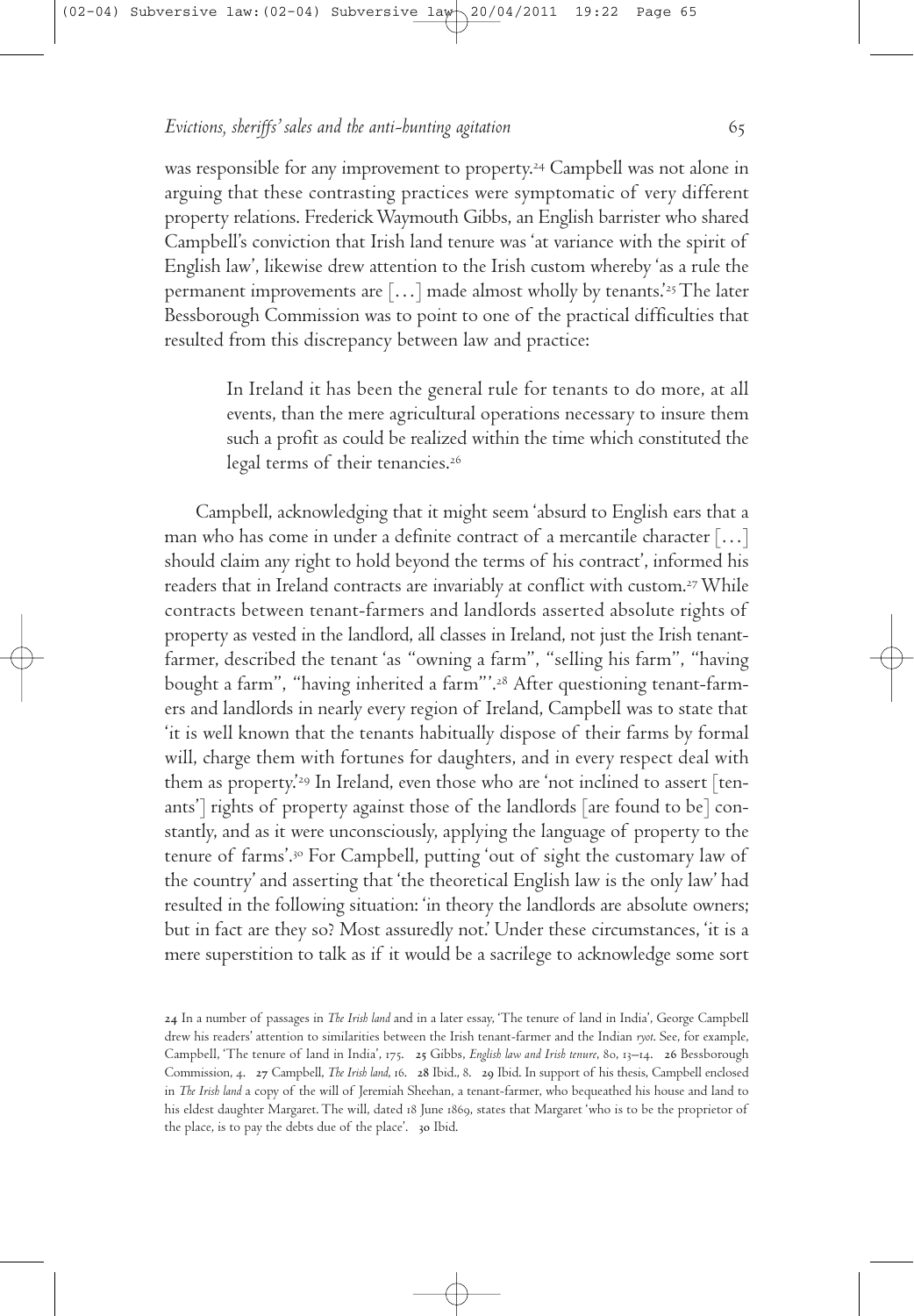of claim to a property which is already so fixed in the hearts and language of the people of Ireland, low and high.' Recognizing 'the occupiers as in some sense co-proprietors of the soil', according to Campbell, would 'only be giving the people by law what in practice they already have'.

Forming a similar conclusion to the later Bessborough Commission, Campbell argued that 'the whole difficulty arises from our applying English ideas and English laws to a country where they are opposed to facts and to […] the customs of the people.'The tensions that Campbell claimed to be a direct result of 'the clashing of these two systems' were, he stated, particularly pronounced in times of eviction. Under English law, landlords were entitled to evict and could seek the help of the police in order to do so. Reminding his readers that 'the law administered by the ordinary tribunals' was not the only law in Ireland, Campbell asserted that 'it is an abominable state of things when any wrong-headed man might throw a country into a rebellion by ignoring rights which the law has strangely ignored.' An example of this type of wrongheaded man, for Campbell, was a landlord who 'tries to take possession of the land as his own, or to give it to whom he chooses'. As under the law that the colonial authorities had mistakenly dismissed as 'nothing but "lewd customs"', no such right to evict existed, this man would be'at once met by a law stronger than the law'. Campbell concluded from his research that the tenantry who attempted to prevent evictions taking place interpreted their actions not in the context of breaking the law, but in terms of protecting what they believed to be their legitimate right to the land.

Reflecting upon the issues raised in George Campbell's *The Irish land* encourages us to engage with a question that has long been a source of heated debate within Irish historiography:What were the concepts of property that Campbell believed had been unsuccessfully erased by English law in Ireland?The translation, transcription and publication of the Brehon law tracts in the latter half of the nineteenth century brought a new impetus to this debate, functioning as a source of reference for both those who sought to prove that prior to the conquest of the country the Irish had no concept of absolute property ownership and those who were keen to dismiss such claims as a primitivist fallacy. The historian, A.G. Richey, introduced the fourth volume of the *Ancient laws and institutes of Ireland* by arguing that for the 'Irish tribes' the 'legal unit is not the individual but the household; the head of the house acquires property for

<sup>31</sup> Ibid., 6, 6, 6, 9, 85, 86. 32 Ibid., 5-6, 6, 7, 124, 7, 30, 7. 33 In *England and Ireland*, 13, John Stuart Mill, an avid supporter of peasant proprietary, puts a different twist on this argument: 'Even theWhiteboy and the Rockite, in their outrages against the landlord, fought for, not against, the sacredness of what was property in their eyes; for it is not the right of the rent-receiver, but the right of the cultivator, with which the idea of property is connected in the Irish popular mind.'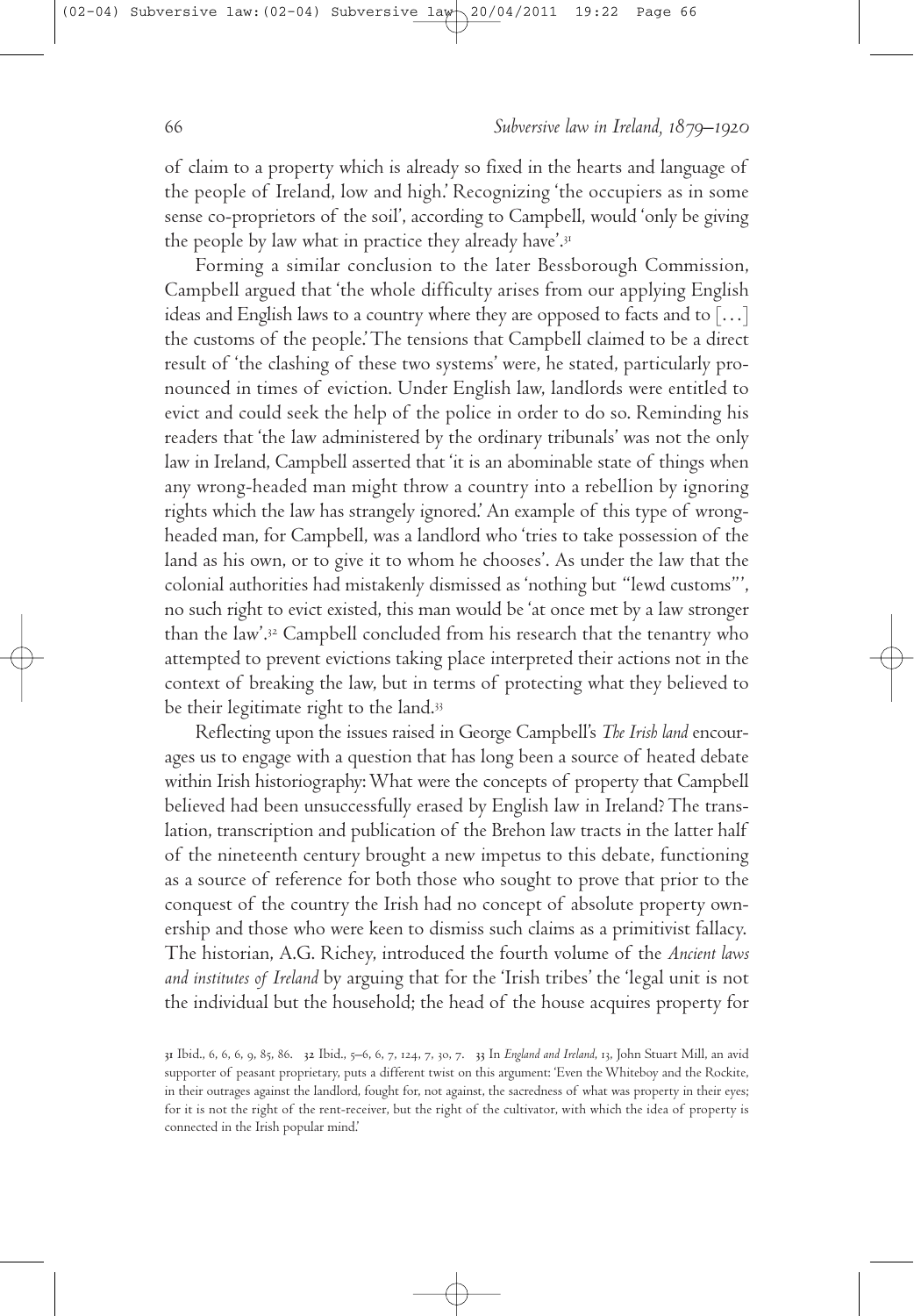his household, and possesses it as the manager of an implied partnership, not as an absolute owner'. In a later passage, however, Richey referred the reader to a Brehon law tract, 'Divisions of land', which he claimed was

> sufficient to put an end, once and for ever, to an assertion, which seems to have become an axiom adopted by all authors on Irish history and antiquities, and which has also gained considerable political notoriety, namely, that the ancient Irish had not attained to the idea of exclusive ownership in land, and that all the land, until the influence of English law prevailed, was considered the joint property of the tribe and family.<sup>35</sup>

For James Connolly, common ownership of land or a 'primitive communism' that in other countries had failed to acquire'a higher status than that conferred by the social sanction of unlettered and uneducated tribes', had in Ireland

> formed part of the well defined social organisations of a nation of scholars and students, recognised by Chief andTanist, Brehon and Bard, as the inspiring principle of their collective life, and the basis of their national system of jurisprudence.

In contrast, the historian and activist, Eoin MacNeill, was critical of those who he claimed had 'come to Irish law as a happy hunting ground for primitive big game'expecting to find 'evidence of a primitive custom of tribal communism', but instead discovering that 'the ancient Irish jurists, all of them, seem to have a bias towards private as distinguished from collective property.' MacNeill's disparaging remarks were directed in particular at the renowned sociologist, Sir Henry Maine, whose writings on the Brehon laws in *The early history of institutions* was in his opinion indicative of such an approach. Notwithstanding MacNeill's claims to the contrary, Maine's research into the Brehon laws did not lead him to reject the significance of communal property ownership to early Irish society and focus on those aspects of the Brehon laws that seemed most in tune with the concept of private ownership. Acknowledging that many Irish commentators 'resent the assertion that the land belonged to the tribe in common as practically imputing to the ancient Irish that utter barbarism to which private property is unknown', Maine put forward a nuanced analysis in which the Brehon law tracts point to the existence of a form of private ownership, but not to absolute property rights:

34 Richey (ed.), *The ancient laws and institutes of Ireland, vol. 4, cv–cvi.* 35 Ibid., cxxxix. 36 Connolly, *Erin's hope*, 2. 37 MacNeill, *Early Irish laws and institutions*, 86-7. 38 Maine, *The early history of institutions*, 128.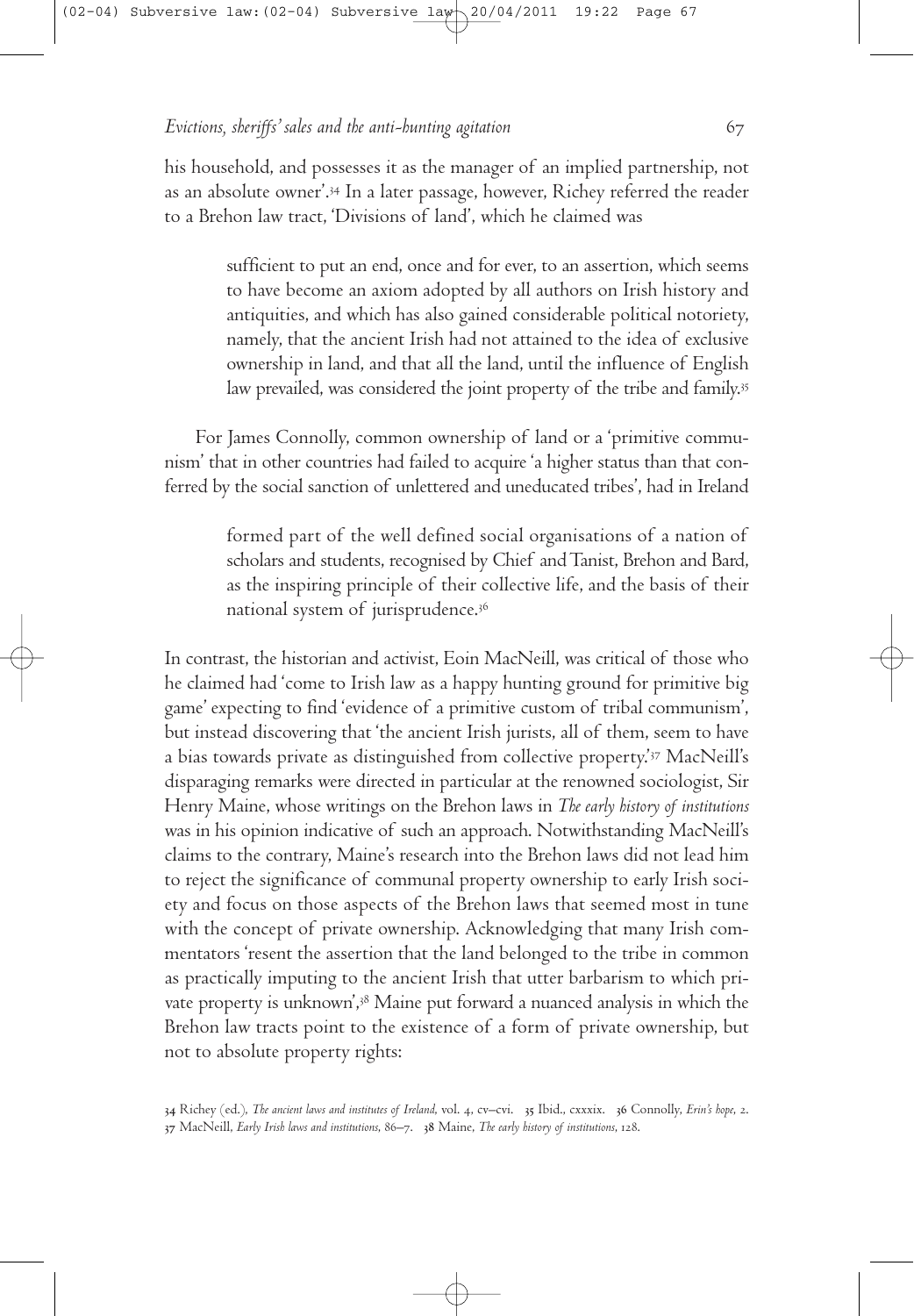It is perfectly true that the form of private ownership in land which grew out of the appropriations of portions of the tribal domain to individual households of tribesmen is plainly recognised by the Brehon lawyers; yet the rights of private owners are limited by the controlling rights of a brotherhood of kinsmen, and the control is in some respects even more stringent than that exercised over separate property by an Indian village-community.

Those working on the ground in early modern Ireland also commented on landholding practices at that time. In the early seventeenth century, English land surveyors were to discover that Gaelic landholding was an extremely complex system with significant regional variations. What these surveyors soon found out, however, was that any attempt to assess 'ownership' of land, as defined under English Common Law, would invariably run into difficulties. Gaelic landholding may have differed from region to region, but certain characteristics were common throughout the country, the most notable of which was the absence of a concept of absolute ownership of land. Even the overlord, who occupied the highest rung of this landholding system, did not 'own' land. Certain lands were attached to his office, but, as Michael Glancy, a more recent commentator, points out, these demesne lands were technically the property of the entire sept as opposed to the property of the individual lord.41 In early Irish society, where absolute ownership of land was rare, occupancy was a matter of some importance. Even the unfree gained a right of inheritance after thirty years uninterrupted occupation.

It is questionable whether Irish tenant-farmers in the mid to late nineteenthcentury fully adhered, as George Campbell proposed, to the concepts and practices of Gaelic landholding. Nonetheless, the most common modes of resistance exercised against sheriffs, process-servers and bailiffs suggest that while the Irish tenantry believed they had a right to the land they occupied, this sense of 'ownership' was by no means individualistic.When S.J. McMeekin, the agent's manager for the Kirwan estate in Carraroe, requested the constable at Carraroe RIC barrack for an escort of four men to enforce the serving of processes, the constable informed him that 'he would not leave the barrack for the purpose with 100 men, and that at least 200 must be brought there.'42 The constable warned McMeekin that even with that number of police, there is 'a village on Carraroe North called Derryarty where no ejectment will be served without shooting down a passage through the mob'. As this constable would have been

<sup>39</sup> Ibid., 89–90. 40 See Elliott, *The Catholics of Ulster*, 42. 41 Glancy, 'The primates and the church lands of Armagh', 372. 42 Cited in Hawkins, 'Liberals, land and coercion in the summer of 1880', 46. 43 Ibid.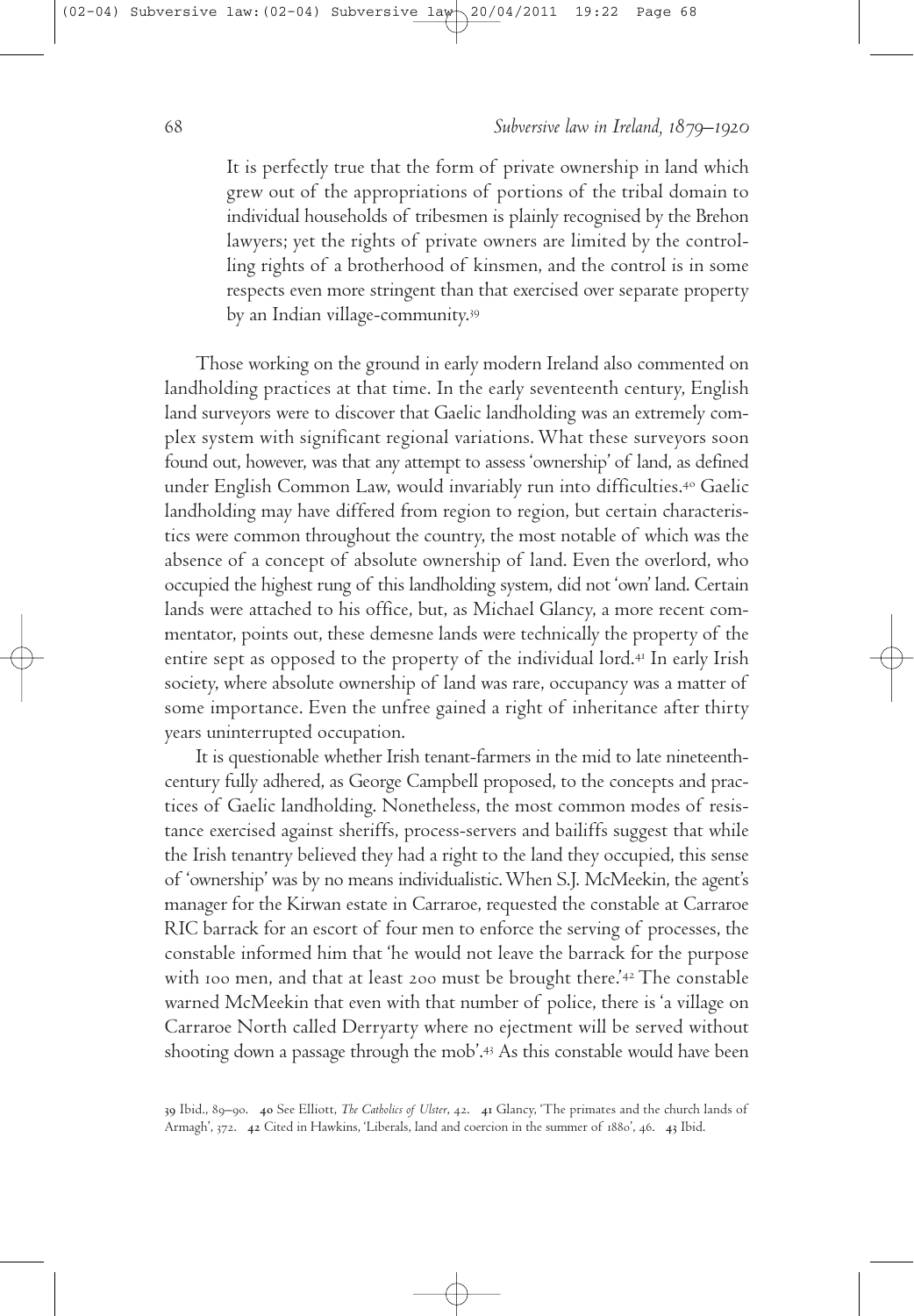aware, it was common practice for large numbers of men, women and children to gather to prevent the serving and enforcing of processes on holdings whose occupants they may never have met.The church bells or horns that warned of the approach of process-servers and eviction parties could assemble a considerable crowd in a matter of minutes.The policemen and soldiers who were given the task of protecting those serving and enforcing processes were often compelled to retreat when faced with such assemblages.

Other methods employed to prevent or delay evictions required the labor of a large portion of the local community.The practices of fortifying houses and blocking the passage of process-servers and sheriffs by placing boulders, trees or other more unusual objects in their path point to a collective resistance to evictions. In 1881, when a county sub-sheriff travelled to New Pallas to visit a landlord in the process of evicting a tenant, he found his passage'obstructed at intervals by heaps of stones'.The final impediment that he encountered consisted of

> a number of dead cats, which depended from a line drawn across the road, either end being fastened to a tree.This, although apparently the most harmless obstruction, was near being the most serious, as the cats having come in contact with the horse's head, the animal became restive, and was with difficulty restrained from taking flight.

In 1886, evictions on Lord Clanricarde's estate in Co. Galway were hampered by an operation which, L.P. Curtis Jnr tells us, 'in design and execution resembled a medieval siege'.<sup>45</sup> Enforcing evictions on this estate cost the authorities  $\mathcal{L}_{3}$ 000 and required the assistance of two resident magistrates, more than five hundred RIC men, and a number of bailiffs and emergency men. In August 1888, the property of a tenant threatened with eviction at Coolroe, Co. Wexford was transformed into a high-security fortress. A number of trees were felled and placed on the road of approach. Earthworks twenty feet high were thrown up around the man's house, protecting it from demolition and the battering ram. A deep trench was dug between the earthworks and the house making entry to the house extremely difficult, as did the iron bars that were fastened to the windows with chains.The siege finally ended when a local parish priest intervened to prevent the inspector in charge opening fire. Orchestrated action of the kind that formed the no-rent manifesto and the later Plan of Campaign was successful, therefore, not simply because of the popularity of the nation-

44 'Eviction in New Pallas', *Freeman's Journal* (9 Dec. 1881). 45 Curtis, *Coercion and conciliation*, 139. 46 See Freeman's Journal (17-18 Aug. 1888). See also Curtis, *Coercion and conciliation*, 245.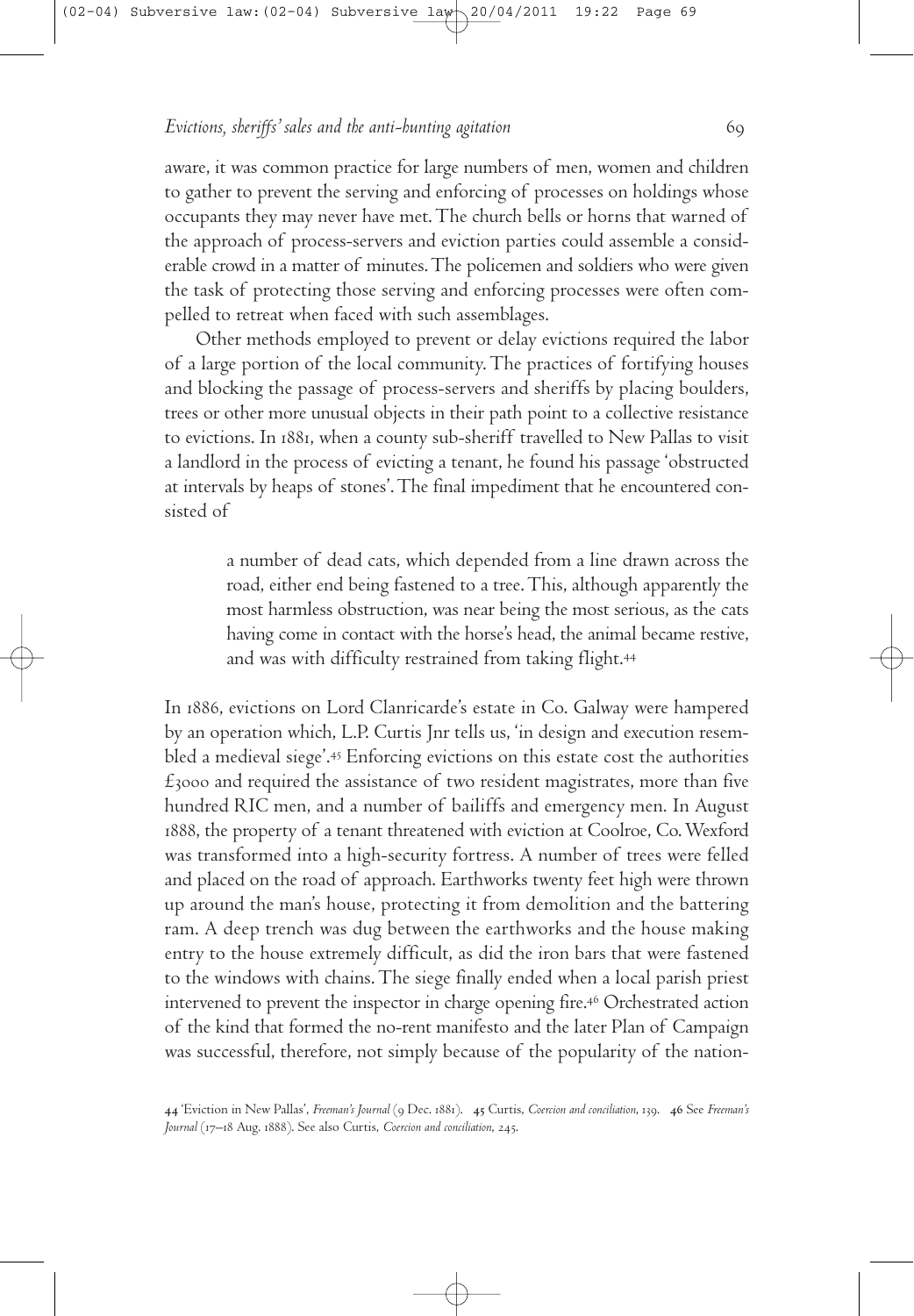alist leadership, but because the concept of co-operative resistance to threats to property and land was already deeply ingrained in Irish rural life.

In *Elementary aspects of peasant insurgency in colonial India*, the subalternist historian Ranajit Guha notes that conspiracy theories tend to figure prominently in official interpretations of Indian peasant uprisings: 'The conspirators are in most of these cases suspected to be members of one or the other rural elite group on the simple assumption that the peasant has no initiative of his own and is a mere instrument of his master.' This tendency is also evident in the writings of officials based in Ireland in the late nineteenth century. In *Ireland under the Land League*, for example, Clifford Lloyd attempted to blame 'disorder' in rural Ireland on Land League leaders whose speeches, he claimed, were the source of the present discontent and whose tyranny had terrorized the people into submission. Lloyd's text concludes with the following dramatic assertion: 'blood the Land League wanted, and blood it caused to flow, with a cruelty and savageness unsurpassed in history.' What Lloyd tried to indicate through such statements was both the externality of the agents of 'disorder' and the natural passivity of the peasantry. As is the case in the writings Guha discusses, the suggestion is that the poorer rural dwellers have lost 'their innocence thanks to the irruption of outsiders'and would be'blissfully reconciled to landlord rule' if left alone. When engaged in reading Lloyd's account of his work in Ireland, however, it becomes clear that the relationship between Land League branches and agitating tenant-farmers and labourers was far more complex, variable and ambiguous than his closing statement suggests.While Lloyd, in a number of passages, attributed 'lawlessness' to the secret design of a small number of instigators, his description of individual events reveals the extent to which agrarian agitation was shaped by the poorest members of the rural population. On Lord Granard's estate in Co. Longford, for example, process-servers, 'protected by large bodies of police and the Royal Dragoons', were forced to turn back when they encountered 'the people "assembled in their thousands" armed with pitchforks and staves'. An even more frustrating series of events outlined by Lloyd occurred when he was on his way to rescue an agent's son who he believed to be in danger and found his way blocked by three walls, each bigger than the previous one, which had been built in the middle of the road. Forced to dismantle the walls to allow passage to police and army vehicles, Lloyd found on his return that the walls had been rebuilt and had to be dismantled once more.

In his account in *The fall of feudalism in Ireland* of the particular events he witnessed during his trip to Carraroe in , Michael Davitt made it clear to the

<sup>47</sup> Guha, *Elementary* aspects, 80. 48 Lloyd, *Ireland under the Land League*, 243. 49 Guha, *Elementary* aspects, 222. 50 Lloyd, Ireland under the Land League, 25. 51 See Lloyd, Ireland under the Land League, Chapter 8.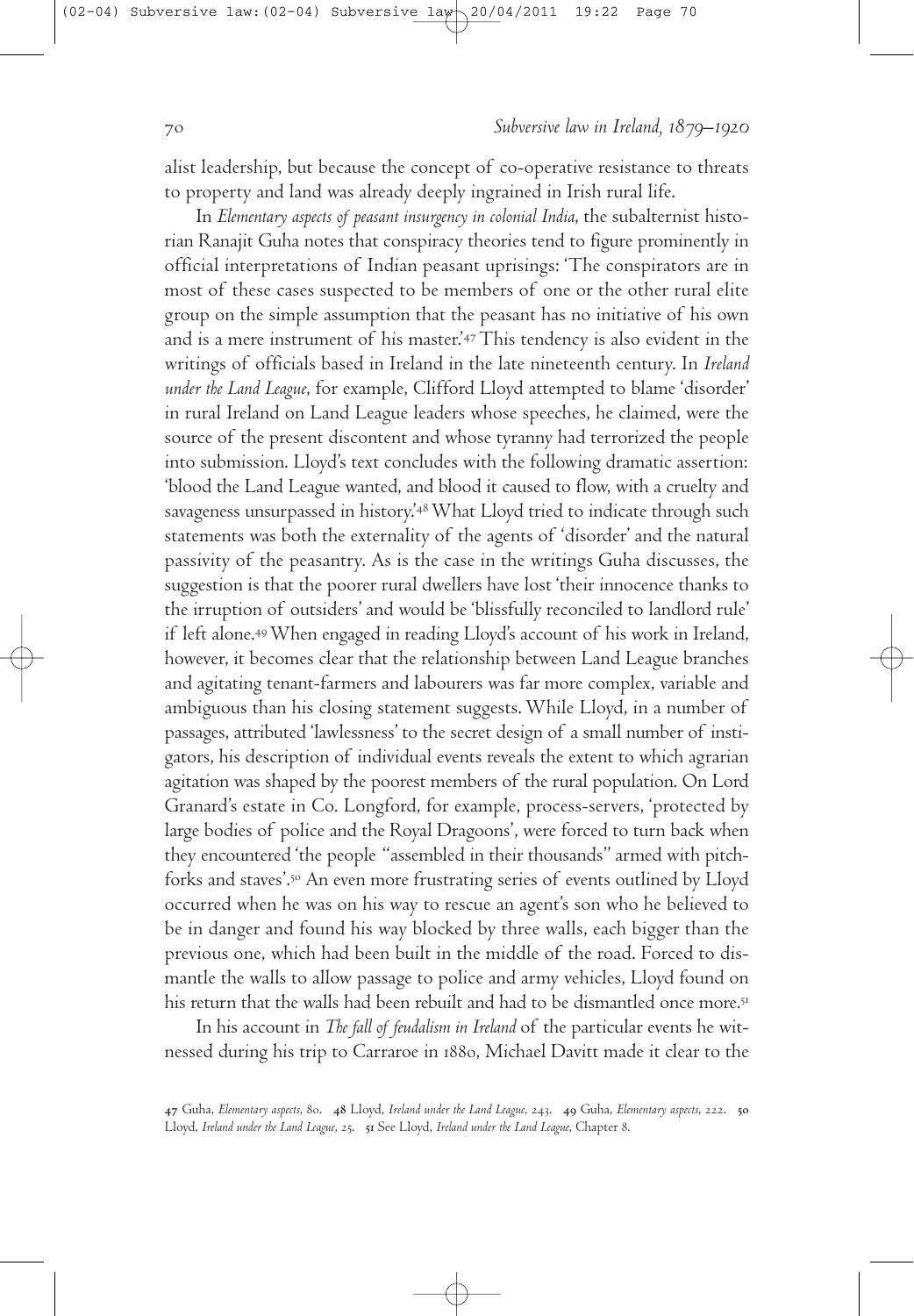reader that what he referred to as the 'battle of Carraroe' was a popular-based agitation in which he played little part. Davitt noted that 'it required no outside influence […] to rouse a village or a town-land in opposition' to evictions. The process-server's arrival in Carraroe, Davitt tells us, was 'looked for by sentinels on hill-tops and other places of observation, and, when his police escort would be seen approaching, horns would be sounded or other signals be given which would summon all within hearing to repair to the scene of the processserver's work'. News of attempts to serve processes at Carraroe was 'sent to all the neighbouring islands and inland to Rossmuck and the western part of the Joyce country for aid'. By the following morning, Davitt tells us, 'the mountaineers […] succeeded in bringing in reinforcements from all the islands off the coast as well as from the interior of the mountains, mustering altogether some two thousand men in front of the constabulary barracks.' In his description of these events, Davitt refers to himself as an 'intruder' who 'women and children, in their bawneens and red petticoats  $[\dots]$  greet  $[\dots]$  by kindly glance or scowling looks, according to the impression which my appearance created'. Davitt, carrying a notebook in which he kept a record of his impressions, '*observed* the road had been dug across some six feet of its width, with the evident intention of cutting off communication between Spiddal, the Royal Irish Constabulary base, and Carraroe' (my emphasis). He was 'more than delighted to *observe* by this that the mountaineers had some practical ideas of warfare' (my emphasis). He'*observed*, a quarter of a mile farther on, that a huge rock had been rolled down from the precipice upon the road passing at its base' and speculated that the purpose behind this action must be to give'annoyance to the peelers' convoys' (my emphasis). The relationship between Davitt, one of the most prominent leaders of the Land League, and the inhabitants of this Connemara district is depicted in *The fall of feudalism in Ireland* as that of interested spectator and active participants.

The contrast between collective resistance, as practised by the rural poor, and what was generally perceived to be the more isolated nature of the landlords' response was a cause of considerable concern for colonial commentators and members of successive Irish governments. In the context of the impediments, often quite literal, that he encountered in even the most mundane aspects of his work, Clifford Lloyd drew attention to the landlords' unwillingness in the early 1880s to form counter-combinations in response to the all-too-successful combinations of the rural poor: 'there is no cohesion on the part of the landlords, nor among other people whose conscience, loyalty, or interests prompted them to resist the self-created authority set up in their midst.'<sup>54</sup> Nearly

52 Davitt, *The fall of feudalism in Ireland*, 213. 53 Ibid., 213, 213, 217, 218, 213–14, 214. 54 Lloyd, Ireland under the Land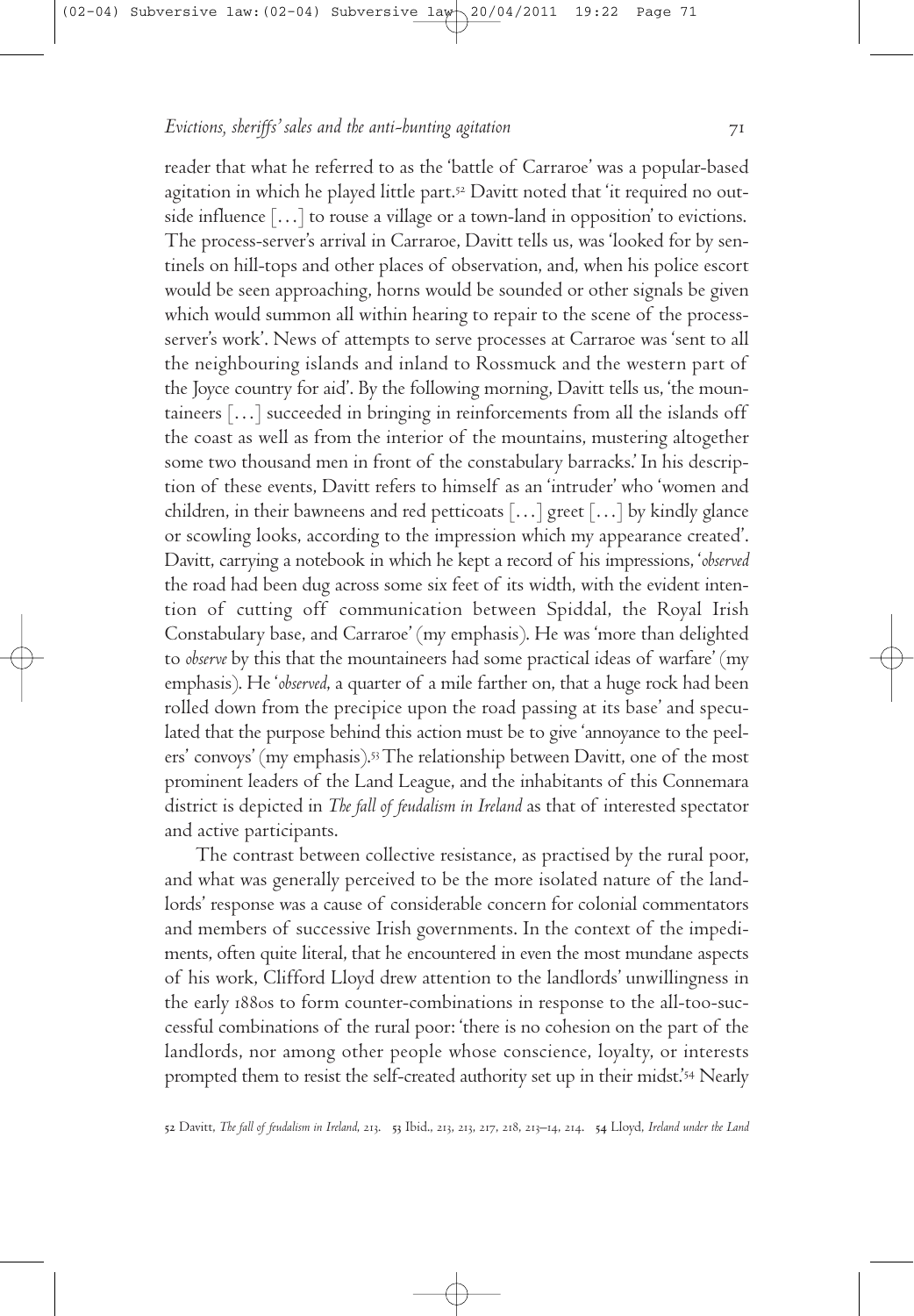ten years later, the Conservative chief secretary, A.J. Balfour, was to complain about the Irish landlords who 'always cry out before they are hurt when the government is concerned: – but when the National League is concerned, they fold their hands and do nothing'. Angered by a landlord in Co. Galway who had surrendered to the Plan of Campaign and those who had failed to provide this landlord with adequate financial and moral support, Balfour wrote to his uncle that '[i]t is utterly useless to try and help the Irish landlords by trifling grants from the Treasury – when they show themselves so utterly incapable of the simplest combination to be destroyed piecemeal in this fashion.' Recording his impressions of 'landlord and English interest' in Cos. Kerry and Clare during the autumn of 1886, Alfred Milner was likewise highly critical of the individualist nature of the landlords' response to the Plan:

> It is very hard to combine Irish landlords at all, [even harder] to combine the self-centred and ignorant squireens of a backward county like Kerry.They have no notions of organisation, and are only too apt to think it safest; as of course it is easiest, to make the best terms they can for themselves, and let their neighbours sink or swim as they may.

The Plan of Campaign, though limited to a relatively small number of estates, was, as Virginia Crossman has pointed out, 'subject to intense media scrutiny and came to be seen as a trial of strength between tenants, supported by the National League, and landlords, supported by the government'. The problem for the government was that while there were a number of well-known incidences when landlords had refused to lend or give money to fellow landlords made insolvent by the Plan, it was generally acknowledged that the League had little difficulty in organizing tenants and in ensuring that they were supported by the wider community.

Notwithstanding accusations of disunity directed against the landlord class by Lloyd, Balfour, Milner and others, there were a number of organizations established by landlords during the 1880s the sole purpose of which was to provide support for Irish landlords and their associates.The services offered by the Anti-boycotting Association, the Anti-Plan of Campaign Association, the Land Corporation, the Irish Defence Union, the Irish Land Committee, the Orange Emergency Committee, county defence unions, and the Property

League, 41. 55 Balfour to Salisbury, 2 Nov. 1889; Salisbury MSS, cited in Curtis, *Coercion and conciliation*, 217. 56 Balfour to Salisbury, 29 Feb. 1888; Salisbury MSS, cited in ibid., 239. 57 Milner, Journal of a visit to Ireland, Sept.-Oct. 1886. Milner papers, Bodleian Library, MSS 60. 58 Crossman, Politics, law and order in nineteenth-century Ireland, 157. For a contemporary account of the workings of the Plan on five of these estates, see Anon., *The Plan of Campaign illustrated*.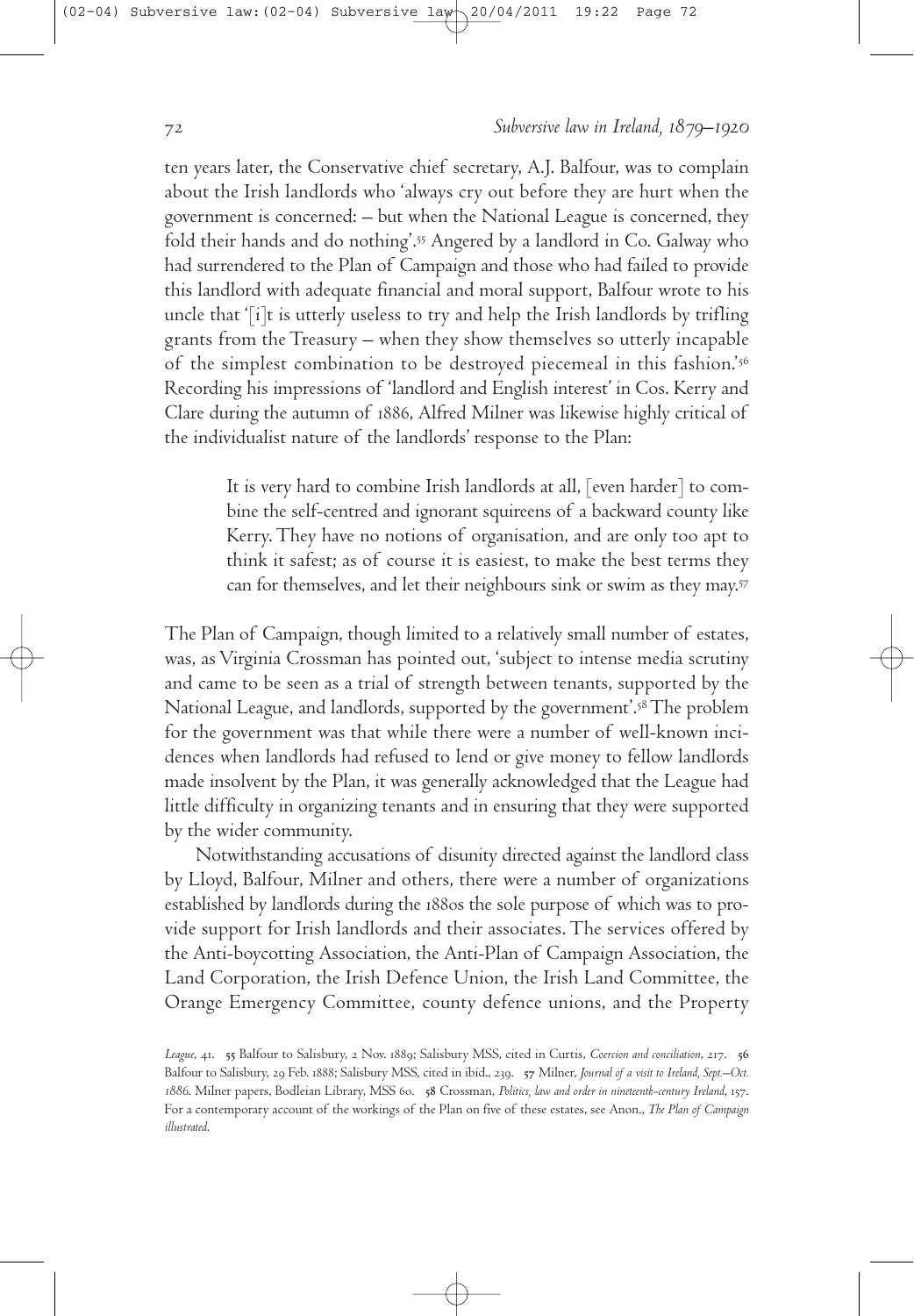Defence Association included providing Protestant labourers from the north of the country for boycotted landlords, supplying bailiffs to assist sheriffs, providing armed men to protect farms from which tenants had been evicted, protecting 'landgrabbers' from intimidation, and sending representatives to bid for farms or stock being sold for rent due.

In a letter to the *Freeman's Journal* in January , Earl Fitzwilliam, a founder member of the Property Defence Association, outlined what this latter service entailed:

> in the case of dishonest tenants who refuse to pay rent and whose cattle and farms are put up for sale by legal process, the Property Defence Association comes forward to bid and ensure a *bona fide* sale, which, without that aid, cannot take place, as the Land League prohibits anyone from purchasing in these cases.<sup>59</sup>

Refusal to pay rent could result in a civil bill process, signed by the landlord, being served on the tenant-farmer requiring him/her to appear before the county court judge. If the county court judge found in favour of the landlord, he would direct the sheriff to execute the civil bill decree to obtain the debt owed. Under this decree, the sheriff was entitled to seize goods belonging to the tenantfarmer and auction them to the highest bidder. As Fitzwilliam's letter indicates, however, sheriff's sales in the early 1880s were to take on a significance beyond that of the stock offered up for sale. In February , Charles Stewart Parnell congratulated the 'people' for their refusal 'to bid for stock offered for sale in cases of distraint for unjust rent', adding that 'only in a very few instances can the organisation of the landlords and focus of the Government be sufficient to enable an oppressive landlord to collect his rent by these means.' To guarantee that landlords did receive the money due to them in rent, an organization consisting primarily of landlords bid for and often bought property and stock it probably had no specific use for.The main purpose of this exercise, Fitzwilliam's letter makes clear, was to ensure that a sale was seen to have taken place and, consequently, to provide visual proof that Irish landlords were capable of counteracting the combinations that worked against them.

Reports that appeared in the *Freeman's Journal* and the *Leinster Leader* towards the end of 1881 and beginning of 1882 confirm Charles Stewart Parnell's and Earl Fitzwilliam's depictions of sheriff's sales as a primary focus of rural tensions. 'An abortive sheriff's sale at Dalkey', an article published in the *Freeman's*

<sup>59 &#</sup>x27;The defence of property in Ireland', *Freeman's Journal* (3 Jan. 1882). 60 Freeman's Journal (1 March 1881). 61 See 'Sheriff's sale at Naas', *Leinster Leader* (17 Sept. 1881); 'Abortive sheriff's sale at Dalkey', *Freeman's Journal* (8 Dec.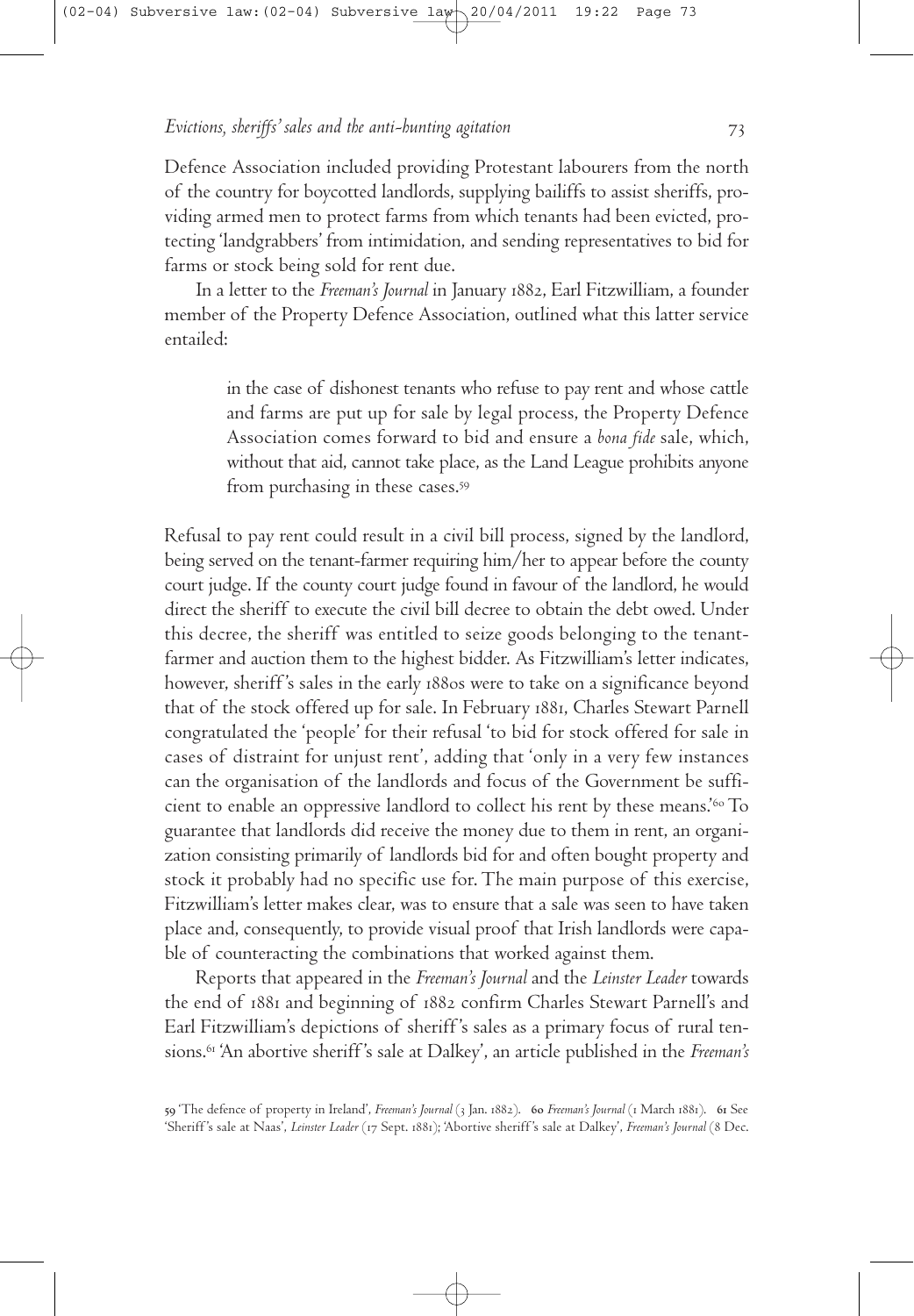*Journal* on 8 December 1881, is representative of the kind of coverage such events received.When stock (animals, carts, hay, etc.) belonging to Mortimer Doyle, a tenant-farmer who owed his landlord rent, was put up for auction, the only bidder was Mr Hanna of the Property Defence Association who purchased two cows.The cows were then driven to Bray by Property Defence men who, we are told, required the protection of about a dozen policemen.<sup>62</sup> In descriptions of sheriff's sales at Keady and on Lord Mayo's estate, the *Freeman's Journal* clarified why a substantial police presence might have been deemed necessary on such occasions. In Keady, 'there was a large crowd present, who groaned the agent and Emergency men,'<sup>63</sup> while on Lord Mayo's estate there was a 'large assembly of people, and their numbers were momentarily increased by the ringing of chapel bells in the district and the blowing of horns'. In the latter case, where the haycocks put up for auction were'decorated with pictures taken from the *Weekly Freeman* of Davitt, Parnell, and Dillon', a tenant's wife 'opened a bag of feathers and  $[...]$  thickly coated the uniform of the police'. $\rm ^{65}$ 

An article that appeared in the *Leinster Leader* in September , focused on events that occurred in conjunction with a sheriff's sale at Naas:

> Half Kilcullen and that side of the country turned out to show their sympathy with the tenants, and as the long cavalcade, preceded by the fife and drum band, playing national airs, defiled into the town, the spectacle was at once suggestive and impressive.

The account given in the *Freeman's Journal* of Captain L'Estrange's response to the bands that arrived in Edenderry for a sheriff's sale suggests that these defiantly-festive gatherings had become all too familiar to some officials:

> [Captain L'Estrange] next turned to the head-constable, and told him if any band appeared on the scene to break every instrument they would have. At the time, no band was present, but just as the sale was over the Rhode Fife and Drum Band was heard approaching […] [Captain L'Estrange] marched a party of police rapidly up, took their large drum, and had it brought into barrack. It was subsequently restored, with the top and bottom cut through in several places.When MrWyer's cattle were set free they were marched up the street, and the Edenderry Brass

); 'Sheriff's sale inThurles', *Freeman's Journal* ( Dec. ); 'Sheriff's sale inTrimblestown', *Freeman's Journal* ( Dec. 1881); 'Sheriff's sale in Edenderry', *Freeman's Journal* (31 Dec. 1881); 'Sheriff's sale at Keady', *Freeman's Journal* (3 Jan. 1882); 'Sheriff's sale near Edenderry – seizure of cars', *Freeman's* Journal (6 Jan. 1882). 62 'Abortive sheriff's sale at Dalkey', *Freeman's Journal* (8 Dec. 1881). 63 'Sheriff's sale at Keady', *Freeman's Journal* (3 Jan. 1882). 64 'Sheriff's sales', *Freeman's* Journal (24 Dec. 1881). 65 Ibid. 66 'Sheriff's sale at Naas', *Leinster Leader* (17 Sept. 1881).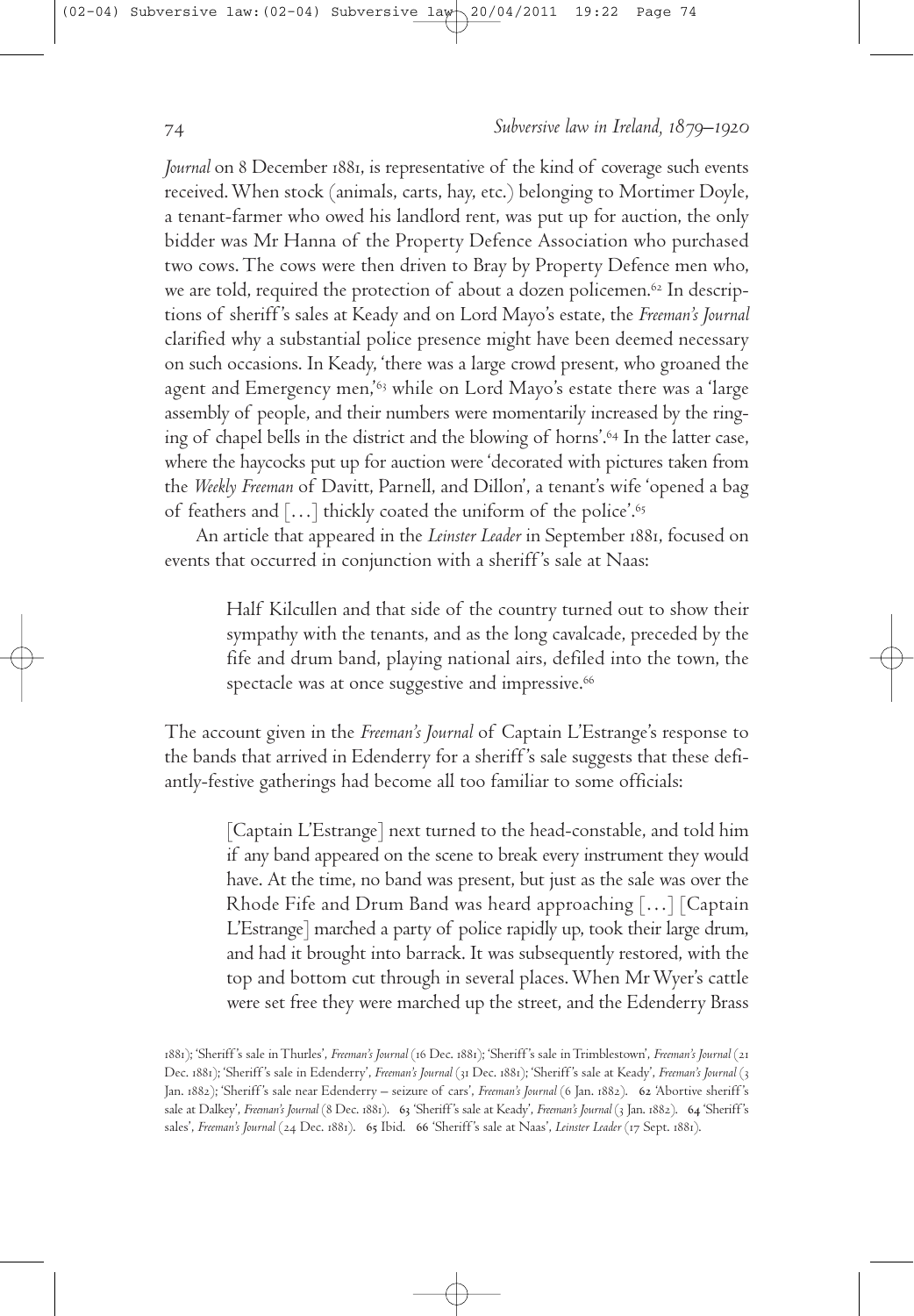Band suddenly turned out and played them round the market square. Just as they had completed its circuit they saw the captain and a large body of police rapidly approaching, and fled into shelter.

When a tenant-farmer bought back his fifteen cattle that had been taken for rent due, Captain L'Estrange, who was in charge of troops brought to Edenderry to oversee this sale, accused him of being 'one of a band of rogues who would not honestly pay their rent, but was taking up his whole time hunting for their pigs and cattle to seize on and make them pay'.

As Captain L'Estrange's comments suggest, preparations for sheriff's sales could be just as frustrating for the authorities as the sales themselves. Hunting and herding cattle and pigs were not the activities that this army man believed should fill his working day. Sheriff's sales could not take place, however, until the sheriff had physical possession of the goods to be sold and this stock was not always easily obtained.The soldiers who set out to confiscate vehicles to transport crops and animals to a sheriff's sale near Edenderry at the beginning of January , found their efforts thwarted as 'drivers escaped by galloping at full speed'.<sup>69</sup> Even with transportation, the task of seizing stock was far from straightforward. According to the *Freeman's Journal*, cavalry and infantry drafted into Edenderry to escort members of the Orange Emergency Committee to a farm six miles outside Edenderry found that 'some hundreds of men spent the night cutting down immense trees, tearing up the roads, and breaking down bridges, so that immense labour had to be expended before they reached the farm.' Moreover, upon reaching a farm, it might be discovered that the stock had already been removed. In November , the *Leinster Leader* reported on the case of a member of the Clonmore branch of the Land League, Mr James Carty, who had refused to pay his rent. After receiving information that his stock was to be confiscated and sold, three thousand men and women, many of whom had to be turned away, are said to have gathered to save Mr Carty's potatoes and turnips. Following the work in the fields, the ceremonial aspect of the proceedings took place.The men and women 'marched off in processional order to Clonmore, a distance of two miles.The horses and cars headed the proces-

<sup>67 &#</sup>x27;Sheriff's sale in Edenderry', *Freeman's Journal* (31 Dec. 1881). In Ireland, music and musical instruments have long been associated with agrarian agitation. In a footnote to 'Topographies of terror', Luke Gibbons pinpoints the playing of pipes as an ominous signal for the mobilization of various Irish agrarian movements, including the Whiteboys, the Rightboys and the Ribbonmen. See Gibbons, 'Topographies of terror', 43-4: note 40. Official hostility to musicians and musical instruments was not unique to the Irish context. In India during the *hool*, the prohibition and destruction of Santal drums and flutes was an integral part of the counterinsurgency policy adopted by the Government of Bengal. See Guha, *Elementary aspects*, 231. 68 'Sheriff's sale in Edenderry', *Freeman's Journal* (31 Dec. 1881). 69 'Sheriff's sales near Edenderry – seizure of cars', *Freeman's Journal* (6 Jan. 1882). 70 'The latest emergency expedition', *Freeman's Journal* (12 Jan. 1882).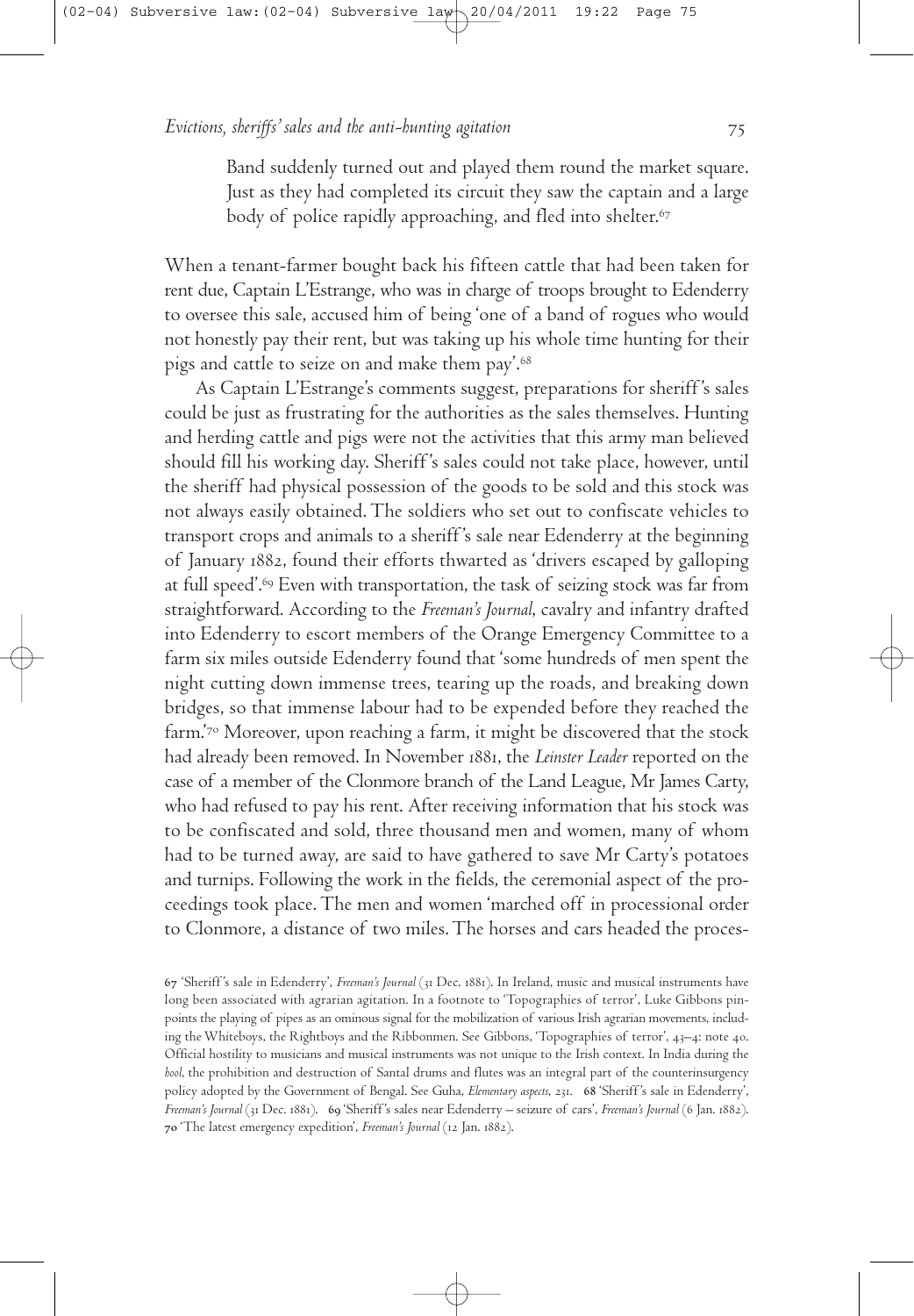sion, the drivers standing erect with their glistening steel forks on their shoulders.' Demonstrating his awareness of the symbolic importance of such occasions, the reporter tells us that the 'men on foot marched four deep, shouldering their forks, shovels, and spades, as if they were weapons of defence, which in one sense they were'.

Captain L'Estrange was not the only official who was critical of the nature of the tasks that the British army was expected to perform in the early 1880s when based in Ireland.The employment of British army units in providing escorts for sheriffs, process-servers, bailiffs, seized cattle, etc. was a cause of considerable concern for military authorities and the War Office. The breakdown of civil power in Ireland and subsequent involvement of the army in police work was interpreted by many as a violation of the legal status of the soldier.When it was proposed in that the Irish practice whereby soldiers performed police duties should be adopted in Egypt, the then secretary for war, H.C.E. Childers, outlined to Gladstone theWar Office's objections to this policy:

> The question is not with me in the least one of etiquette or professional prejudice  $\left[\ldots\right]$  It is one of law. Soldiers under the army/mutiny act can only obey a military officer on shore.They could not be tried for breach of discipline and they might be liable to be tried for murder, if they obeyed anyone else. It is therefore most important to comply with the law. Merely calling a particular operation 'police duty' would not alter the legal position of a soldier.

Men and women like those who marched away from Mr Carty's farm carrying their farming implements as if they were rifles had, however, dictated the terms by which the LandWar would be fought and the British army was forced to spend much of its time engaged in duties which under ordinary circumstances would be considered within the domain of the civil forces. In December , the government appointed an auxiliary force drawn mainly from the army reserve to assist the RIC in the day-to-day policing of rural Ireland. Moreover, members of the Rifle Brigade and Guardsmen were often enlisted for protection duty. As Donal O'Sullivan points out in his history of policing in Ireland, it was not uncommon at this time to see 'two neat, well-turned-out Guardsmen, in white jackets, deep in the mountains of Kerry, protecting a herdsman on an evicted farm'.

In *Ireland under the Land League*, Clifford Lloyd described the capture and transportation of livestock as a particularly odious exercise that often required the assistance of the army. Lloyd, ill from recurrent bouts of malaria, set out on

<sup>71 &</sup>quot;No rent", in Carlow', *Leinster Leader* (12 Nov. 1881). 72 Childers to Gladstone, 16 July 1882; BM Add.; MSS 44130, cited in Hawkins, 'An army on police work, 1881-2', 83. 73 O'Sullivan, *The Irish constabularies*, 1822-1922, 160.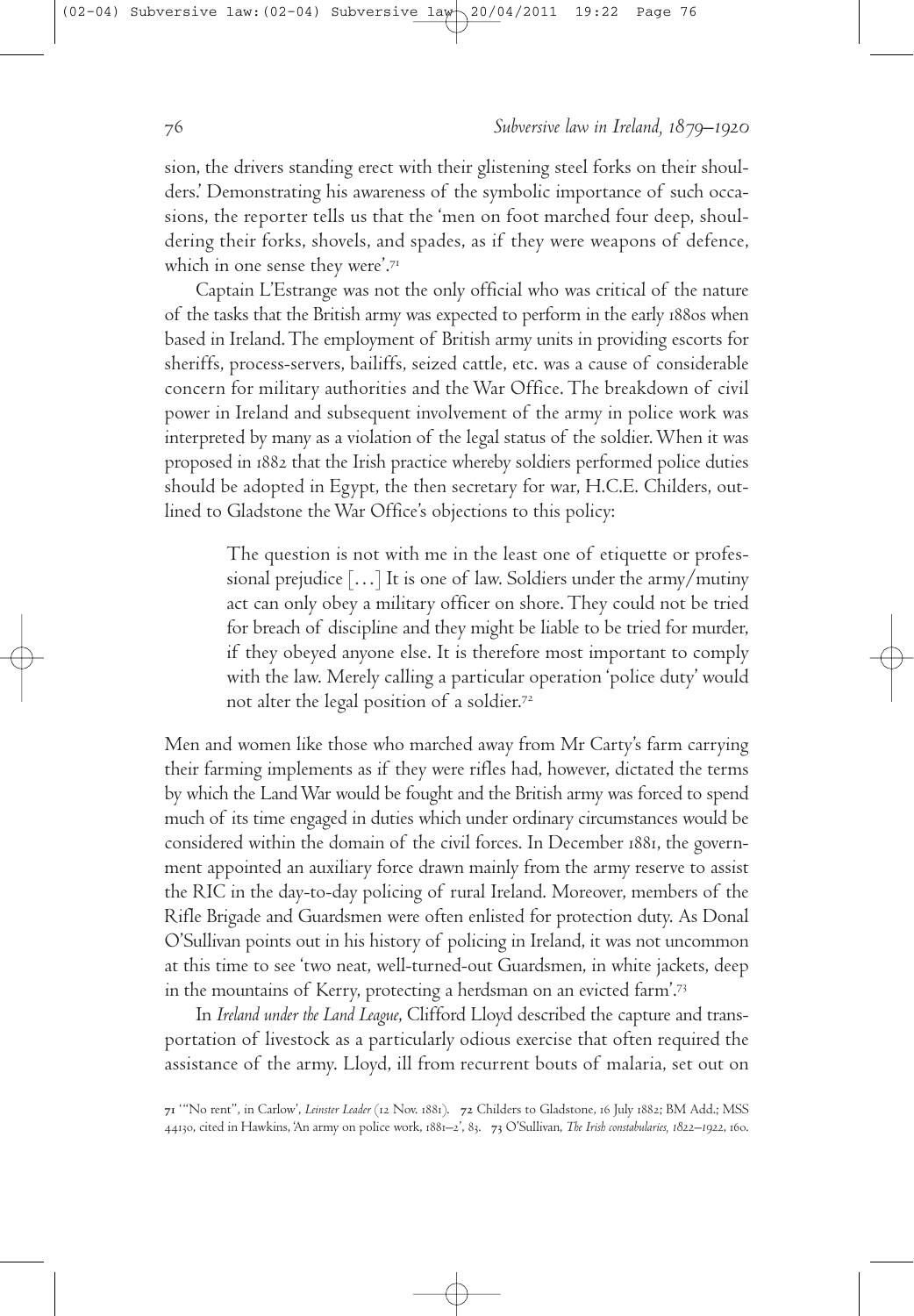expeditions which 'frequently went on for four or five days running' to seize farm animals which would then be brought 'under a strong guard with fixed bayonets' to the nearest railway station.<sup>74</sup> Referring to one of these expeditions in some depth, Lloyd informed his readership that 'this was a long and troublesome day's work, and I was suffering such pain that it was with difficulty I kept the saddle.' In Chapter 3 of *Ireland under the Land League*, Lloyd admitted that, in the parts of the country in which he was based, he had become increasingly associated with evictions and the seizure of stock and that this association made his job all the more arduous. While on a week-long expedition with an agent, a sheriff, 'sixty men of the 48th, under Captain Bell, sixty men of the Royal Irish Constabulary, thirty horses, and six army service-waggons, carrying the bedding, food, and necessaries for the week, the sub-sheriff, with about ten subordinates', Lloyd was compelled to travel the countryside at night. As soon as he was seen approaching, however, church bells would be rung and the cattle he had come to seize would be hidden in old sheds or driven up the sides of mountains. Furthermore, the animals that he did succeed in seizing were regularly prevented passage through villages and towns. According to Lloyd, a sheriff embarking on this task in Kilmallock requested a force 'made up of a squadron of the Greys, detachments of the 25th, 48th, and 57th Regiments and Transport Corps, which, with about 200 of the Royal Irish Constabulary, make a total of about 500 men'. Lloyd described a separate incident when a gathering of men, women and children intent on 'wanton acts of rebellion against the law and the constituted authority of the land' blocked the streets of a village, forcing Lloyd to turn back and find an alternative route for the cattle.These expeditions, Lloyd acknowledged, generally concluded in the following manner.The cattle he had managed to confiscate were taken with difficulty to the railway station and loaded onto trucks. At that moment, the tenant-farmer who owned them would appear and pay the rent he owed. Lloyd would then allow the cattle to be unloaded and driven back through the countryside to the farms they had been taken from. Lloyd, perhaps signalling his displeasure at the failure of the landlord class to organize themselves as effectively, begrudgingly admitted that 'it spoke much for the strength of the Land League, when the tenants obeyed instructions costing them such an amount of annoyance and money.'

Hunting was one activity that brought the often-isolated landed élite together and emphasized the bonds that existed between them.The feeling of camaraderie achieved when hunting foxes, hares and stags across tenanted land had a significance, therefore, beyond that of a mere pleasurable pastime. As stated in the *Sportsman's year-book for* , 'there is no place and no pursuit, whether of business

74 Lloyd, Ireland under the Land League, 127. 75 Ibid., 128, 163, 121, 154, 128.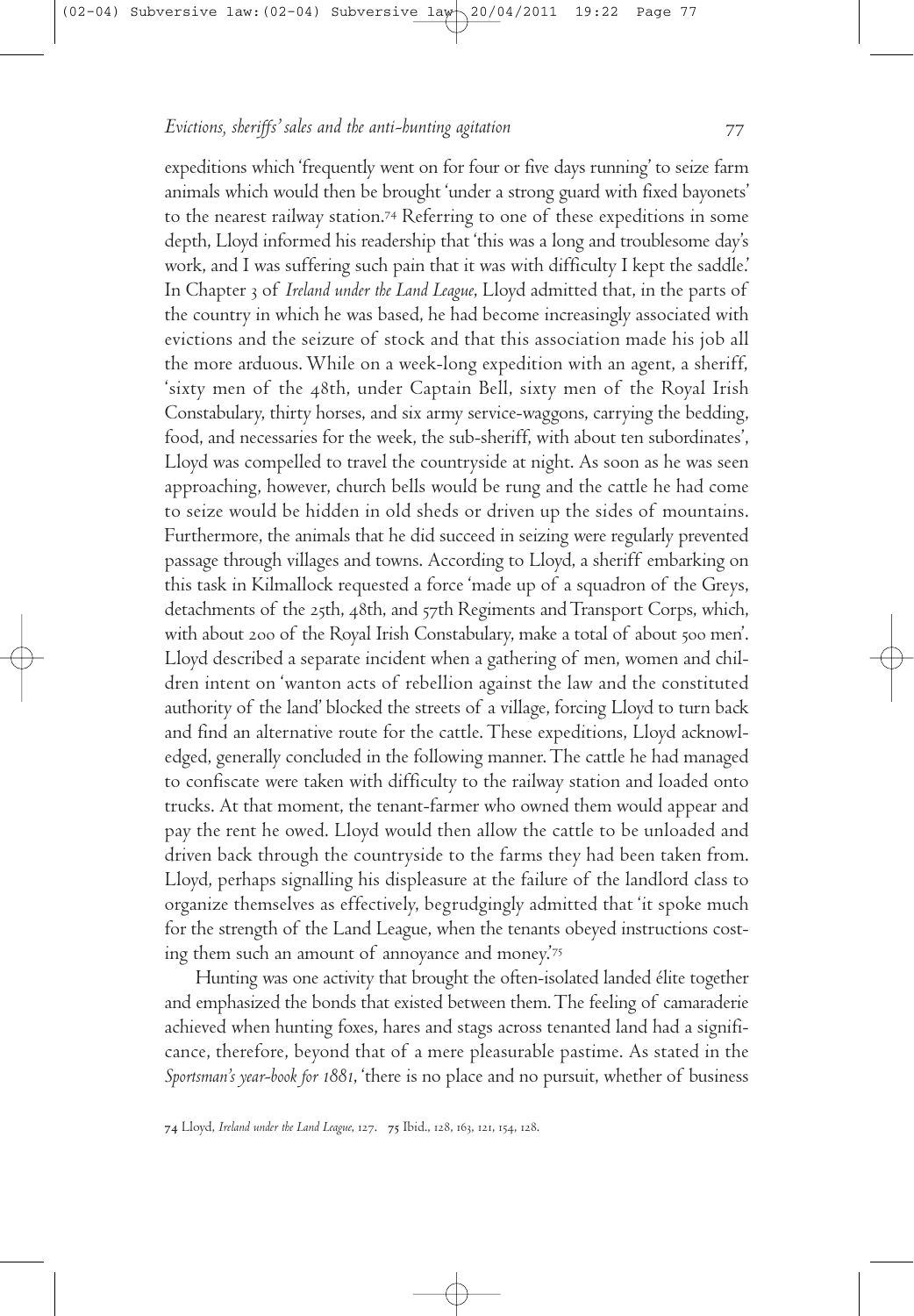and pleasure, where men are so much made to feel of one family.' Catholic farmers of substantial acreage were not prevented from taking part in such hunts, but their family status was likely to be that of poor relation. As pointed out by L.P. Curtis Jnr in 'Stopping the hunt, 1881–1882', financial considerations alone dictated that 'the hard or hearty core of virtually every hunt consisted of the Anglo-Irish Ascendancy: Church of Ireland as well as landed and wealthy.' There was quite simply no other class in Ireland at that time that could have afforded the trappings of an active hunting life as pursued by the Anglo-Irish.

The event with which Mark Bence-Jones chooses to open his nostalgic account of the twilight of the Anglo-Irish Ascendancy is the visit to Ireland by 'the most dashing and glamorous huntswoman in Europe'. The empress of Austria's trips to Ireland in 1879 and 1880 and her decision not to return in 1881 when 'hunting had virtually been brought to a standstill through acts of sabotage and violence' is the narrative Bence-Jones employs to tell us of the final triumph of a class before its subsequent decline. The disestablishment of the Church of Ireland and the success of Home Rule candidates in the  $1874$  General Election are cited as important landmarks in the downfall of the Anglo-Irish landed class, but, having gained access to the papers of a number of Ascendancy families, Bence-Jones surmises that it was the LandWar and the anti-hunting campaign that marked one of the most significant moments in the history of the Ascendancy. A popular-based agitation that forced all but two or three of Ireland's fox-hunts to temporarily suspend hunting and at least five hunt committees to break up their establishments becomes, in Bence-Jones's account, the ultimate betrayal – that of the landlord class by their tenantry.

L.P. Curtis Jnr provides an analysis of what he quite rightly describes as this 'neglected aspect of the LandWar' in his highly informative essay 'Stopping the hunt, 1881–1882'.<sup>80</sup> In this study, Curtis, keen to point out that 'from start to finish the anti-hunting campaign was primarily a grass-roots movement with little or no support from the League executive in Dublin,' traces the impetus for the disruptions to hunting to the decision by League branches in Queen's County (now Co. Laois) and Co. Kildare to protest repressive measures against those 'reasonably suspected' under the Protection of Person and Property Act of . For Curtis, the anti-hunting agitation was a 'formidable challenge to one of the landlords' more cherished rituals' in response to the arrest of Land League 'suspects'.The demonstrators, Curtis concludes, 'were expressing their hatred of coercion by depriving the landlords of their favourite pastime.They hoped that the campaign would remind those responsible for coercion of what

<sup>76</sup> Sportsman's year-book for 1881 (London, 1881), 9. 77 Curtis, 'Stopping the hunt, 1881–1882', 354. 78 Bence-Jones, *Twilight* of the Ascendancy, 1. 79 Ibid., 38-9. 80 Curtis, 'Stopping the hunt, 1881-1882', 350.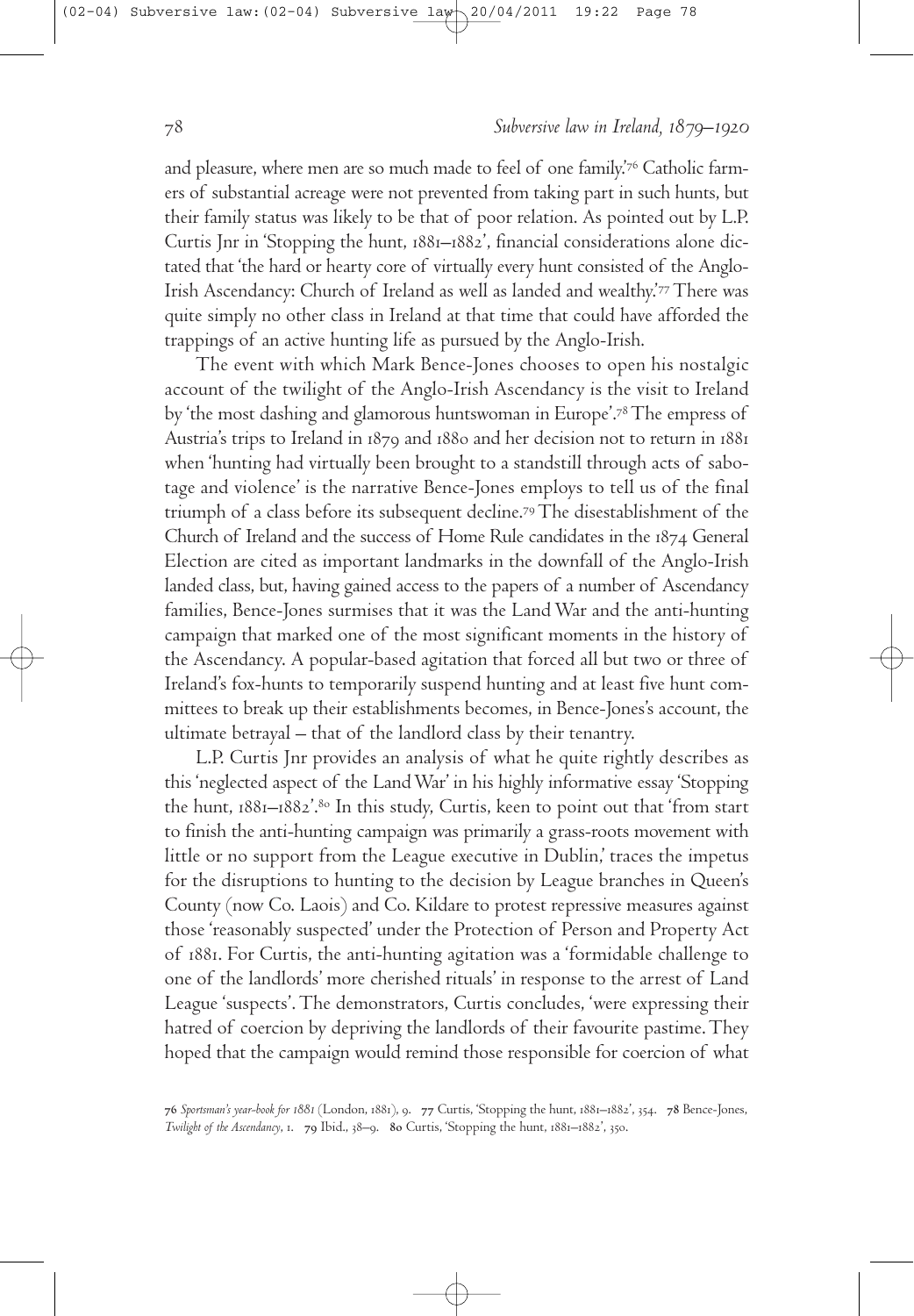had been done to the leaders and liberties of the Irish people'.<sup>81</sup> In support of this thesis, Curtis draws our attention to verbal and written communications received by various hunt committees throughout the country, including a threatening letter informing Burton R. Persse, master of the Galway Blazers, that his hounds would continue to be poisoned 'until the magistrates unite in getting the suspects out of prison'.

As Curtis's article suggests, contemporary accounts of the anti-hunting agitation point to a number of links between this agitation and the holding of 'suspects' under the Protection of Person and Property Act.The *Freeman's Journal*, primarily concerned about the effects of the agitation on the business community in Ireland, produced daily reports on both the interference with hunting and the response of hunt committees to this interference. In the earlier stages of the anti-hunting agitation, the newspaper provided an account of a meeting held by the Kilkenny Hunt committee who, having being denied access to a number of coverts in the area, wished to ascertain 'the views of the farmers of the County Kilkenny with regard to the continuance of fox hunting'. A man named Mr Dowling addressed the meeting and told those present that the farmers 'would be in favour of hunting if the members of the hunt club signed a memorial for the release of the suspects arrested in that county'. $^{8_3}\,$  At a similar meeting attended by the 'landholders of Kildare' and the Kildare Hunt, hunt members were likewise informed that an extensively signed petition to the government for the release of the 'suspects' would enable hunting to continue unimpeded.<sup>84</sup> A number of days later, the newspaper reported that members of the Kildare Hunt, 'unanimously of opinion that hunting could not be resumed on the terms laid down in those resolutions', had resolved to discontinue hunting and sell their stud of hunters in England.

An editorial in the *Leinster Leader* on 26 November 1881 condemns the poisoning of hounds, but interprets the agitation against hunting as the inevitable outcome of a dispute that dated back to the arrest of C.S. Parnell as a'suspect':

> It is now announced that there will be no further hunting in Kildare. The resolutions passed against fox-hunting at the convention held in Naas, on the day of Mr Parnell's arrest, and the action taken by the farmers almost everywhere through the county, in conformity with that resolution, left no doubt as to the result.

<sup>81</sup> Ibid., 357, 395, 376. 82 Ibid., 375. This letter, dated 4 December 1881, was printed in the *Irish Times* (2 Jan. 1882). 83 'Hunting in the County Kilkenny', *Freeman's* Journal (14 Nov. 1881). 84 'Fox hunting in Kildare', *Freeman's* Journal ( Dec. ). 'Abandonment of the Kildare hunt', *Freeman's Journal* ( Dec. ). 'Editorial', *Leinster Leader*  $(26$  Nov.  $1881)$ .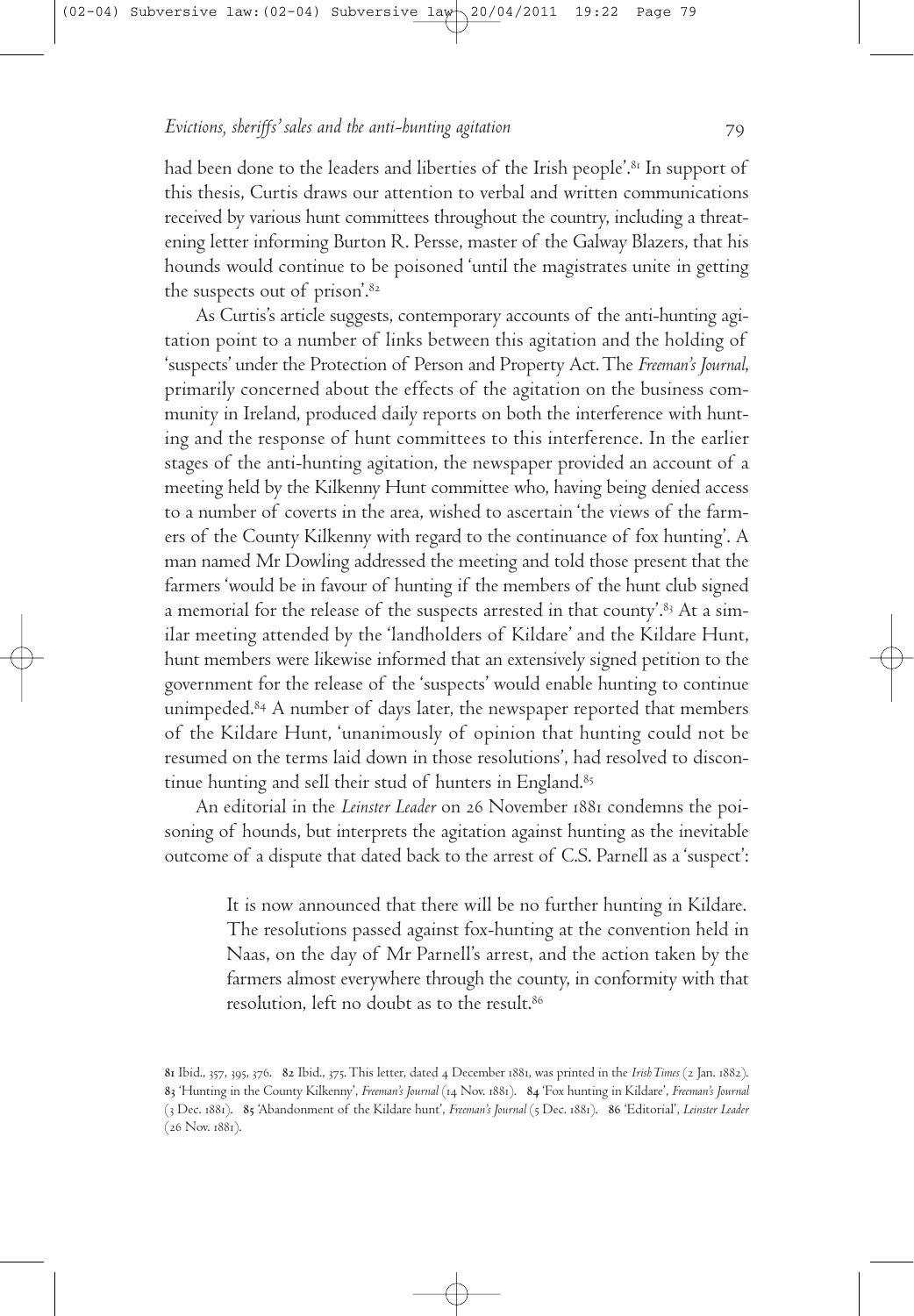The editorial informed the newspaper's readership that following the Naas convention, negotiations taking place had begun to break down when it was discovered that the hunt committee had failed to prevent certain members from participating in the hunt:

> The gentlemen who have made themselves obnoxious as landlords or magistrates, may have been privately requested to stay at home, but when the list of those who put in an appearance at Johnstown, on the opening day, was published, it was generally felt that a direct defiance had been given to the people, and that the entire people of the country would resent it.

The result, according to the *Leinster Leader*, was an 'uprising […] so universal' that further negotiations had become extremely difficult, if not impossible.<sup>88</sup>

As these and other newspaper reports testify, Curtis is quite right to draw our attention to connections between disruptions to hunting and the detention of local and national Land League leaders under the Protection of Person and Property Act.What also becomes apparent when reading such reports, however, is the extent to which the agitation functioned as a vehicle for the articulation for a broad range of issues. In the series of events documented by the editor of the *Leinster Leader*, it is the failure of the Kildare Hunt committee to effectively enforce boycotts that leads to an irreversible breakdown in communication, the intensification of the campaign, and its spread throughout the countryside.The porous nature of the agitation is likewise evident in the report that appeared in the *Freeman's Journal* concerning the meeting held in Co. Kilkenny. After Mr Dowling urged the hunt members attending this meeting to sign a petition for the release of the 'suspects', he made the following proclamation: 'the day was gone by when the gentry could ride rough-shod over them; when they could trample upon them and kick their faces off.' One can only speculate that if hunting, for this farmer, could function as an appropriate metaphor for rural power relations, the ability to dictate the terms by which hunting would be allowed to continue must have represented an at least partial inversion of the social and political order.

Hunting and the anti-hunting agitation is assigned a similar role in Anthony Trollope's *The Landleaguers*, a novel that is set in the west of Ireland during the LandWar and focused primarily on the threat that the modes of resistance that made up this conflict posed to social hierarchies. Having been informed that 'the people were about to rise and interfere with fox-hunting,'Trollope's fictional

87 Ibid. 88 Ibid. 89 'Hunting in the County Kilkenny', *Freeman's Journal* (14 Nov. 1881).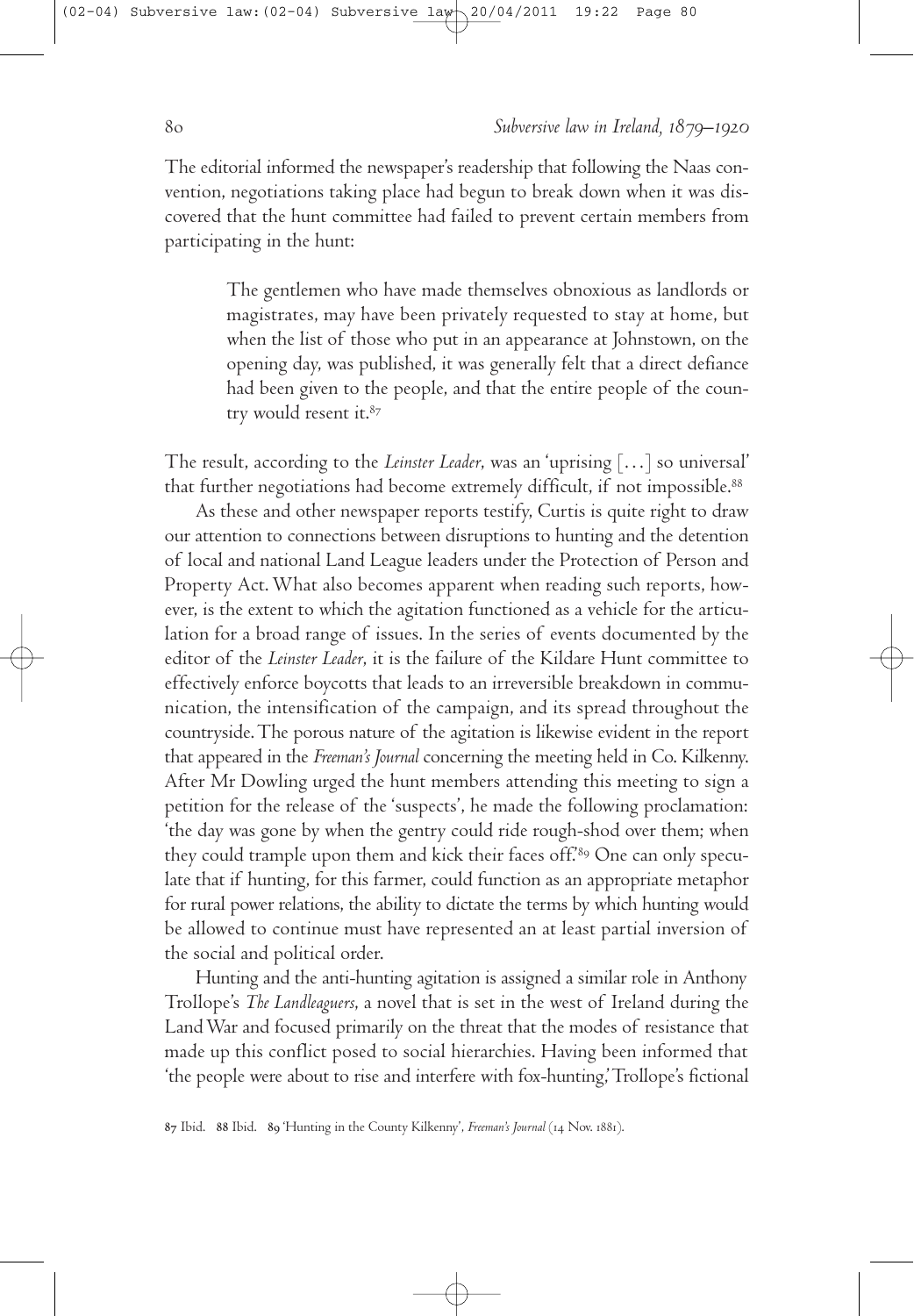master of the hounds,Tom Daly, leads the hunt to the coverts of Moytubber, determined 'to protect the rights of others in the pursuit of their favourite amusement'. Upon arrival, however, he discovers that the covert has been surrounded by a crowd which includes Kit Mooney, a tenant-farmer who, in the period prior to the LandWar, would 'at this moment have been touching his hat toTom Daly, and whispering to him of the fox that had lately been seen "stalling away jist there, Mr Daly, 'fore a'most yer very eyes"'. Kit Mooney does step forward to address Tom Daly, but the words that he chooses to greet him with suggest that this confrontation is a deliberate parody of the servile encounter related above. As a dispirited Tom Daly watches the crowds gather and wander indiscriminately through the gorse, Kit Mooney cheerfully informs him that 'there is not a boy in the barony but what is out to bid yer honour welcome this morning.' For Sir Nicholas Bodkin, a local landlord in Trollope's novel, it is Kit Mooney's mockery of feudal authority which suggests that rural power relations have been so transformed as to make hunting a thing of the past. In the following pages, I will draw attention to the symbolic functions served by both the hunt and the forms of resistance that made up the anti-hunting agitation.What this analysis should make clear is that while the arrest of 'suspects' under the Protection of Person and Property Act functioned as an immediate stimulus for the agitation against hunting, the underlining roots of this agitation are, as is recognized inTrollope's *The Landleaguers*, to be found elsewhere.

For members of the local hunt, the pursuit of preserved game across fields and over ditches and fences provided, as Curtis claims, 'adventure with an aristocratic flavour'. Two of the most prolific writers of the hunt, Edith Somerville and Martin Ross, referred on a number of occasions to the sheer pleasure of the hunt. In *Irish memories*, Edith Somerville, attempting to explain the central role that hunting had been assigned in their writings, described how 'much of the fun we have had in our lives has been "owed to horse and hound".' With reference to a character who appears in the novel, *Dan Russell the fox*, Somerville stated that 'we, like Katherine, have known "the glory of feeling a big horse jumping big out of his stride", while the hounds "fleeted and sped, and the river of their music flowed back to her", and like her too, we have "galloped in it, and there was nothing else in Heaven or earth".' Nonetheless, as Somerville was to note in *Irish memories*, hunting in Ireland was never a mere recreational activity. In Somerville and Ross's descriptions of the hunt, as in other contemporary accounts, it is clear that hunting not only fostered class solidarity within the Ascendancy, but was one of the main means through which a par-

90 Trollope, *The Landleaguers*, 81, 83. 91 Ibid., 90. 92 Curtis Jnr, 'Stopping the hunt, 1881-1882', 351. 93 Somerville and Ross, *Irish memories*, 272. 94 Somerville and Ross, *Wheel-tracks*, 111-12.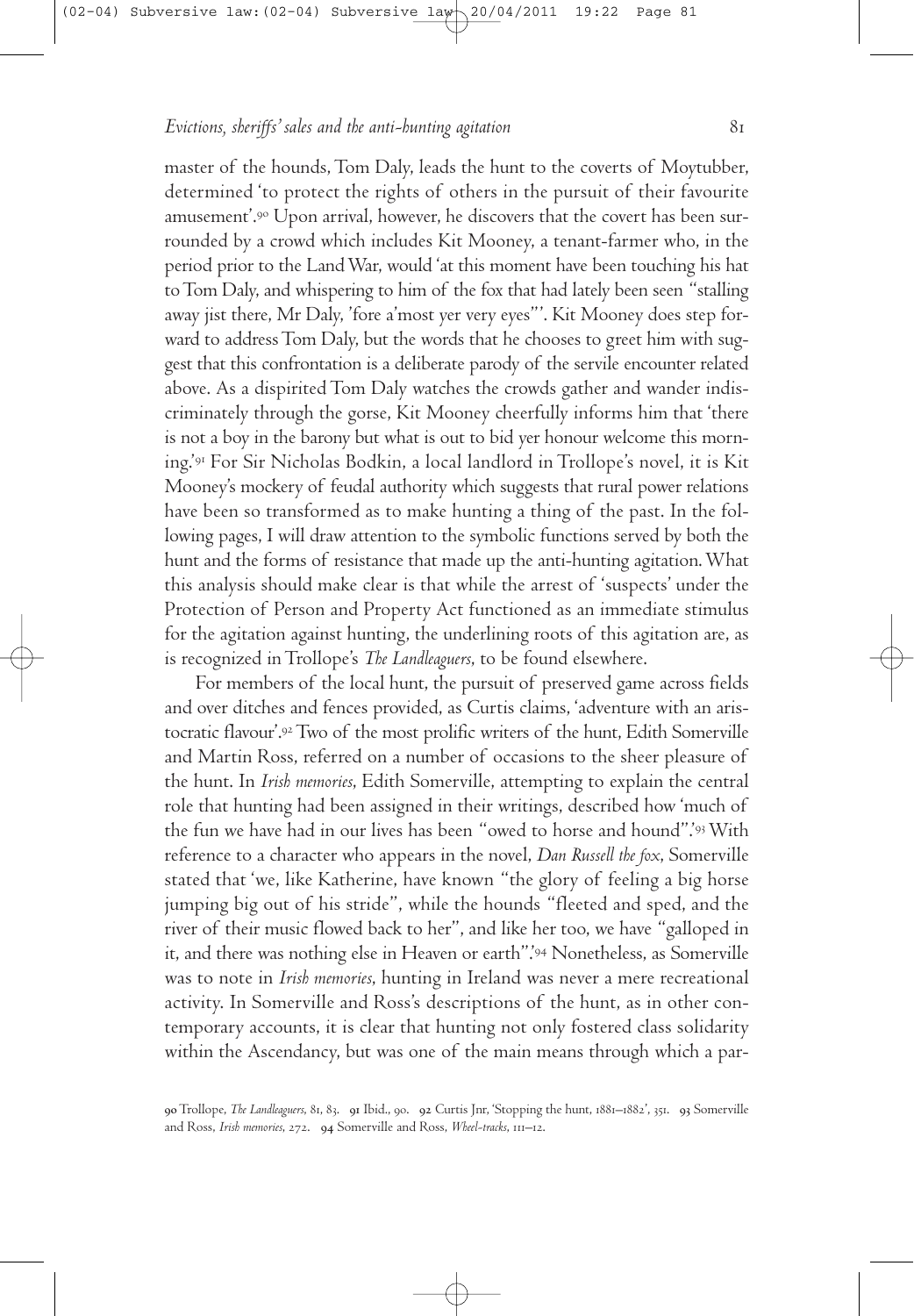ticular relationship between that class, the poorer rural dwellers and the land could be both defined and maintained. Looking back with nostalgia to the days when her brother kept hounds, Edith Somerville outlined the multi-faceted nature of the hunt: 'we had the best of sport and learned to know the people and the country in the way that hunting alone can teach'. If we are to accept Somerville and Ross's claim that hunting enabled the Anglo-Irish landlord class to establish a relationship with the 'people'and the land, it would be useful to ask some questions concerning the type of relationship fostered by the hunt.

Two very different accounts of that relationship can be found towards the end of in the *Irish Sportsman* and *Weekly News*. In the initial phase of the antihunting agitation, the *Irish Sportsman* nervously reminded its readership that sport in Ireland, particularly hunting, 'has ever formed a strong bond of union among all classes'. The following month, a'strong bond'created by the hunt had been placed under some strain by the 'systematic efforts of the farmers to prevent hunting'; efforts that had 'intensified […] the bitterness of feeling now unhappily so prevalent between the owners and occupiers of land in Ireland'.97 In contrast, for the editor of the *Weekly News*, it was hunting, not the anti-hunting agitation, that fostered rural tensions. According to the editorial, 'Shall there be hunting?', a hunt comprised mainly of the propertied class that travelled freely over the land worked by the Irish tenantry provided a very visual representation of relations of dominance and subordination: 'the sporting gentry' could no longer ride over their tenants' fields as they had done'"in the good ould times" when they felt themselves lords and masters of the population around them'. $\rm{^{98}}$ In the overall terms of their arguments, however, both sets of journalists are in agreement: the hunt was an important component in preserving rural class relations, while the anti-hunting agitation posed a threat to the status quo.

Like the fox that Somerville and Ross associated in their writings with the Irish Ascendancy, the hunt roamed at will over the tenants' land. Though both were enthusiastic participants in the hunt, Somerville and Ross were more than willing to admit that it rode 'sometimes, it is to be feared, where it should not have ridden'. In his analysis of *The silver fox*, Declan Kiberd points out that Somerville and Ross were 'too fastidious' to blind themselves to the criticisms that were directed at the hunting class. Nevertheless, in Somerville and Ross's recollections of the hunt, as in other less critical contemporary descriptions of hunting, members of the hunt enjoy a special relationship with the land and

<sup>95</sup> Somerville and Ross, *Irish memories*, 274. 96 'Editorial', *Irish Sportsman* (23 Oct. 1880). 97 'Editorial', *Irish Sportsman* (27 Nov. 1880). 98 'Shall there be hunting', *Weekly News* (10 Dec. 1881). 99 See, for example, Somerville and Ross, *Irish memories*, 34, 91. I Somerville and Ross, *Wheel-tracks*, 132. 2 Kiberd, *Irish classics*, 360. Kiberd draws our attention to the following statement in *The silver fox*: 'Although he hunted six days a week, he kept a soul somewhere and his sister knew where it was.' Somerville and Ross, *The silver fox*, 76.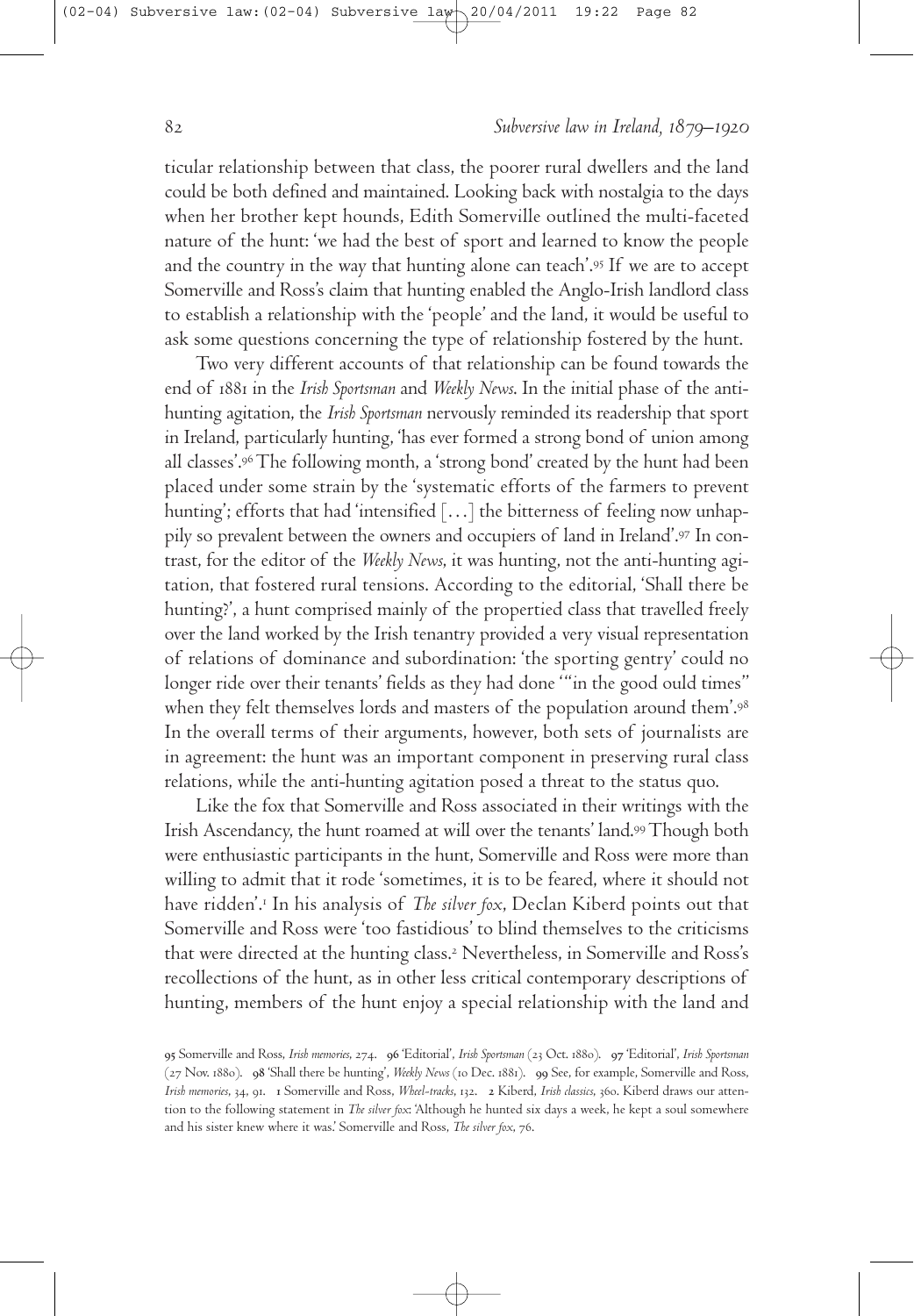its features. As can be ascertained from the following passage taken from *Wheeltracks*, for Somerville and Ross the countryside was an active participant in this relationship, throwing up huge ditches, scenic cliff-tops and steep inclines:

> We were hunting on the hills, after a time of very wet weather, when a fox jumped up under our feet.The hounds took him at a great pace along the rough ridge of the hill, and then swung seawards, right down its wet, steep, southern side […]We followed the hounds over the edge of the hill. It was steep enough to make the drops off the fences seem pretty heavy, but not too steep. Soon, however, we came to a slope as sheer as was possible for horses to attempt, and Crowley and I, in the lead, had hardly gone more than a horse's length downwards when we felt the boggy fleece of soaking sedge and heather beginning to slide under us […] After a few palpitating moments, we arrived at a level place, and our progress arrested. I looked back, and there I saw the side of the hill, a sheet of wet, shining rock, that we had scalped as bare as the skull of an Indian warrior's victim.

In such writings, features in the landscape serve no function save that designated by the hunt.The hill that perhaps marks the boundary between two tenants' properties merely works to demonstrate the aristocratic recklessness of the members of the hunt who negotiate it and subsequently conquer its sheer slopes.

Indeed, the only land boundaries that tended to be observed in accounts of hunting were those established by hunt committees:

> The boundaries of a hunting country are not infrequently a contentious matter, but inWest Carbery we have no trespassers, neither do we trespass.The Atlantic Ocean half-circles us on the south and west, and is a boundary that admits of no dispute; on the east there is a margin of thirty miles or so between us and any rivals, and northward we might run up the coast to Donegal without poaching.

This is an unoccupied landscape, devoid of inhabitants save for the 'country boys' who, we are frequently informed in both literary and non-literary accounts of hunting, passively observe the hunt from a hilltop. Given these descriptions, it comes as no surprise that the empress of Austria's visits occupy such a prominent place in Mark Bence-Jones's narrative:The'country people […] went miles in the hope of catching a glimpse of her,' gathering up 'the tiny lace handker-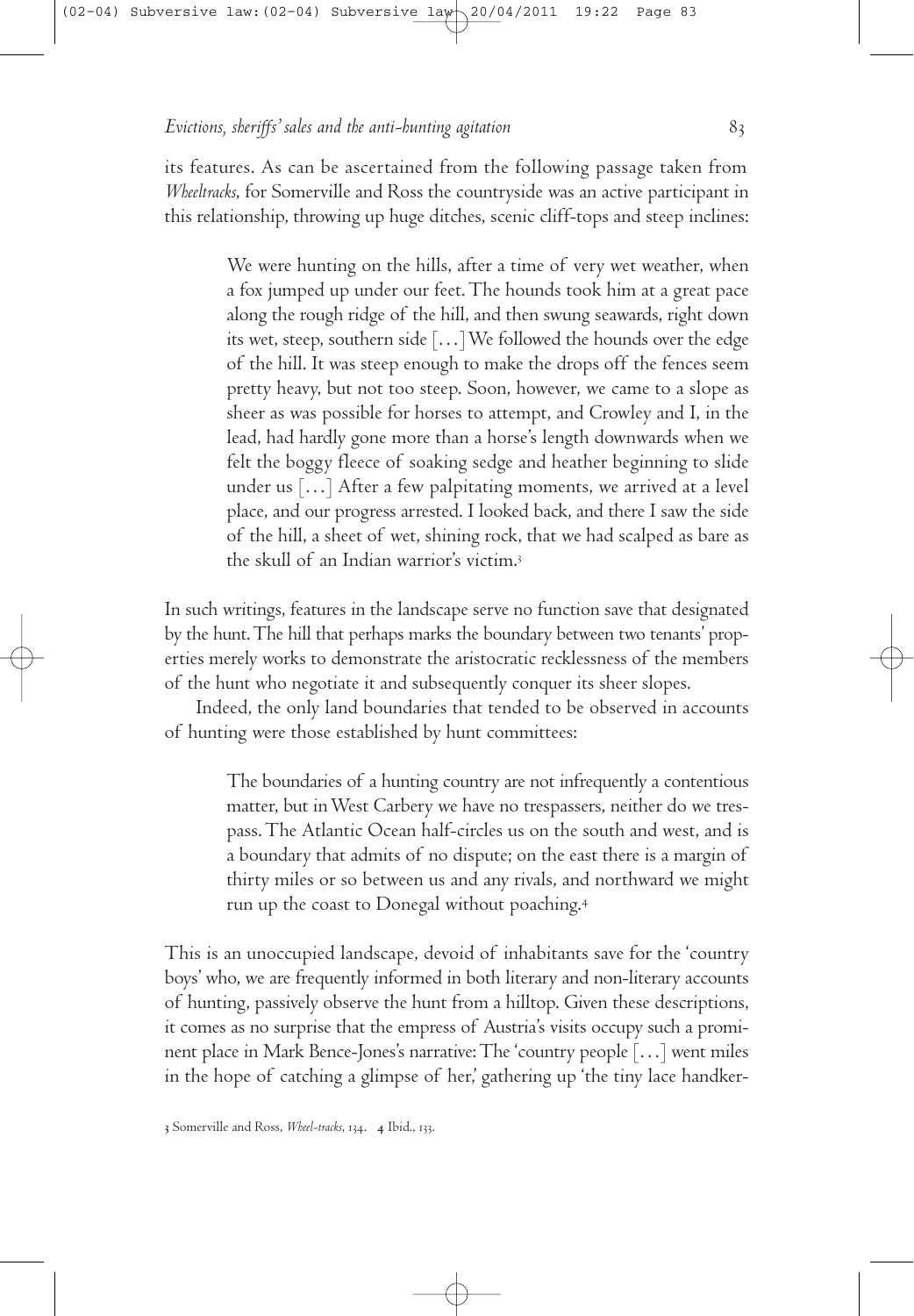chiefs which she took out with her when hunting' and watching her take 'the banks and ditches more recklessly than the most daredevil Irish'. In the triadic relationship that is the focus of most accounts of the hunt, it is the huntsmen/women and the land that actively engage with each other; congenial sparring partners displaying themselves to the poorer rural inhabitants.

As Declan Kiberd reminds us in *Irish classics*, 'the hunt had always expressed the sovereignty of an upper class.' The dethroned Gaelic aristocracy of also hunted and, as Kiberd deduces from the Gaelic song, 'Seán Ó Duibhir an ghleanna', were equally impervious to the damage that could result from this activity:

> Is bean go dúbhach sa bhealach Ag áireamh a cuid géan […]

And a woman left sadly in the way counting her geese  $[\dots]$ <sup>7</sup>

In late nineteenth-century Ireland, when the total number of meets prior to the LandWar averaged around one hundred and fifty during each week of the eightmonth hunting season, hunting functioned as a conspicuous reminder of Ascendancy presence.The designated role of the tenant-farmers and labourers in this ritualized creation of spectacle was that of onlooker and sometimes recipient of payment for damage to crops, livestock and fences on the 'little fields', which, Edith Somerville and Martin Ross admitted, could 'look very sorry for themselves after a couple of dozen horses have galloped over them'. $^s$ The act of hunting was, therefore, a symbolic and indeed very real assertion of ownership over the fields trampled by the horses' hooves.The pursuit of game over land occupied by the Irish tenantry, regardless of how these hunts were conducted, functioned as a physical enactment of property rights.

What was recognized at the Durrow League Branch meeting referred to by Curtis as one of the sources of the anti-hunting agitation was that the triadic relationship established by the hunt and the notion of power relations and property rights it encapsulated was open to challenge.When the Reverend Edward Rowan, secretary of the Durrow League Branch, informed the master of the Queen's County Hounds that the tenant-farmers could prevent the hunt from using '*their* lands' (my emphasis), he was making it clear to the hunt committee that while the tenantry generally tolerated hunting over the land they occupied, they considered it to be a privilege that could potentially be withdrawn.<sup>9</sup> By the

5 Bence-Jones, *Twilight of the Ascendancy*, 2. 6 Kiberd, *Irish classics*, 374. 7 Cited and translated in ibid. 8 Somerville and Ross, Wheel-tracks, 132. 9 Cited in Curtis, 'Stopping the hunt, 1881-1882', 359.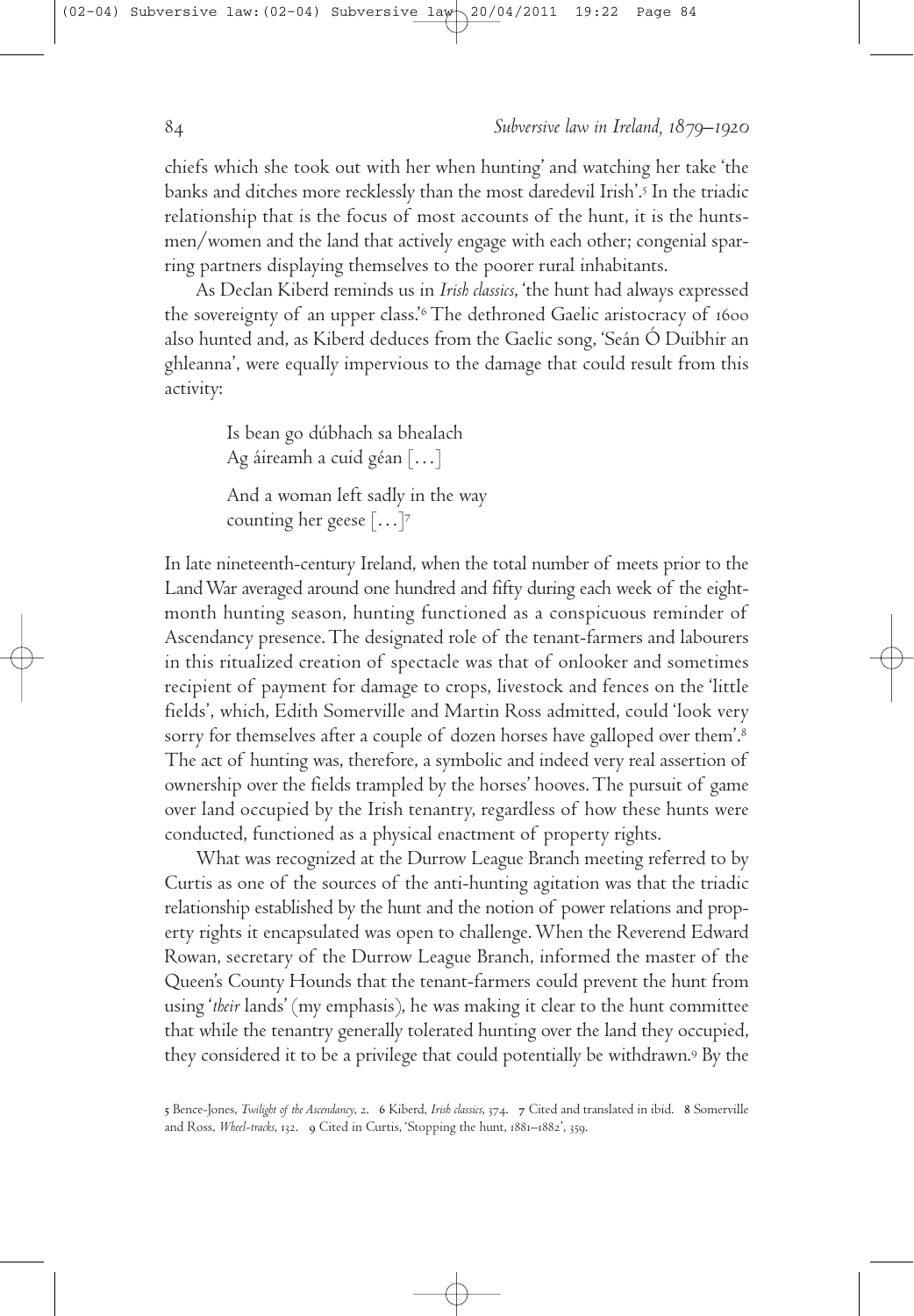middle of November 1881, a very different relationship between the land, the hunt and the poorer rural occupants begins to emerge in newspaper coverage:

> The moment they went away with their fox a number of people, who had been assembling there for some time before, commenced shouting and blowing horns to interfere with the hunt.The hounds, however, ran down to Glangoole, near Hon. Colonel White's property, where the people were found to have gathered all along the neighbouring hills, having with them a lot of mongrel hounds and other dogs, which they let loose on the foxhounds, while using at the same time violent language to those who were out with the hunt. One gentleman from the neighbourhood of Thurles was stoned, himself and his horse receiving several blows. He rode up in a fence to escape this violence, but a number of persons attacked him with sticks and forced his horse down a very steep and dangerous place […] Immediately outside the demesne the crowds were found to have assembled again in large numbers, shouting and conducting themselves in the most violent manner. Owing to the violence they then displayed the hunt could not go on to Coalbrook, which was to have been the next draw. It was then hurriedly resolved to proceed to Garrancole, but the crowd assuming a very threatening attitude in that direction, this intention had likewise to be abandoned. The master […] determined upon going to Prout's Furze, where everything was found apparently quiet. Here the huntsman dismounted and tied his mare to the fence, getting inside it himself to view the fox away […] Immediately a young man, who was observed coming down the hill-side, untied the mare, and vaulting with the greatest ability into the saddle, galloped away. The master of the hounds  $\left[\ldots\right]$  followed at once in pursuit, accompanied by the few members of the field who had then remained with him.The people collected round and began yelling and shouting as before. However, the horse was captured after a most exciting and lengthened chase.The hounds were then with much difficulty got together, and the hunt retired, followed for some distance through the fields and along the roads by the crowd.

A landscape, so often depicted in the'Hunting notes' of the *Freeman's Journal* as almost empty of inhabitants is all-too-densely populated in this report. Features in the landscape serve quite a different function to those generally recorded in accounts of the hunt. Hilly land enables the gathering crowds to monitor

10 'Stopping a hunt', *Freeman's* Journal (14 Nov. 1881).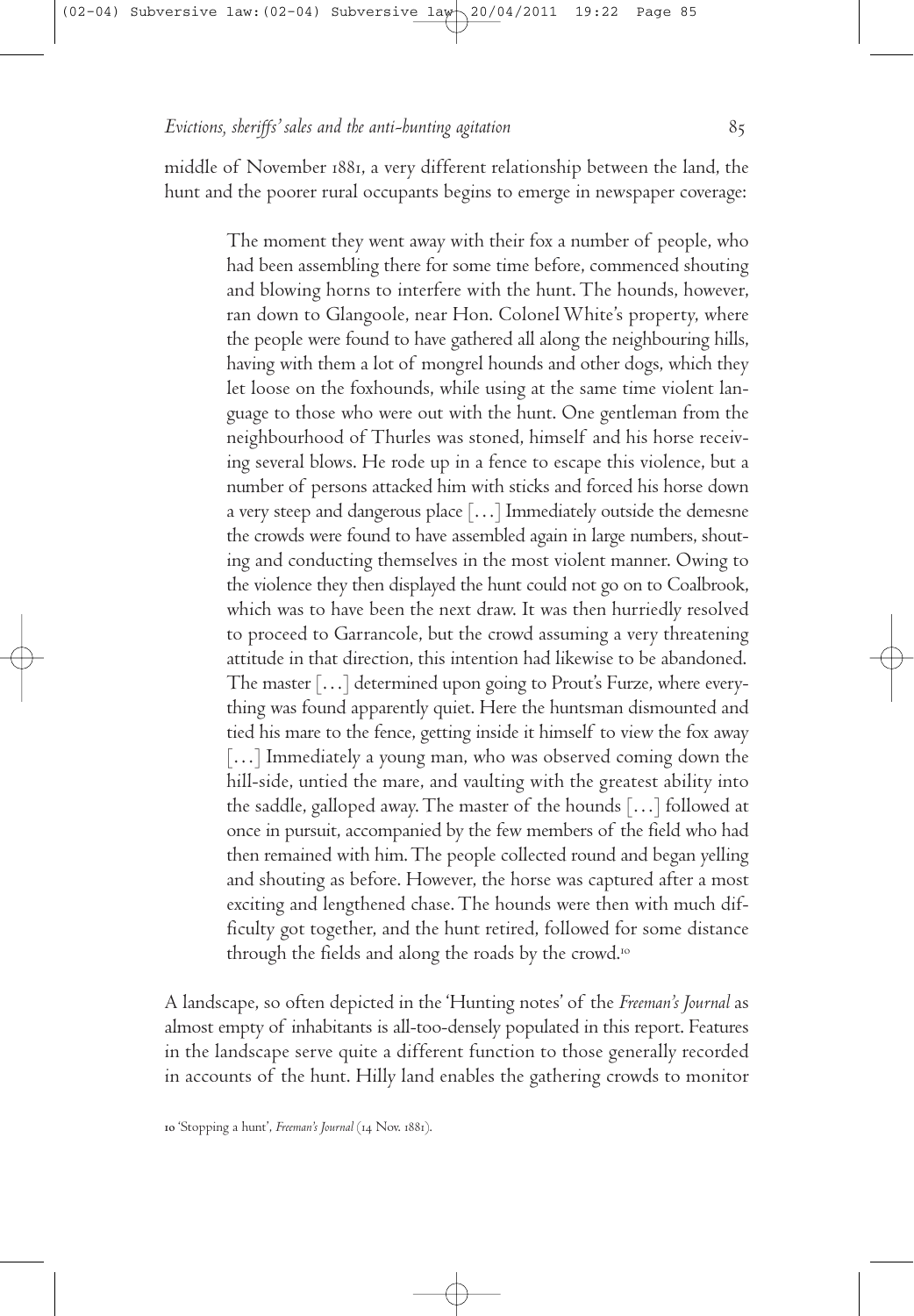the progress of theTipperary Hounds and anticipate any sudden changes in its destination. 'A very steep and dangerous place' is no longer there to display the reckless courage of those on horseback, but works with the crowd to demonstrate their helplessness.The 'country boys' who watch from the hilltops are now an active and threatening presence.The huntsman of theTipperary Hounds who dismounts and ties his horse to a fence is reduced to a passive spectator when a young man, who was observed coming down the hill-side, displays his own reckless courage to the watching crowds.

Though seldom described in such dramatic terms as the above confrontation, the *Freeman's Journal* provided extensive coverage of an agitation it clearly found somewhat baffling. For a paper that regularly dedicated an entire page to hunting appointments and, in an article on the empress of Austria's visit in , had spoken with pride of 'the hunt now famed all the world over,' the antihunting agitation was a surprising and not altogether welcome development. The social tensions that the hunt could generate were certainly not evident to the editor who wrote in March 1879 that, when in Ireland, the empress 'saw all classes congregate in the friendly and equal rivalry of the hunting field [where] urbanity and good-fellowship prevailed from the duke to the peasant'. Editorials that appeared in the paper two years after this trip urged tenant-farmers in Co. Kildare to 'pause before they consign to the past the splendid traditions of [the Kildare] Hunt'and reminded tenant-farmers in general that 'they have it in their power to stop hunting if they like, but we think they ought not to do so without having most carefully considered all the pros and cons.'

Nevertheless, at the agitation's climax at the end of December 1881 and beginning of January 1882, the *Freeman's Journal* was producing up to eight articles a day on the threat the anti-hunting protesters were posing to the hunting community. Most of these reports provide us with only the barest of detail. Under the title, 'Preventing a hunt', we are told that 'the Killimer Hunt, near Kilrush, met yesterday, but owing to the opposition of the tenants, who threatened to maim the dogs and horses, the members were compelled to abandon the meet for the present'.<sup>14</sup> In Kildare on 23 November,

> an unfortunate incident occurred in the poisoning of two hounds. It is supposed they took the poison when drawing Castlekealy covert. One of the hounds died in the course of the run, and the other hound dropped dead after the run was over.The Master immediately stopped

It 'Empress of Austria', *Freeman's Journal* (25 Feb. 1879). 12 'Editorial', *Freeman's Journal* (24 March 1879). 13 'Editorial', *Freeman's Journal* (30 Nov. 1881); 'Editorial', *Freeman's Journal* (1 Dec. 1881). 14 'Preventing a hunt', *Freeman's Journal* (5 Nov. 1881).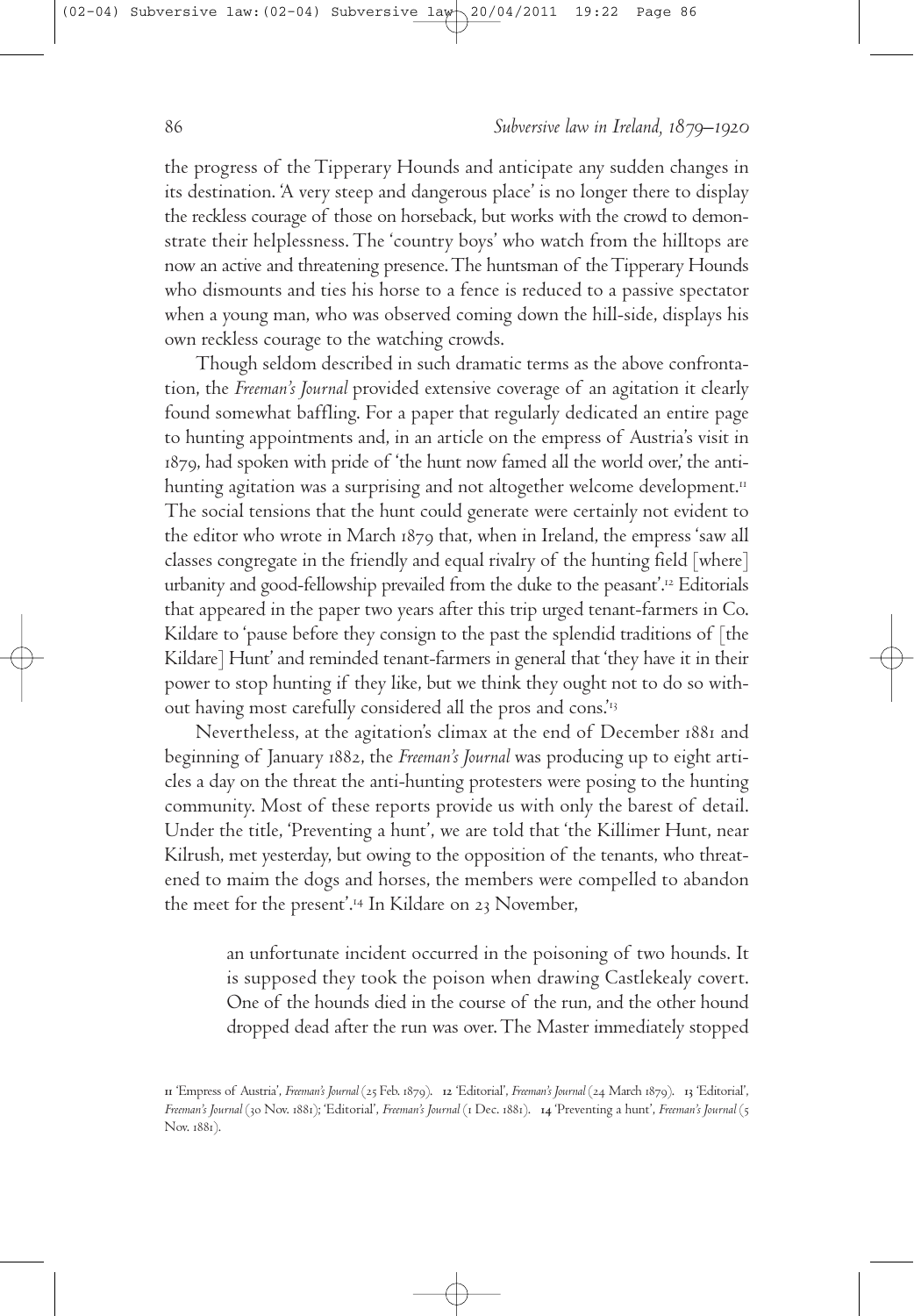all further hunting […] In the consequence of the loss of the two hounds, added to that of a third hound, which was poisoned near Gending on the previous day […] the master has decided to hunt no longer, and has virtually cancelled all future fixtures.

This report, as is the case with the previous newspaper reports I have cited, provides far greater insight into the actions and reactions of the hunt members than those of the protesters. If we divide these articles into statements concerning the men, women and children who were preventing the hunts and statements concerning those who were participating in the hunts, a number of discrepancies can be noted.The sections of the reports that are concerned with the anti-hunt protesters tell us about their actions.They shout, blow horns, threaten with sticks and poison hounds.The information we are provided with relating to members of the hunt is quite different.We are not only given details telling us of their actions, we are privy to their thoughts.We are told what hunt members 'resolved' to do, what they had 'determined' to do, what they felt 'compelled' to do, what had been their 'intention' and what they had 'decided'. Consequently, it is through the thoughts and decisions of the members of the Tipperary Hounds, the Killimer Hunt and the Kildare Hounds that these episodes are related to us.

The problems that we encounter when relying on newspaper reports as a source of information about the anti-hunting agitation and those who were involved in it are typical of the problems faced by those studying accounts of popular unrest. As Ranajit Guha has pointed out in relation to India, 'evidence of this type has a way of stamping the interests and outlook of the rebels'enemies on every account of our peasant rebellions.' In *Elementary aspects of peasant insurgency in colonial India*, Guha warns us not only about the biased nature of official records (police reports, administrative accounts, etc.), but also about non-official sources, such as nationalist newspapers, which he claims are equally prone to speak with an 'elite' voice.This does not mean, however, that newspaper articles such as those I have cited should be simply condemned and ignored.These reports may be primarily concerned with registering the effects of the agitation on those who it was directed against, but the reactions of those the agitation affected were predicated on the actions of the anti-hunt protesters. Even reports which interpreted the agitation from the perspective of the hunt members can be a useful source of information, not only concerning the effect of the agitation on hunting, but also about the nature of the agitation itself.

15 'Stoppage of the Kildare Hounds', *Freeman's Journal* (23 Nov. 1881). 16 Guha, *Elementary aspects*, 14.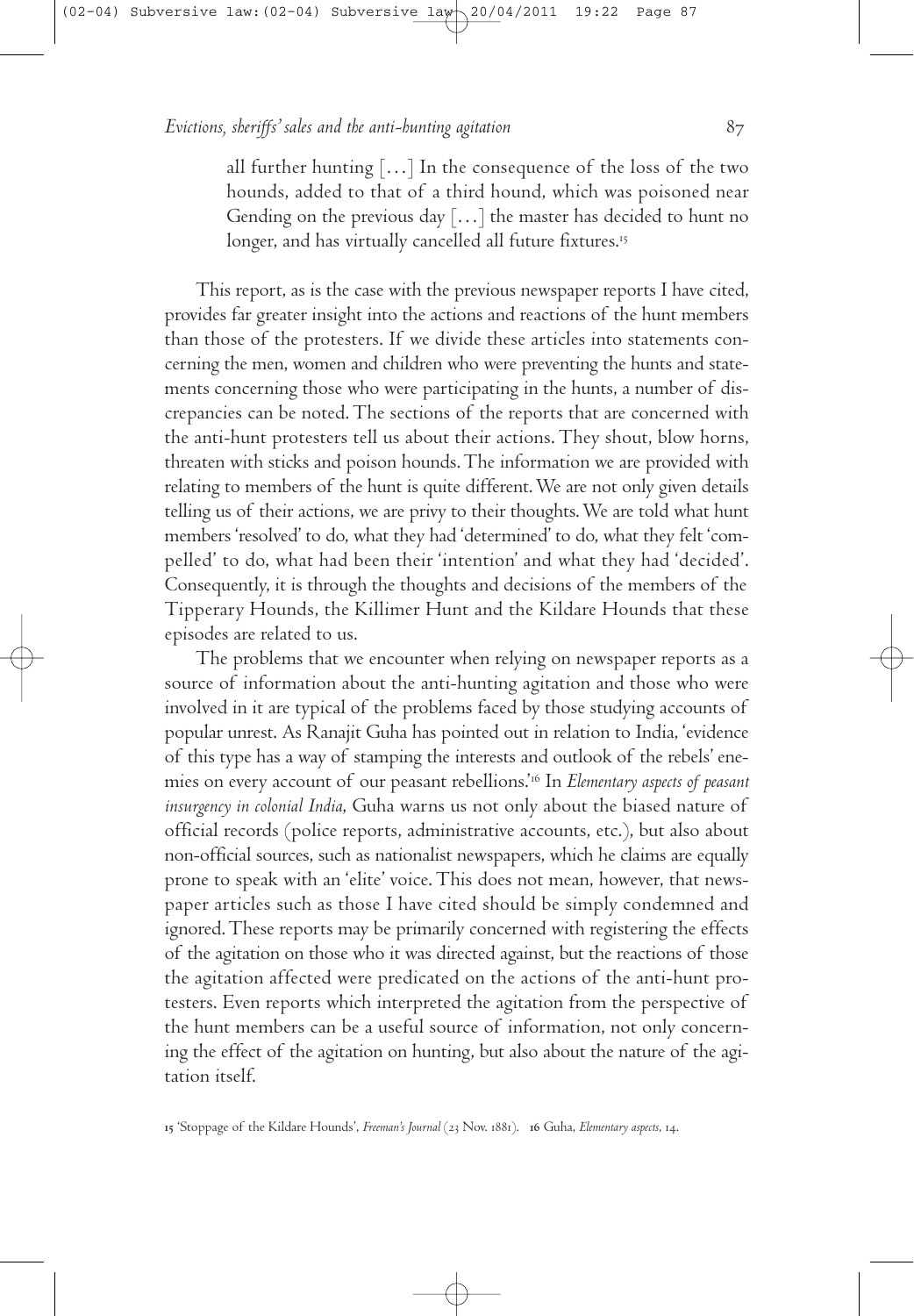According to an article that appeared on 25 November 1881, 'to-day the Wexford Hounds were stopped hunting at Muffin by a large crowd of farmers and labourers […] In consequence of the opposition the hounds were withdrawn.' The following week, 'in consequence of theWexford Fox-hounds having met with serious opposition on five days out of seven since the beginning of regular hunting', it is deemed 'useless' to issue a new list of hunting appointments. An article published the same day, 'An attack on the Duhallow Hounds', tells us that 'a large mob assembled, stoned the hounds, and assaulted the huntsmen, completely putting a stop to all hunting.' This article was accompanied by another, 'More hunts stopped', in which it was reported that theTipperary Hounds were'stopped by a mob, who stoned the huntsmen and prevented sport being continued'.20 A few days later, the newspaper carried a report on the Carlow and Island Hounds who are said to have been stopped by 'a large crowd of people, men and boys, all armed with stout sticks'. An article that appeared on 7 December tells us that the Clonmel Harriers were prevented from hunting by 'a crowd of about one hundred persons' who 'stoned the animals, killing two and wounding five'. The United Hunt made an appearance in the newspaper three days later, when it was reported that members of the hunt were confronted near Riverstown by 'a crowd of nearly three hundred persons, with pitchforks and sticks' who 'beat off the huntsmen […] and compelled them to retire'. These reports provide us with few details concerning the motivations of those who took part in the anti-hunting agitation, but collectively they allow us to draw two important conclusions concerning the nature of the agitation: first, that it was widespread and, second, that it was effective. As the field sports correspondent of the *Irish Times* was to report towards the end of December , the actions of the anti-hunting protesters had insured that hunting was 'practically extinct in a country which for well nigh a century stood in the very front rank of all matters appertaining to the chase'.

Other articles published in the *Freeman's Journal* and the *Leinster Leader* provide us with a more detailed account of the words and actions of the protesters and demonstrate the extent to which the agitation was to fuse local disputes with issues acknowledged by such newspapers to be of national importance. On 12 November 1881, the editor of the *Leinster Leader*, discussing the effects of anti-hunting agitation on the Kildare Foxhounds, the Kilkenny Hunt, the Queen's County Hounds and the Newbridge Harriers, pointed out that over

<sup>17 &#</sup>x27;Stopping the Wexford Hounds', *Freeman's Journal* (25 Nov. 1881). 18 'Hunting appointments', *Freeman's Journal* (3 Dec. 1881). 19 'An attack on the Duhallow Hounds', *Freeman's Journal* (3 Dec. 1881). 20 'More hunts stopped', *Freeman's Journal* (3 Dec. 1881). 21 Hunting stopped in County Carlow', *Freeman's Journal* (6 Dec. 1881). 22 'Stopping the Clonmel Harriers', Freeman's Journal (7 Dec. 1881). 23 'The United Hunt stopped', Freeman's Journal (10 Dec. 1881). 24 Trish sport in 1881', *Irish Times* (27 Dec. 1881).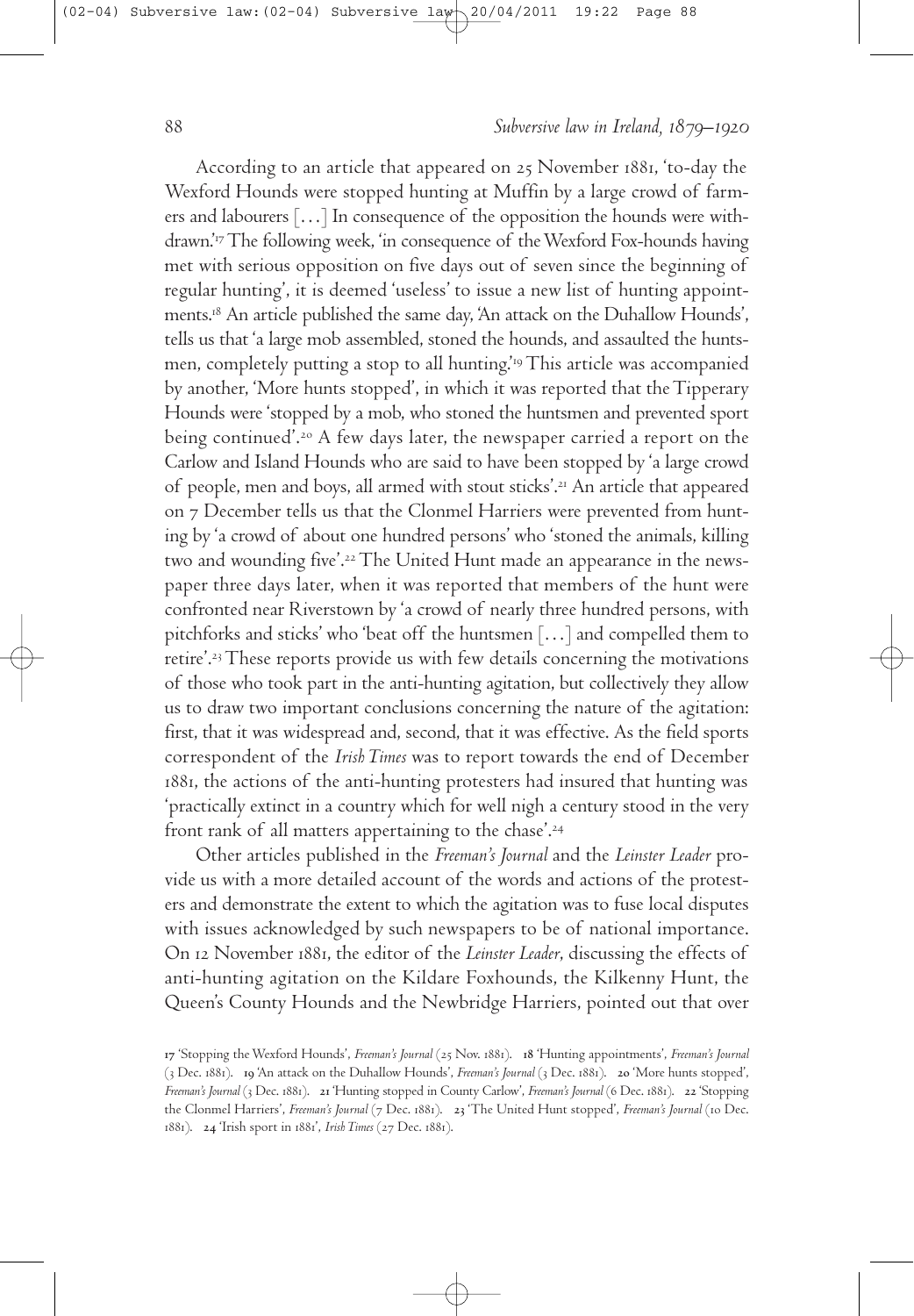the previous week the newspaper's offices had received an unprecedented number of visits from tenant-farmers stating that they would not allow any hunting over their lands until the political prisoners had been released.The editorial also reported, however, on resolutions passed in Queen's County the previous Monday. Hunting would not be allowed to continue in that county 'whilst the servers of writs and founders of Emergency Associations appear in the hunting field'and until 'the Middlemóunt and Ballykealy tenants are fully and fairly settled with'.<sup>25</sup> In some parts of the country all hunts were disrupted, while in other districts the presence of certain individuals associated in the locality with evictions, sheriffs' sales and other unpopular proceedings could result in the prevention of a hunt that might otherwise have proceeded unimpeded. A letter, signed 'landholder', that was sent to the *Freeman's Journal* at the end of November , sought to clarify this latter position for the newspaper's readership:

> Let no man say there is hostility to sport in Kildare.There is none. But there is a decided and valid objection lodged against some few members of the hunt endangering their precious carcasses in future over the banks of Kildare, and I would suggest to these parties to stay at home, as they have a perfect legal right to do, but as far as I am a lawyer, no legal right to trespass on me or anyone else.

According to the *Freeman's Journal*, in November 1881 several hundred men assembled at a covert at Knock 'with pitchforks, scythes, hedge-slashers, and other weapons' with the intention of obstructing Lord Huntingdon's hunting party 'in the event of some obnoxious person of the district being amongst them'. On ascertaining that the man they were searching for was not present, the crowd 'quietly dispersed'.<sup>27</sup> One of the earliest recorded confrontations between members of a hunt and anti-hunting protesters took place on 3 October 1881 near Coolnamuck, Co. Waterford, when a group of tenant-farmers and labourers surrounded a hunt that included the special resident magistrate for the Waterford andTipperary region, Captain Owen R. Slacke. As the demonstrators jeered the hunters, a woman is reported to have thrown a branch across Captain Slacke's saddle and threatened to 'hamstring' his horse if he ever attempted to ride across her farm.

As these and other newspaper accounts indicate, the anti-hunting agitation could be interpreted in a number of different ways by those partaking in it. Indeed, the popularity and, therefore, effectiveness of the agitation might best

<sup>25 &#</sup>x27;Editorial', *Leinster Leader* (12 Nov. 1881). 26 'The Kildare Hunt', *Freeman's Journal* (30 Nov. 1881). 27 'Strange scene at a fox-hunt', *Freeman's Journal* (10 Nov. 1881). 28 Cork *Examiner* (5 Oct. 1881); *Waterford Daily Mail* (5 Oct. 1881).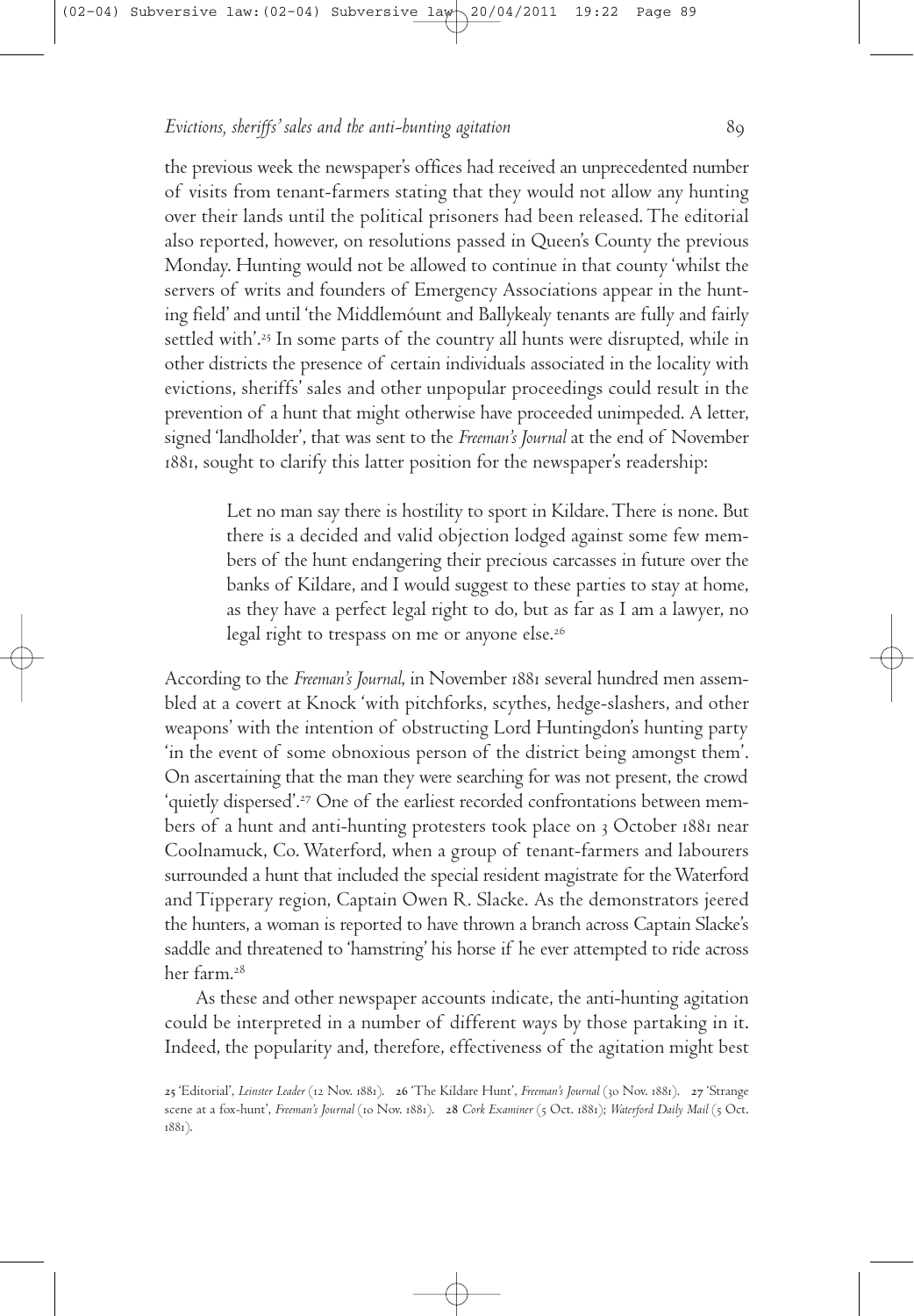be attributed to its multifaceted nature. Some of those who gathered to obstruct hunts sought to make public their disapproval of coercive legislation, while others were motivated by the failure of hunt committees to effectively enforce boycotts on unpopular land agents, officials and 'emergency men'.What the tenant-farmers who walked into the offices of the *Leinster Leader* shared with the 'landholder' who wrote to the *Freeman's Journal* and the woman who threw a branch at Captain Slacke's horse, however, was a desire to assert control over the land they occupied and determine the conditions under which others might gain access to it. The tenant-farmers would not allow any hunting over *their* lands until the political prisoners had been released. The 'landholder' argued that the hunt members had 'no legal right to trespass on me or anyone else'. The woman inWaterford warned Captain Slacke against riding across *her* farm. On 14 November 1881, the *Freeman's Journal* reported on the attempts of Mr Murray, a tenant-farmer fromTuitestown, to enforce a legal recognition of his right to control access to the property he leased. During a weekly petty session held in Co.Westmeath, Mr Murray summoned Mr J.C. Lyons, master of harriers, and Mr J.W. Norton 'with riding over his land in following the hunt'.The judge, having expressed a hope that 'the farmers of Westmeath were not going to follow the example of some farmers throughout Ireland', dismissed Mr Murray's case as a 'most wanton proceeding on behalf of the complainant'.

In his history of Irish policing from 1822 to 1922, Donal J. O'Sullivan describes the'fishing of privately owned rivers and lakes and hunting over ground which was privately owned or preserved'as a common feature of the LandWar period. At a time when tenant-farmers were warning hunt members against trespassing on their land, an increasing number of allegations of trespassing and poaching were being filed against tenant-farmers and labourers. At the beginning of November , the *Irish Sportsman* was proud to announce that 'in Ireland poaching has not assumed the dimensions of a national vice, has never come to add its quota to the sum total of our national troubles.' Less than two months later, an article on salmon poaching proclaimed the banks of Irish rivers 'infested by gangs of lawless marauders'and demanded that more waterbailiffs be made available. The *Freeman's Journal* was likewise to express concern over the sharp rise in salmon poaching, pre-empting the *Irish Sportsman's* support for greater levels of vigilance:

> The nightly affrays, the attacks on bailiffs, and the prosecutions reported from day to day in our columns show that salmon poaching

<sup>29 &#</sup>x27;Editorial', *Leinster Leader* (12 Nov. 1881). 30 'The Kildare Hunt', *Freeman's Journal* (30 Nov. 1881). 31 'Hunting in Westmeath', *Freeman's Journal* (14 Nov. 1881). 32 O'Sullivan, *The Irish constabularies*, 1822–1922, 157. 33 'Editorial', *Irish Sportsman* (6 Nov. 1880). 34 'About salmon poaching', *Irish Sportsman* (1 Jan. 1881).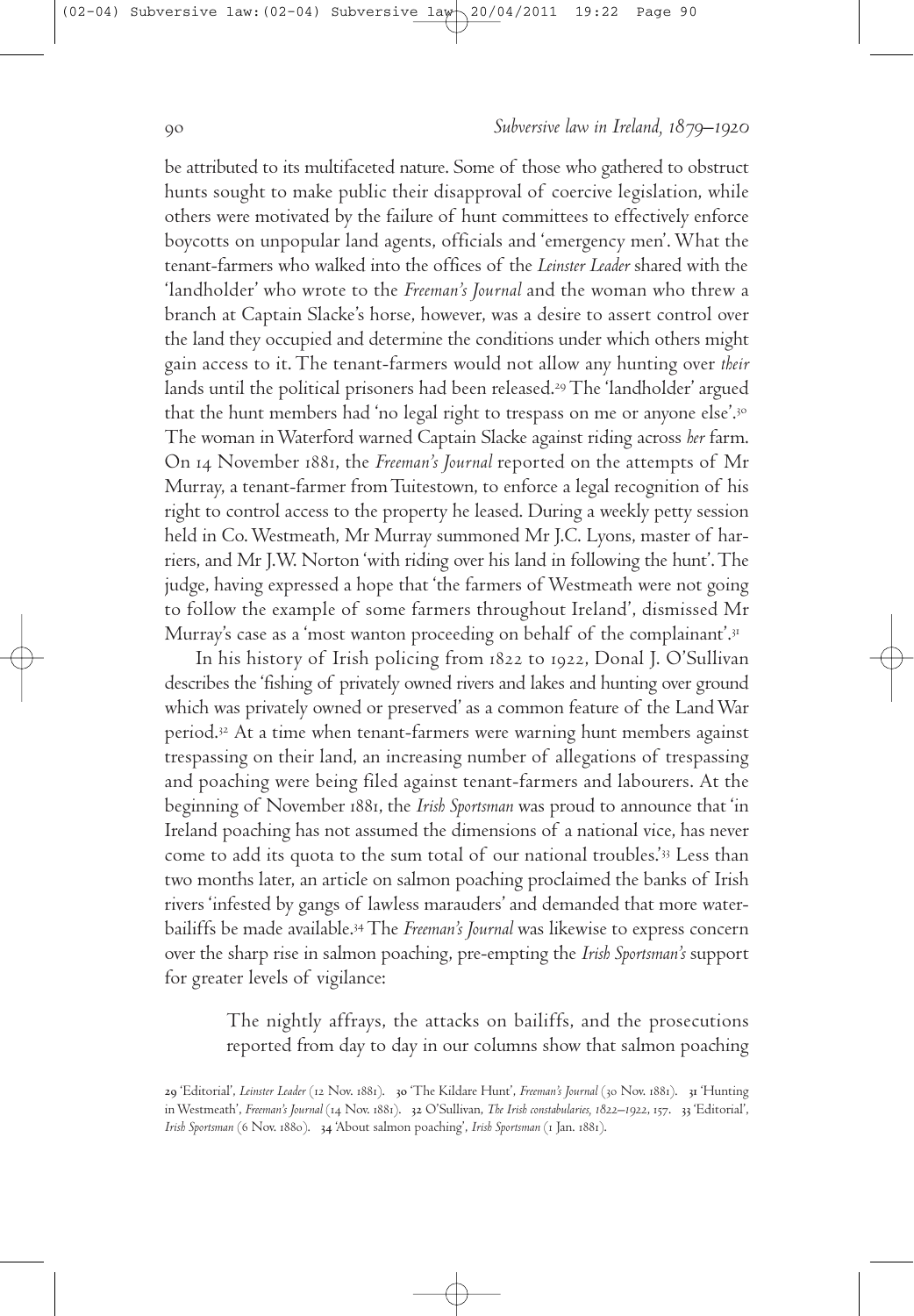this year is unusually prevalent, so that we are not altogether surprised to hear rumours of legislative interference to secure better observance of the close season.

Unlike the *Irish Sportsman*, however, the *Freeman's Journal* was unwilling to condemn out of hand an activity that it admitted had a 'popular aspect' to it. Poachers, according to this nationalist newspaper, could be denounced as 'unmanly, unsportsmanlike, and unpatriotic', but 'it may be contended that the element of water by sea and land, together with all contained therein, is the common property of all.' Ultimately, however, the author of the article concluded that salmon was at present the 'luxury of the rich' and while he regretted that this luxury food could not 'descend to the table of the poor', he argued that the preservation of salmon was essential to the Irish business community. ${}^{,\circ}$ 

As was recognized by the author of this article on salmon poaching, poaching is a criminal offence with significant inversive undertones.Taking food considered the 'luxury of the rich' and serving it up on 'the table of the poor' has long been considered a highly-symbolic crime that posed a threat not only to the material wealth of the gentry, but also to their prestige. In eighteenth-century England, Ranajit Guha reminds us, poaching 'allowed the lower classes to share with the gentry such food and sport as were considered to be the exclusive symbols of privileged status', and was, therefore, in the eyes of the English landed aristocracy, not only the theft of a deer or salmon, but, more significantly, the theft of a particular form of social capital. Hoping to 'save the food of the gods from desecration of the underdogs', members of the aristocracy put pressure on the king to legislate against poaching in the draconian Black Act of 1723.<sup>37</sup> Describing poaching as 'the most defiant of all rural crimes', Guha suggests that this activity is intimately linked to rural power relations, with a marked increase in the incidence of poaching commonly preceding agrarian uprisings.

As is suggested in the previous paragraph, in Ranajit Guha's analysis of Indian peasant rebellion, crime and insurgency are interlinked, but derived from two contrasting codes of behaviour and, therefore, clearly distinguishable from one

<sup>35 &#</sup>x27;Salmon poaching', *Freeman's Journal* (31 Dec. 1881). 36 Ibid. 37 Guha, *Elementary aspects*, 78. The Waltham Black, more commonly known as the Black Act, created some fifty new capital offences. According to E.P.Thompson, the main group of offences defined by this act was that of 'hunting, wounding or stealing red or fallow deer, and the poaching of hares, conies or fish.These were made capital if the persons offending were armed and disguised, and, in the case of deer, if the offences were committed in any of the King's forests, whether the offenders were armed and disguised or not'. Thompson, Whigs and hunters, 22. 38 Guha, *Elementary aspects*, 83. Eric Hobsbawm and George Rudé have also noted this pattern, pointing out that in the years immediately preceding the Rising in England in – known as 'Swing' – the incidence of poaching rose sharply. Hobsbawm and Rudé, *Captain Swing*,  $80 - 1.$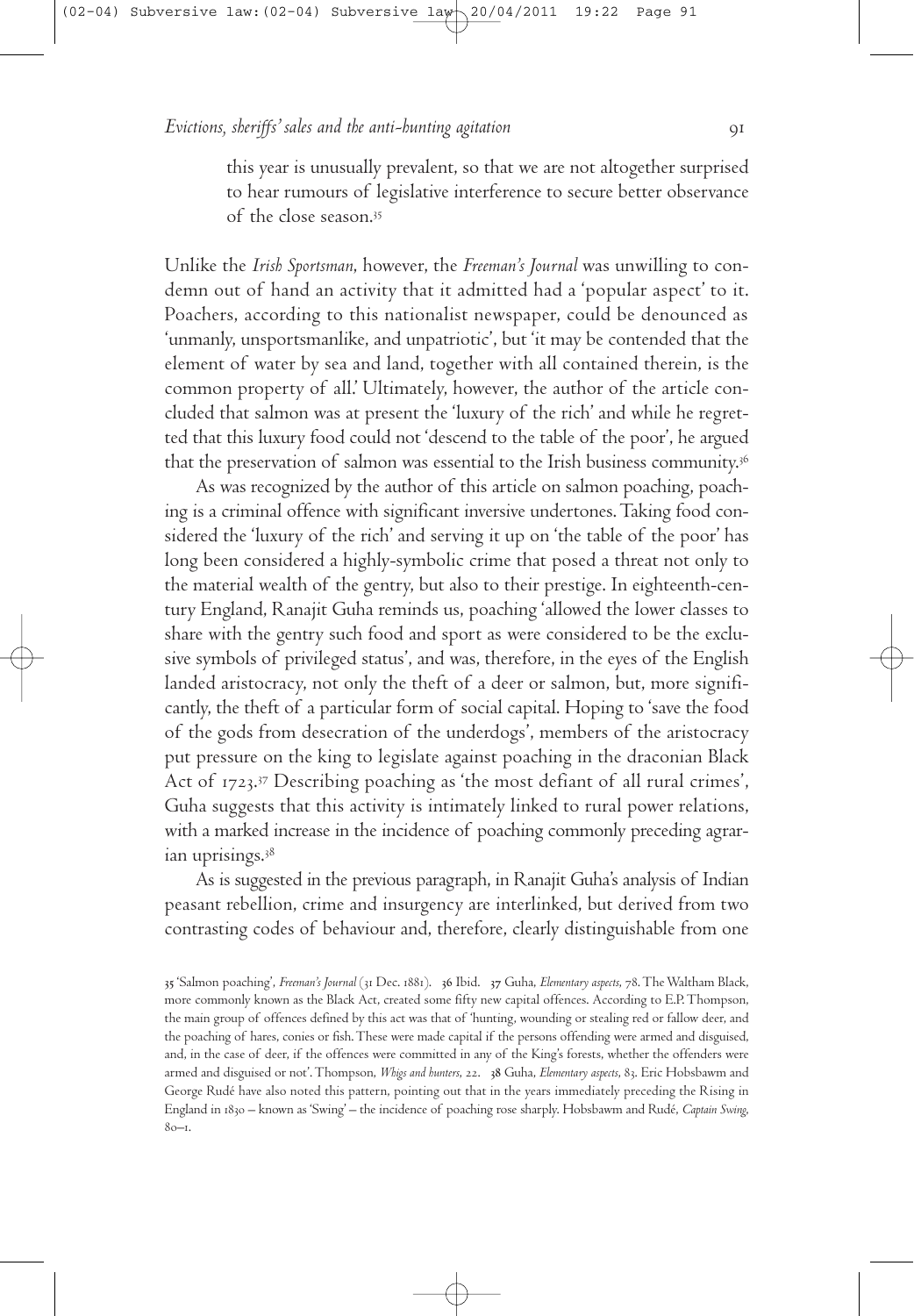another. Unlike criminal offences (such as poaching) which 'must rely on secrecy to be effective', insurgency, Guha tells us, is 'necessarily and invariably public and communal'. Consequently, in Guha's work, insurgency is the very antithesis of crime, with the criminal standing in the same relation to the insurgent as does what is 'conspiratorial (or secretive) to what is public (or open), or what is individualistic (or small-group) to what is communal (or mass) in character'.

These distinctions are difficult to maintain, however, when applied to the events that made up the Irish Land War. Poaching towards the end of 1881 may have included the'nightly affrays' that the *Freeman's Journal* referred to in its article on Irish salmon,41 but even small-scale poaching at this time could be openly confrontational. On 28 November 1881, the *Freeman's Journal* reported on an 'extraordinary affair' that took place on the property of Dowager Lady Massy. Five tenant-farmers caught poaching on this property with greyhounds were prosecuted and fined, but returned later with a large body of men and proceeded to hunt in full view of the gamekeeper and his assistants. According to the *Freeman's Journal*, 'an immense amount of damage was done, and a large number of game killed'as a result of this defiant behaviour. In a letter to the editor of the *Freeman's Journal* the following week, one of the 'poachers' present on that day rejected legal and cultural distinctions between 'sportsmen' and 'poachers' and sought to establish a new set of terms through which his 'day's pleasure hunting'could be interpreted. In this alternative version of events, five men did go onto Dowager Lady Massy's property with dogs for the purpose of hunting, but they had a 'perfect right' to be there 'having got permission from the tenants thereon'.When the gamekeeper 'accosted us and told us the lands were preserved, and not to hunt on them', the men were on land occupied by Thomas Byrne, who had 'invited us to hunt on his farm'. The men informed the gamekeeper that 'we had leave to hunt from the tenant, who was present, and who told us to hunt away as long as we wished to.The gamekeeper took down our names to summon us, but we did not mind but hunted away' as 'fines had no right to be imposed on us.'

Poaching, which, as Guha claims, is generally characterized by individualistic or small-group deviance from the law, was transformed in Ireland in the early 1880s into an act of collective social defiance. The tenant-farmer who removed game from a landlord's property in the middle of the night broke laws against poaching, but the men who continued to hunt in front of Lady Massy's gamekeeper did so in open defiance of these laws and the authority behind them. Both sets of 'poachers' were defying the landlords'absolute right over the

<sup>39</sup> Guha, *Elementary aspects*, 109, 79. 40 Ibid., 79. 41 'Salmon poaching', Freeman's Journal (31 Dec. 1881). 42 'An extraordinary affair', *Freeman's Journal* (28 Nov. 1881). 43 'An extraordinary affair', *Freeman's Journal* (6 Dec. 1881).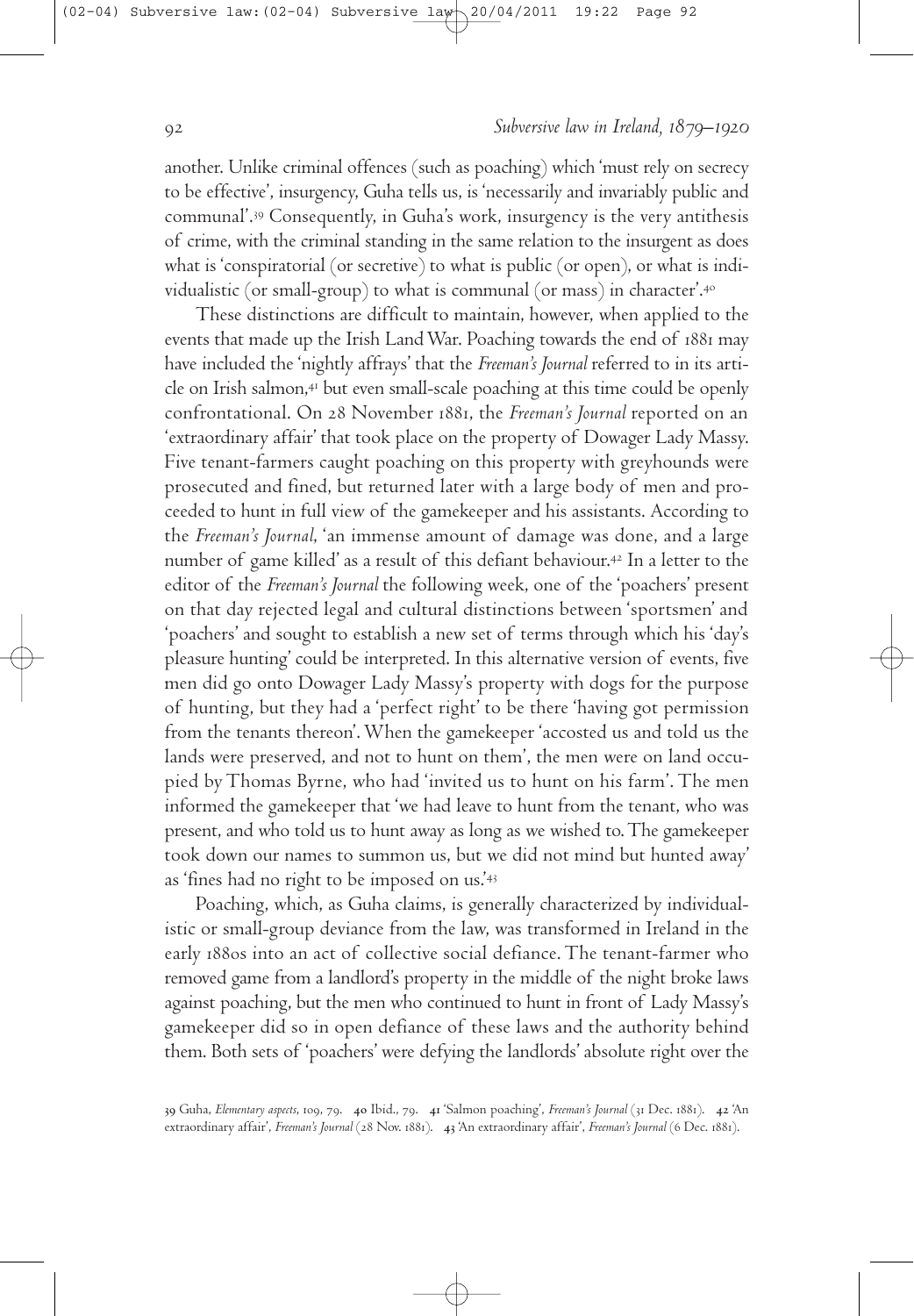land and the animals that lived on it, but in the latter case the 'poachers' were also refusing to accept the rationale through which their actions were judged to be illegal.

Denying the hunt access to the land the tenant-farmers occupied was only one facet of the anti-hunting agitation.The protesters were not merely preventing hunt members from entering their farm-lands, they were challenging a social order that often gave landlords sole rights to the animals that roamed these properties.<sup>44</sup> On 17 December 1881, the *Freeman's Journal* reported on a crowd of '500 people' who had gathered to prevent the Galway Hounds hunt and then 'with a number of dogs, started a fox, which escaped'. The 'crowd of about three hundred farmers' who confronted theWestmeath Hunt in the same month, were said to have killed a fox, which they displayed 'fastened on a long pole'. The *Freeman's Journal* told of a hunt nearTullimore which 'was stopped yesterday by a body of over 1000 persons, the farmers refusing to allow the land to be crossed. A dead fox was hoisted on a pole by the mob'.

Towards the end of December 1881, the anti-hunting agitation was increasingly dominated by the event commonly referred to as the'people's hunt' or the 'Land League hunt'. In 'Stopping the hunt, 1881–1882', L.P. Curtis Jnr provides a brief analysis of this counter-hunting agitation, describing how large crowds would meet, through word of mouth or printed notice, to stage their own hunt. From the perspective of the landlords who held the sporting rights over the fields where these hunts took place, and also, in the opinion of a number of more recent commentators like Curtis, the gathering of tenant-farmers and labourers with their dogs in search of 'protected' hares, rabbits, foxes and gamebirds amounted to 'mass poaching exercises'. In contrast to the furtive labourer hiding a hare under his coat in the middle of the night, the'people's hunts' were, however, public and ceremonial occasions often followed by celebrations as festive as the hunt balls that took place at the end of the hunting season.

One of the first recorded events of this type took place near Clogheen, where, according to an article published in the *Freeman's Journal* on 17 November, 'an immense crowd, accompanied by greyhounds, mongrels, and dogs of every description […] extended themselves in one unbroken line of two miles through the country […] killing upwards of sixty hares and rabbits.' The incidence of people's hunts appears to have peaked just over six weeks later on St. Stephen's

Many leases included a clause stating that the game on rented land was reserved for the landlord's use. Consequently, Thady Braughal from Clonebag could be prosecuted in December 1881 for setting snares and killing a hare on land his father leased. See 'Game prosecution', *Freeman's Journal* (28 Dec. 1881). 45 'Stopping the Galway Hounds', *Freeman's* Journal (17 Dec. 1881). 46 'Stopping the Westmeath Hunt', *Freeman's* Journal (12 Dec. 1881). 47 'Another hunt stopped', Freeman's Journal (13 Dec. 1881). 48 Curtis, 'Stopping the hunt, 1881-1882', 381. 49 'Hunting extraordinary', Freeman's Journal (17 Nov. 1881).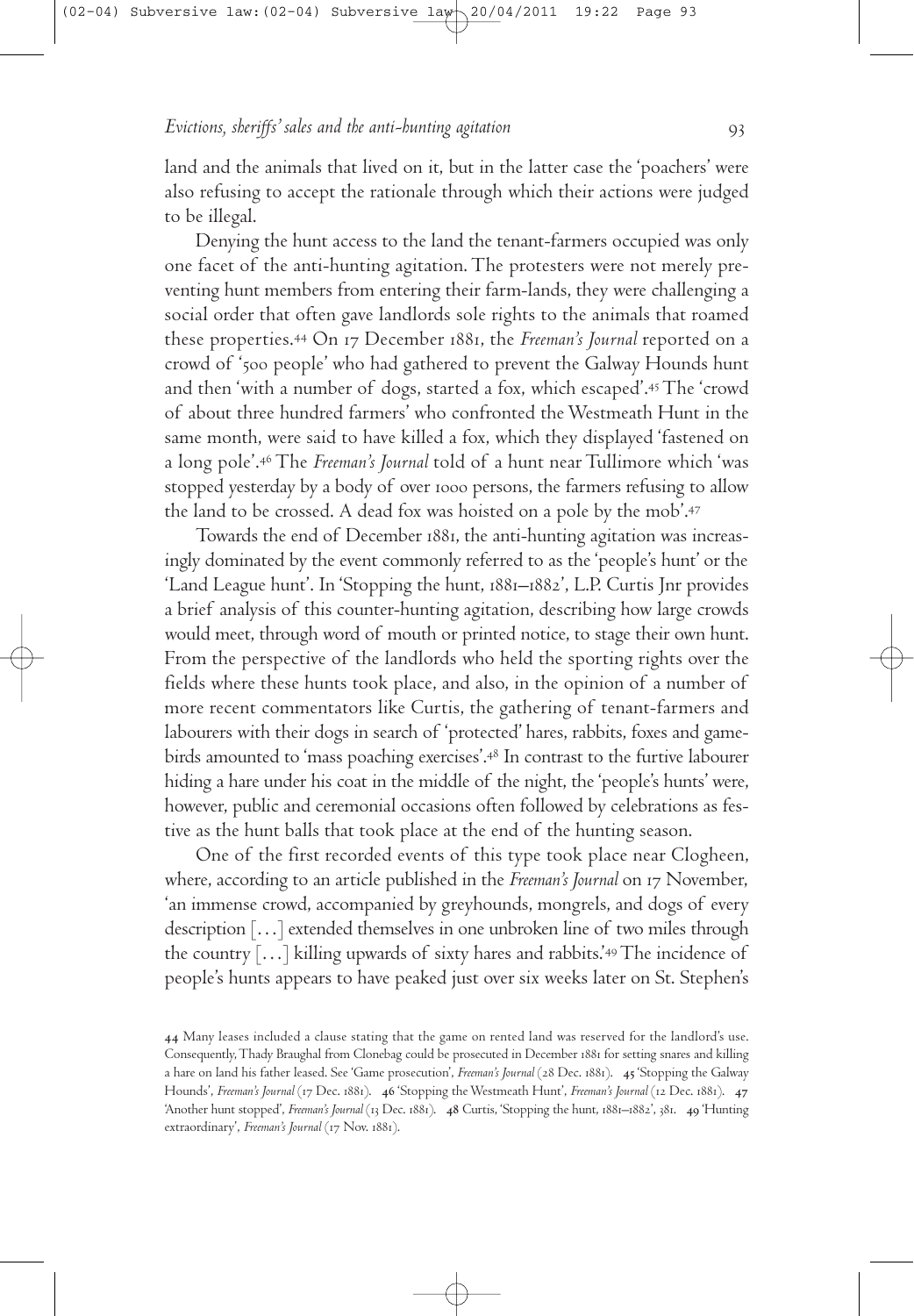### *Subversive law in Ireland, ‒*

Day, with hunts reported as having took place at Nenagh, Bienrally Castle (Limerick), Hook, Latoon, Cashel, Dockdomnie, Moycashel, Streamstown and Birr.The th of December, according to an editorial in the *Freeman's Journal*, 'saw the country dotted over with little armies of linked constabulary and military, each attended by its doctor and train of ambulance wagons, wearily struggling after a hunt here and there – in this district or that'. In response to notices posted in the surrounding countryside, Nenagh in Co.Tipperary was host on St Stephen's Day to 'one of the wildest scenes ever witnessed in the South of Ireland'. The 57th Regiment, who were drafted in from Limerick to prevent the hunt taking place, encountered 'crowds of peasants and others, on foot and on horseback, all wending their way from different points to the appointed place'. One of the largest groups to assemble during the LandWar period was on St Stephen's Day at Birr, when a crowd estimated by newspaper journalists to comprise of ten thousand men, women and children hunted for game on land from which they had previously expelled an official hunt. Following the hunt, the participants, holding up Land League banners and poles from which dead animals were suspended, are reported to have marched after a band of musicians past members of the RIC who, according to L.P. Curtis Jnr, wisely refrained from interfering with the proceedings.<sup>52</sup>

The hunts that took place at Birr, Nenagh and elsewhere intervened in the Irish political arena on a number of different levels. As previously stated, they challenged the landlords' ownership of the land and their sole right to the animals that inhabited it. People's hunts were also acts of inversion in that largescale hunting with dogs was widely considered to be a gentleman's sport with certain game, such as deer, restricted to the tables of the rich. Many recorded details of subversive hunts suggest an engagement with what were considered to be some of the important political issues of the day. At a hunt that took place in Co. Waterford, a number of dogs wore collars inscribed with such names as 'No Rent', 'Forster', 'Marwood', 'Goddard' and 'Boycott',<sup>54</sup> while it was common practice for animals killed during people's hunts to be publicly divided among the families of those interned under the Protection of Person and Property Act. The 'immense crowd' that gathered in November 1881 for a hunt in the neighbourhood of Clogheen, for example, 'killed upwards of sixty

<sup>50 &#</sup>x27;Editorial', *Freeman's Journal* (27 Dec. 1881). 51 'An extraordinary demonstration', *Freeman's Journal* (27 Dec. 1881). 52 For an account of the events at Birr, see Curtis, 'Stopping the hunt, 1881-1882', 384. 53 On 28 December 1881, the *Freeman's Journal* condemned the killing of deer in a deer park in Ballycorran by 'the golden hunt, which numbered about three thousand persons'. 'Slaughter of deer', *Freeman's Journal* (28 Dec. 1881). 54 'A national hunting club', *Freeman's Journal* (5 Dec. 1881). At a people's hunt near Maryborough in January 1882, the dogs were reported to have worn collars bearing the names 'Buckshot', 'Revolver', 'Dynamite'and 'Rackrent'. 'A people's hunt', *Freeman's Journal* (9 Jan. 1882).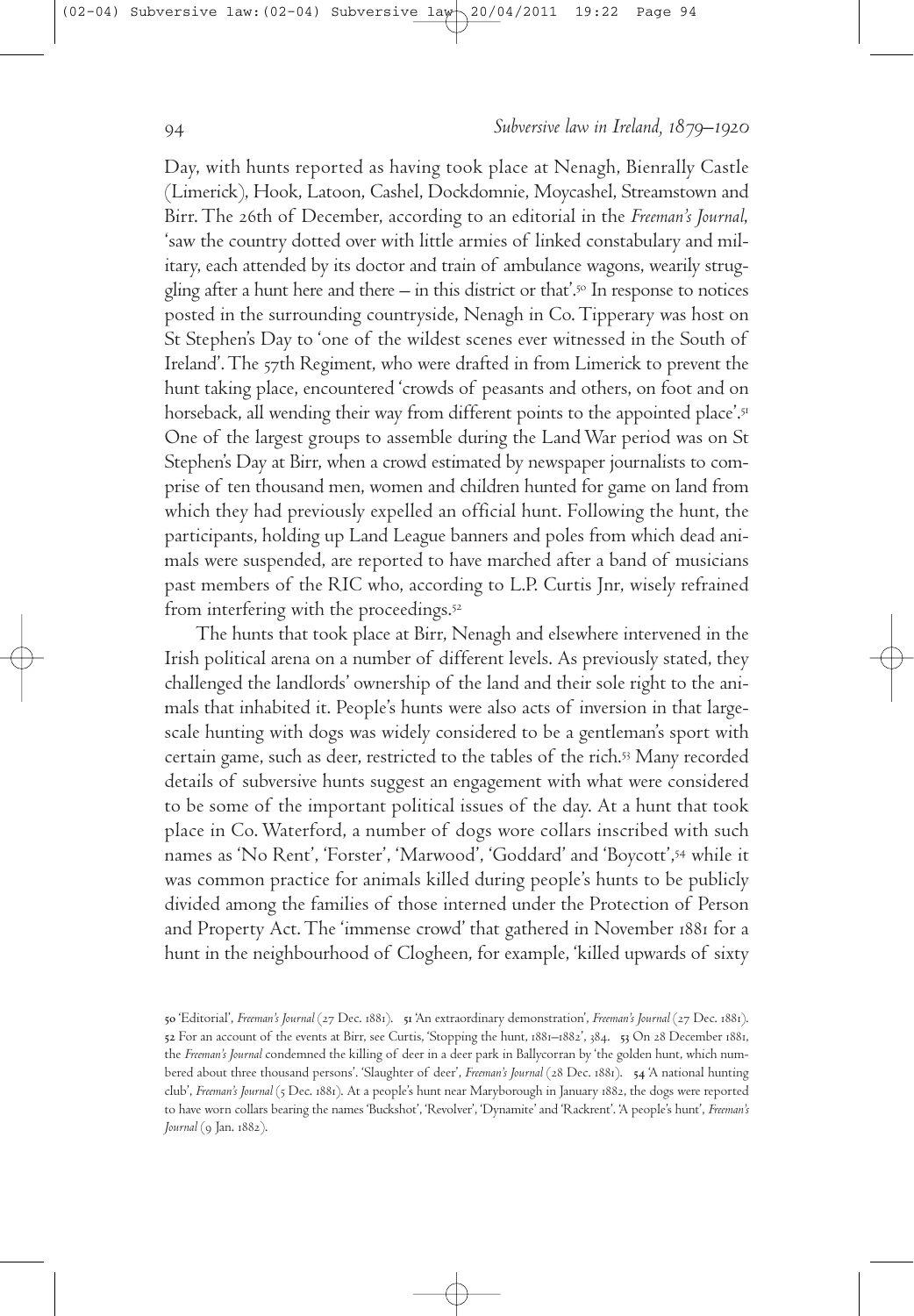hares and rabbits, and having done so marched into Clogheen, and distributed them amongst families of "suspects"'. This method of distribution allowed those partaking in such hunts to clearly distinguish their actions from poaching for personal gain and demonstrate that, when participating in a 'people's hunt', they were engaging in a political act.

Notices announcing the formation of the Irish National Hunting Club, the National Hunting Association, and the NationalTerrier and Sheep Dog Hunt that were posted in towns and villages throughout Ireland in December 1881 suggest that the people's hunts were interpreted by tenant-farmers and labourers not as criminal acts of poaching, but as a form of activity that looked to an alternative concept of legality. In contrast, for the editor of the *Freeman's Journal* the law was quite simply the law and, under its dictates, Land League hunts were 'distinctly illegal'. Reminding his readership that 'in every letting, almost without a single exception, throughout the entire country, the game is reserved to the landlord, and even on his own holding a tenant has no right to destroy it,' he implored 'the people to discontinue a practice so unjustifiable in itself, and so fraught, in our opinion with danger'. Two days prior to the appearance of this editorial, however, the page-layout of an edition of the *Freeman's Journal* suggested a very different understanding of 'people's hunts'. As was generally the practice, the title 'Sporting intelligence' was positioned on page seven of the newspaper. Under this heading, a number of subheadings supplied information on meets that had taken place over the previous days, meets that had been subject to interference by protesters and meets that were scheduled to take place over the coming days.What was unusual about this edition of the *Freeman's Journal*, however, was a section that was positioned next to 'Sporting intelligence', replicating its every stylistic detail. Printed in the same size lettering and similarly underlined, the heading 'The Land League hunts' was followed by eleven subheadings telling of 'people's hunts' that had taken place over the previous days, 'people's hunts' that had been subject to interference by the military and police, and hoax hunts. Thus in one week the *Freeman's Journal* offered two opposing interpretations of subversive hunts: 'people's hunts' as illegal acts of poaching and 'people's hunts' as a form of activity that challenged the idea of poaching as defined in Ireland at that time.

During the month of January 1882, the incidence of both 'people's hunts' and interference with official hunts gradually decreased. L.P. Curtis Jnr explains this trend with reference to a number of external factors.Towards the end of

<sup>55 &#</sup>x27;Hunting extraordinary', *Freeman's Journal* (17 Nov. 1881). 56 'Editorial', *Freeman's Journal* (9 Jan. 1882). 57 'Military displays', 'An extraordinary hunt', 'An expected Land League hunt', 'Land League hunt at Littleton', 'Preparing for a Land League hunt', 'A hoax', 'Precautions against a Land League hunt', 'A hunting party pursued', 'A bootless errand', 'More incorrect information', 'A moonlight hunt'. *Freeman's Journal* (7 Jan. 1882).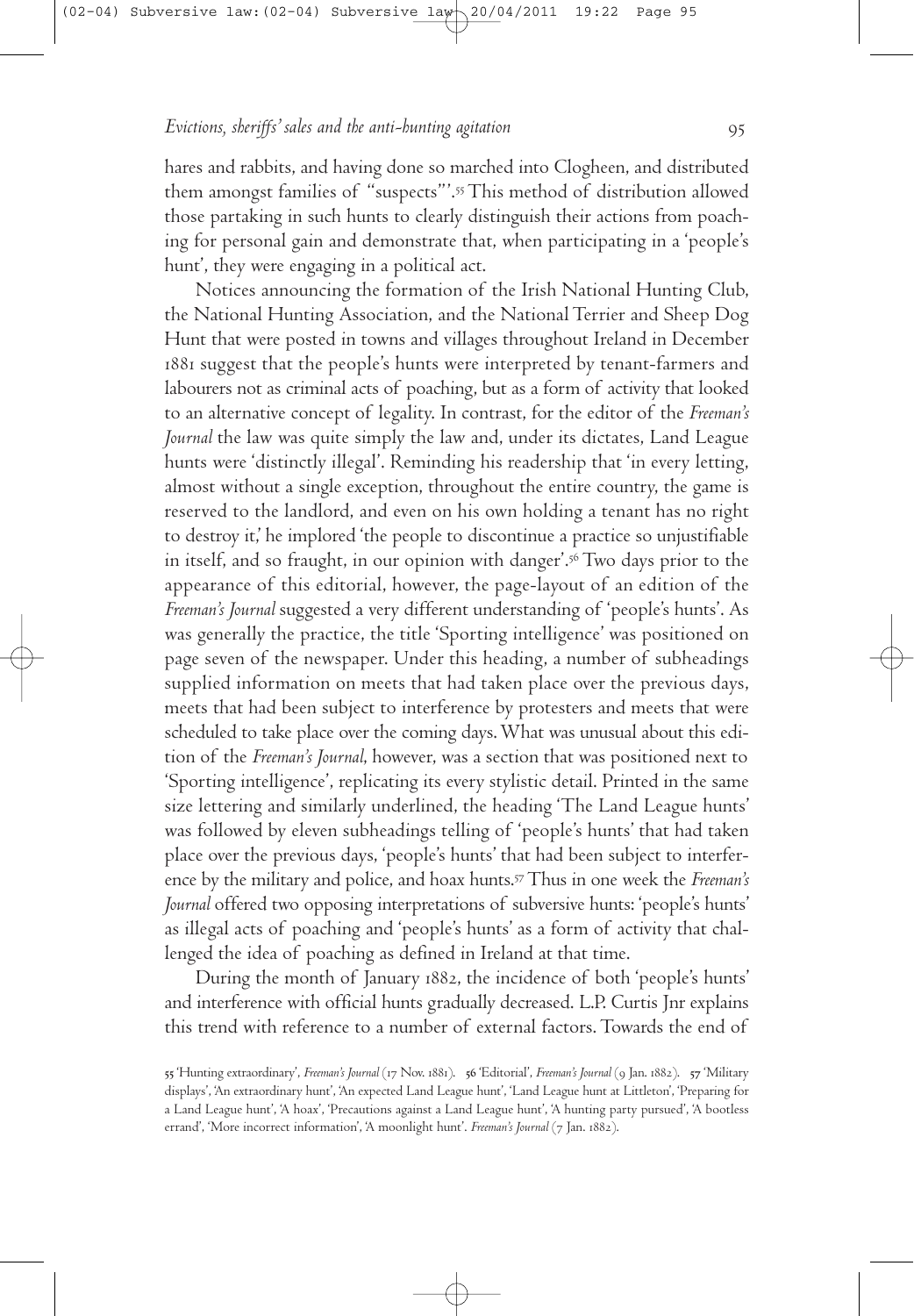December 1881, he informs us, a circular was issued throughout Ireland informing resident magistrates and the constabulary that 'people's hunts' were to be dealt with as illegal assemblies. By the beginning of January 1882, the military and police were dispersing hunts and making arrests in nearly every part of the country. Curtis also directs our attention to a notice that accompanied the 'Hunting appointments' for the Kildare Hounds and Newbridge Harriers in the *Leinster Leader* in November : 'Gentlemen are most earnestly requested not to ride over New Grass, Corn orTurnips.' For Curtis, this notice suggests that, in the aftermath of the anti-hunting agitation, members of hunts still in operation were acknowledging that their hunting activities could only continue if the tenantry allowed them to do so.

Curtis is quite right to list tough measures and a change in attitudes among the factors that brought about a cessation of the anti-hunting agitation. A number of articles and notices that appeared in the *Freeman's Journal* and *Leinster Leader* at the height of the agitation demonstrate that those partaking in official hunts were beginning to redefine their relationship to the land and those who worked it. In December 1881, the executive committee of the Ward Hounds, pointing out that 'the landholders in the hunt district have ever been most indulgent,' asked that 'the Ward country  $\lceil \ldots \rceil$  not be used as a hunting ground for the general body of hunting men who have hitherto enjoyed sport with packs which have ceased for the present to hunt'. The Meath Hunt issued a similar statement that month, informing disbanded hunts that 'in future only the members of the Meath Hunt and residents in the county should attend its meets, the fields having increased beyond what may be considered fair to the farmers whose lands are hunted over.' Following an observation in the *Leinster Leader* in November that there were a number of 'refugees from the more aristocratic but proscribed pastime of fox-hunting' at a recent meet of the Newbridge Harriers, the author of the article expressed a hope 'that the present friendly relations that exist between the farmers and the members of the hunt may not be interrupted by the intrusion of objectionable individuals'. In these articles and notices, the use of land occupied by the tenantry for the purpose of hunting is interpreted as a privilege that could potentially be withdrawn if abused.

Furthermore, there can be no doubt that the increased military and police presence had an effect on the counter-hunting agitation. On St Stephen's Day, the 'people's hunt' at Bienrally Castle was 'met and dispersed by military and police, who had information respecting the expedition',<sup>63</sup> while the Millstreet

<sup>58</sup> Curtis, 'Stopping the hunt, 1881–1882', 385–6. 59 'Hunting appointments', *Leinster Leader* (25 Nov. 1882). Cited in ibid., 390. 60 'Hunting notes: the Ward Hounds', *Freeman's Journal* (14 Dec. 1881). 61 'Sporting intelligence', Freeman's Journal (17 Dec. 1881). 62 'The Newbridge Harriers', *Leinster Leader* (12 Nov. 1881). 63 'A hunt dispersed',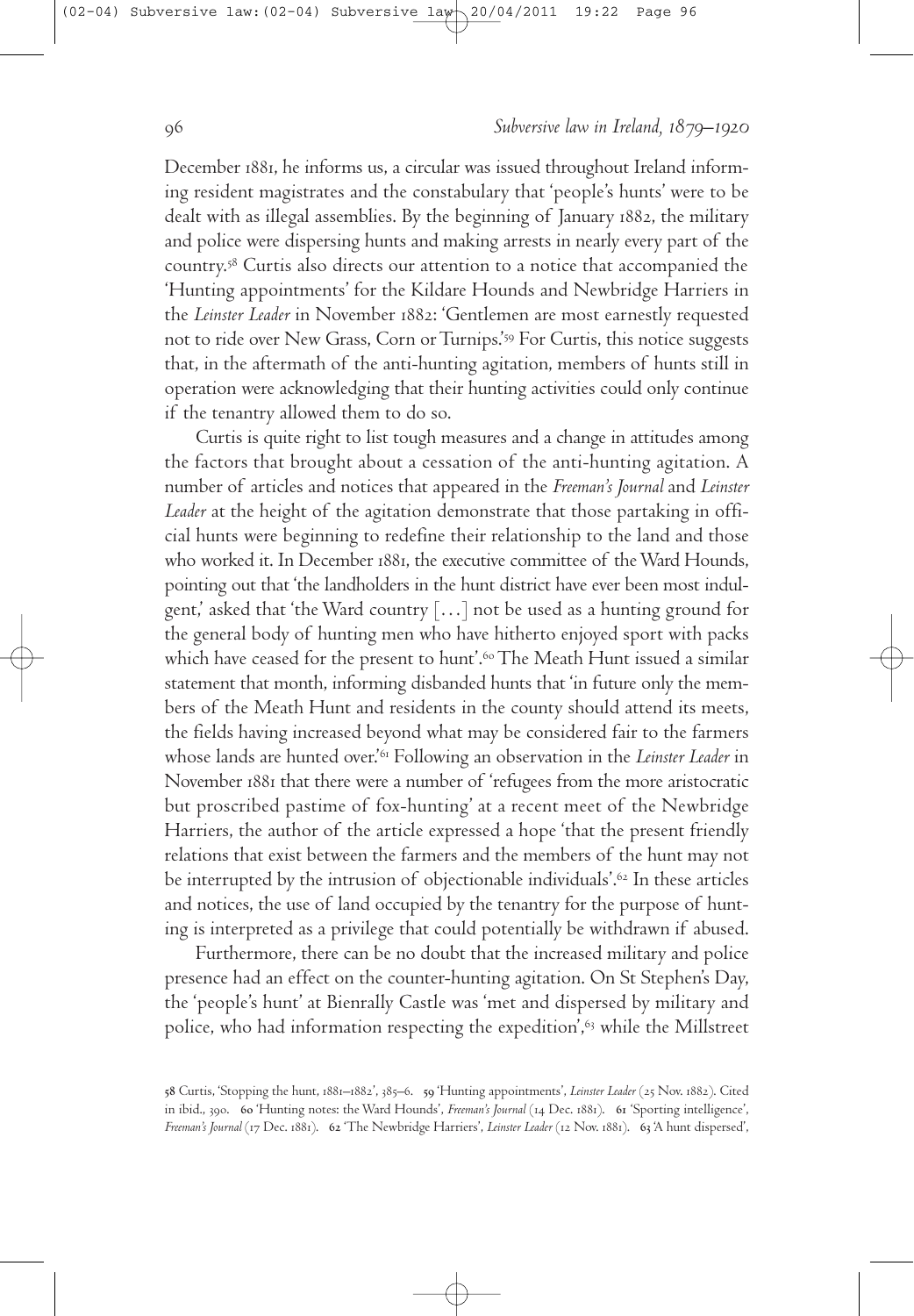Popular Harriers 'found [Latoon] guarded by soldiers and police, and were cautioned under heavy penalties against crossing the lands'. A report that appeared in the *Connaught Telegraph* on 31 December 1881 informed the newspaper's readership that  $250$  police,  $100$  soldiers of the 64th Regiment and a number of Army Service Corps' had been dispatched to a location near Athlone to disperse a proclaimed Land League hunt. On January , the *Freeman's Journal* tells of an incident that took place at Glenstal when 'police and soldiers pursued and captured twenty-seven farmers […] [while] others of the hunting party were pursued for miles over the country.' In a letter published in the *Freeman's Journal* on January, Clifford Lloyd described 'people's hunts' as

> illegal and intolerable, and for the future will assemble in the counties of Limerick and Clare at the peril of those joining in them, for they will be dispersed by the troops  $\left[\ldots\right]$  who will use such means as are at their disposal and as may be necessary for the purpose.

On the same day, it was reported that a troop of Scots Greys, two companies of infantry and a force of constabulary had been dispatched from Limerick to prevent a hunt taking place on preserves at Castlepark. During the following week, arrests were made at 'people's hunts' near Woodford, Loughlynn, Millstreet and Ballybunion. This more stringent official response coincided with a marked decrease in 'people's hunts' and a reduction in the number of incidents of resistance to official hunts. Indeed, under the heading 'The United Hunt Club Hounds', it was stated in the *Freeman's Journal* on January that 'the obstruction which had been offered to the noble sport of foxhunting in this part of the country is fast dying out.'

'People's hunts' did decrease in number in the month of January 1882, but before dying out they underwent a series of transformations designed to combat police and military strategies of counter-insurgency. Hunts were still advertised by both word of mouth and printed notice, but the information supplied through these mediums was often conflicting. Notices pinned to trees, gates and buildings supplied details concerning a hunt, while tenant-farmers and labourers would arrange by word of mouth to meet at a different time or location.

*Freeman's Journal* (27 Dec. 1881). 64 'A "popular hunt" prevented', *Freeman's Journal* (27 Dec. 1881). 65 'The proclaimed Land League hunt near Athlone', *Connaught Telegraph* (31 Dec. 1881). 66 'A hunting party pursued', *Freeman's Journal* (7 Jan. 1882). 67 'Land League hunts', *Freeman's Journal* (16 Jan. 1882). 68 'Anticipated Land League hunt: imposing military display', *Freeman's Journal* (16 Jan. 1882). 69 'A Land League hunt – numerous arrests', *Freeman's Journal* (18 Jan. 1882); 'A Land League hunt', *Freeman's Journal* (19 Jan. 1882); 'Prosecution of Land League hunters', *Freeman's Journal* (19 Jan. 1882); 'Land League hunt', *Freeman's Journal* (20 Jan. 1882). 70 'The United Hunt Club Hounds', *Freeman's* Journal (19 Jan. 1882).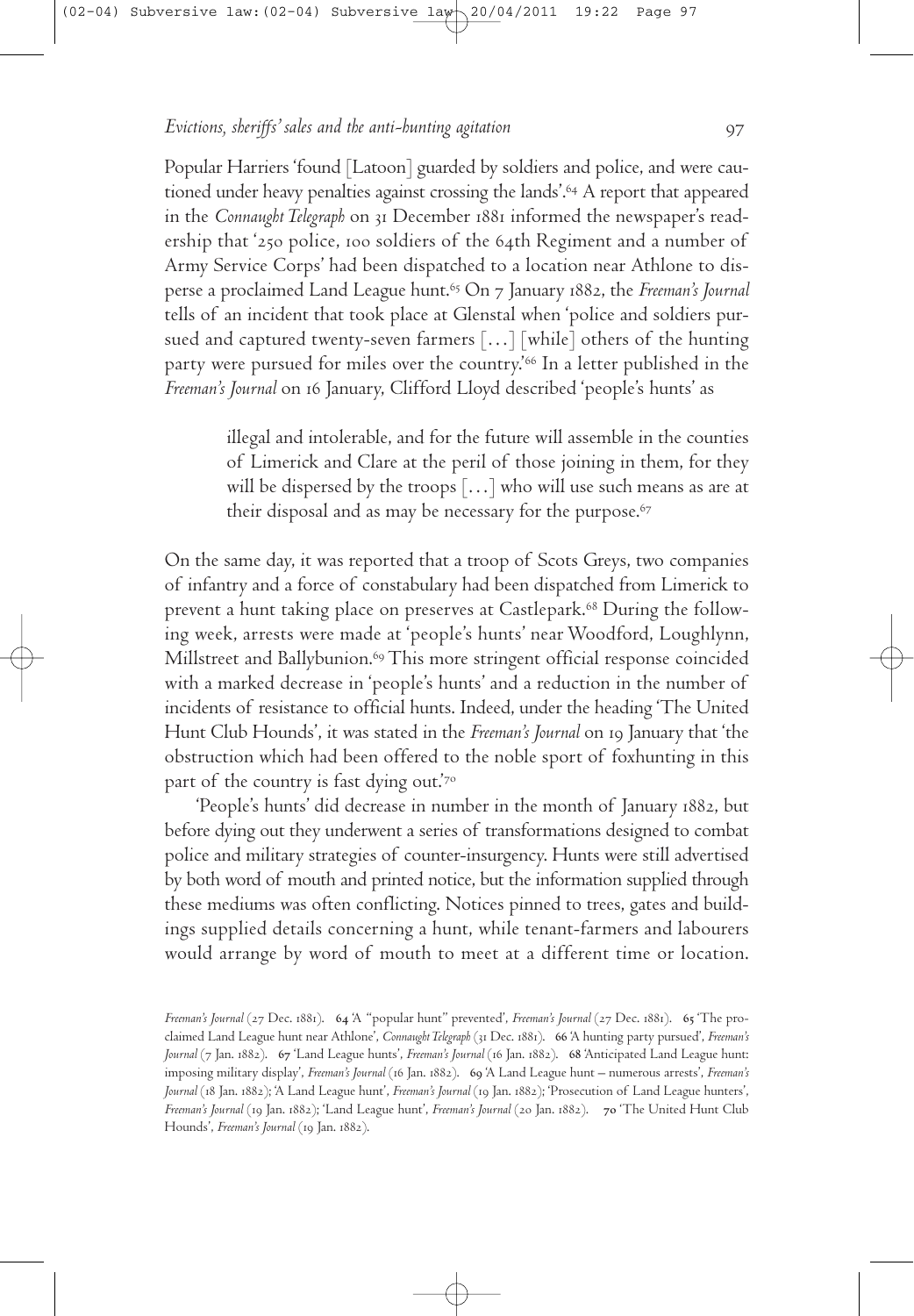Consequently, the police and military were often engaged in searching for groups of tenant-farmers and labourers in remote districts, while the hunts they had come to prevent had either already taken place or were in the process of taking place elsewhere. As previously stated, on St Stephen's Day a number of alternative hunts, including those held at Bienrally Castle and Latoon, were subject to interference by the authorities. In other parts of the country, the police and military had a less successful day.The'military and a large number of constabulary' who 'proceeded to a village called Nash, for the purpose of dispersing a "Land League hunt", which was announced to be held there to-day' found 'no hunt of any description and […] had to return home'. Meanwhile'the hunt was carried out some miles distant, at the Hook.' Police drafted into Moate on Christmas Day to prevent a hunt due to take place some distance outside the town the following day travelled all night to reach the advertised location.The hunt, however, was held 'at Dockdomnie, half a mile from Moate' where ' persons assembled and had two hours sport'.<sup>72</sup> On 28 December, the *Freeman's Journal* reported on a hunt 'announced by written notices, posted extensively about the county' that the authorities had assumed would take place at Ballybran, the stated location.When the authorities arrived at Ballybran, however,

> the only hunters they saw at the meet were three little urchins and one dog.The army and police perceived at once that they had been hoaxed, and hoaxed they were for a surety, for while they were drawn upon the ground word came to them that the hunt was going on at Mrs Moreland's property, some five miles distant.The whole force immediately started for Raheen, but when they got there the hunt had retired.

The purpose of hoax hunts was not always, however, to divert the attention of the authorities from actual hunts. As the month of January progressed, it became increasingly common practice for hunts to be publicly advertised when no hunt was due to be held. According to the *Freeman's Journal*, at Ballitore, 'the authorities were completely hoaxed.' After 'waiting the greater part of the day it was found that no hunt was going to be held' and the 'force of infantry, hussars, and police' returned to their bases.<sup>74</sup> This is one of a number of accounts of policemen and soldiers marching for miles in search of hunts that never took place. Under the heading, 'A bootless errand', the *Freeman's Journal* attempted to capture on page the sheer frustration experienced by the soldiers and police send to break up a hoax hunt at Coumbeg:

71'A Land League hunt', *Freeman's Journal* (27 Dec. 1881). 72 'Precautions against "Land League hunting"', *Freeman's Journal* (27 Dec. 1881). 73 'A Land League hunt', *Freeman's Journal* (28 Dec. 1881). 74 'A hoax', *Freeman's Journal* (7 Jan. 1882).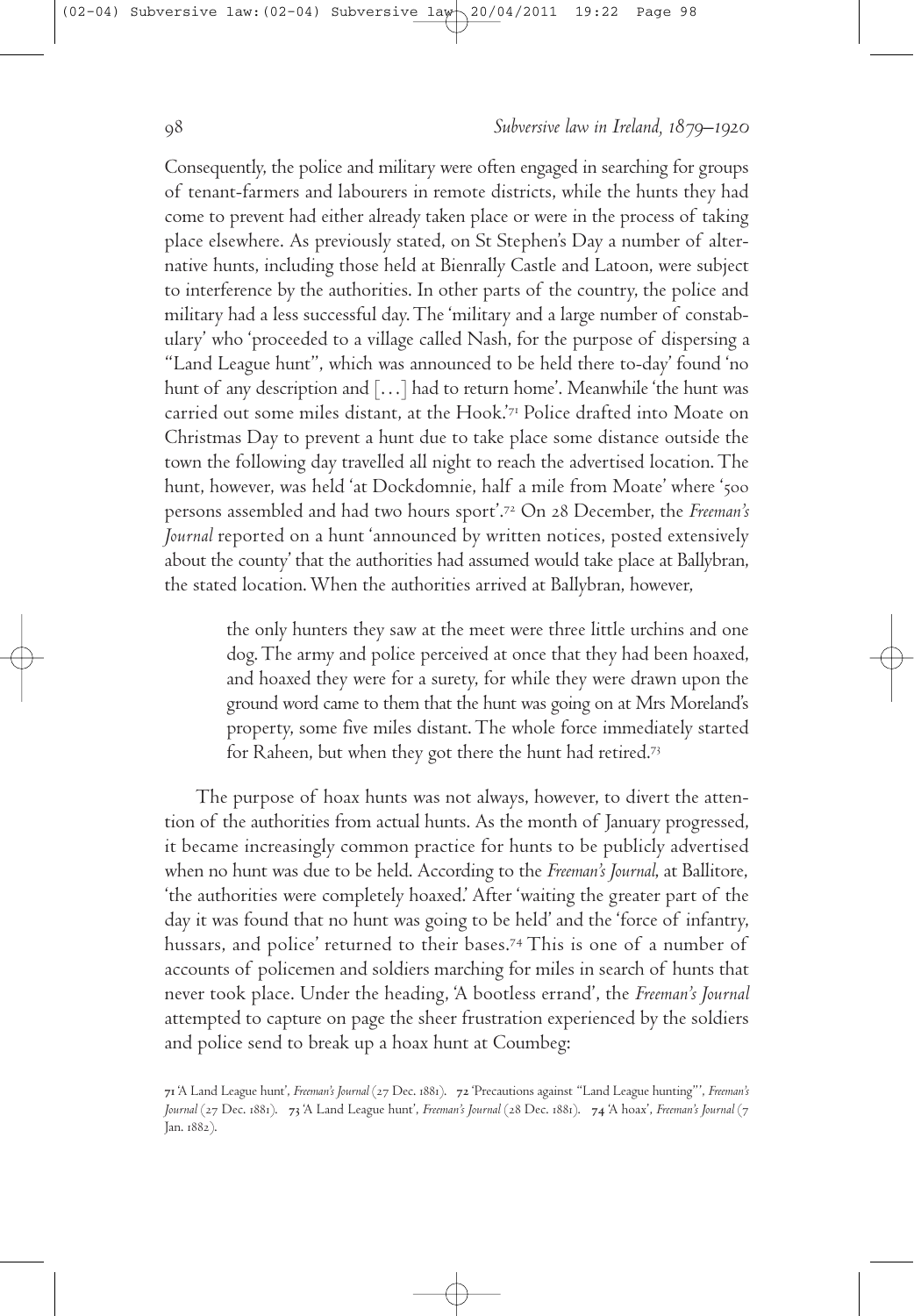Marching and countermarching of troops and constabulary have taken place all day here […]They all marched to Coumbeg, a mountain range lying along the western shores of Lough Derg, where it was expected that 'a Land League hunt' would be held to-day. Not a single person, however, put in an appearance at the appointed place, and the troops were marched back again, quite harassed after their visit to the mountains, where a storm of rain prevailed all day long. Other bodies of troops and constabulary were drafted to Tomgraney and Ogonnelloe, near Killaloe, to stop hunts at those places, but the meets did not take place.

By the end of January 1882, hoax hunts were still a relatively common phenomenon, but, as Curtis points out, people's hunts were taking place far less frequently.The gradual reduction in the number of hunts should not, however, be attributed solely to external pressures, such as increased military and police presence.To understand why this form of agrarian agitation was less prevalent in the latter part of January, it is first necessary to explain why it peaked on December.This date, St Stephen's Day, had a significance for both members of official hunts and those who participated in 'people's hunts'.The ascendancy calendar marked St Stephen's Day as the occasion of the Big Hunt. In 'St Stephen's Day with the West Carbery Fox-Hounds', Martin Ross described it as a date that 'is dedicated to a meet of the West Carbery Foxhounds at the Clock Tower, Skibbereen, Co. Cork'.<sup>76</sup> As throngs of mass-goers made their way 'through the town to the great grey chapel above the river', the 'classic pageant of fox-hunting takes the stage with the gravity and decorum that befits its ancient traditions'.<sup>77</sup> On 26 December 1881, the 'classic pageant of fox-hunting' was a rarer sight than in previous years, but even in Birr where the official hunt was forced to disband, public performances and pageants were very much in evidence.The tenant-farmers and labourers who marched through Birr on St Stephen's Day displaying Land League banners and dead foxes on poles were, at least in part, mimicking and perhaps parodying the ritualized creation of spectacle so intrinsic to the official hunt.

The ascendancy cultural calendar is not our only guide to the significance of certain dates within the pattern of Irish rural life. A number of commentators, including Michael Beames, Maureen Wall and Luke Gibbons, have pointed out in their studies of Whiteboyism that agrarian agitation owed much

<sup>75 &#</sup>x27;A bootless errand', *Freeman's Journal* (7 Jan. 1882). According to Donal O'Sullivan in *The Irish constabularies*, 1822–1922, , the long arduous tours of duty the constabulary were compelled to perform during the period of the Land War resulted in an unusually high prevalence of deaths from tuberculosis, bronchitis, pleurisy and other bronchial diseases. 76 M. Ross, 'St Stephen's Day with the West Carbery Fox-Hounds' in Somerville and Ross, Wheel-tracks, 277-83, 277. 77 Ibid., 277, 278.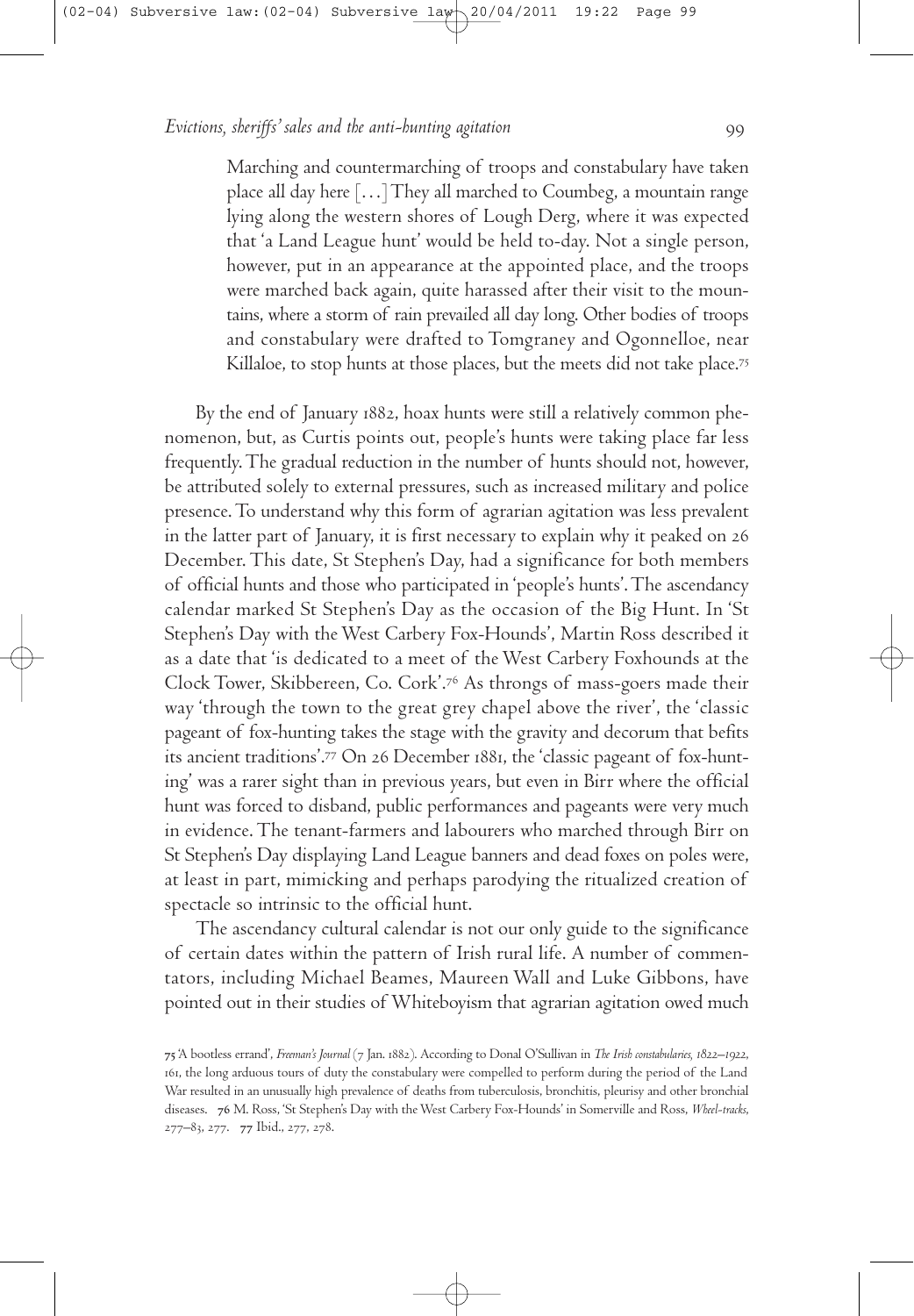to the traditional calendar of rural Ireland, tending to 'peak' around the times of popular seasonal festivals, such as May Eve, May Day, Halloween (*Samhain*), November Eve, New Year's Eve and St Stephen's Day.<sup>78</sup> Whiteboyism, Beames surmises, 'marched closely in time to the rhythms of peasant life'. For Martin Ross, St Stephen's Day was a'holiday of the first importance'characterized by its links with fox-hunting. For the men, women and children who joined in 'people's hunts' on 26 December 1881, St Stephen's Day would have been associated with the hunting of a very different species of animal – the wren.The counter-hunting agitation was, therefore, interwoven with both subaltern and elite cultural practices.This agitation borrowed aspects from both the official hunts it threatened to displace and the rural rituals from which it perhaps gained much of its legitimacy.

While Beames is primarily concerned in the passage quoted above with forming links between agrarian agitation and festive days in the late eighteenth century, a notice banning 'hunting the wren' that was 'posted up extensively through the baronies of Ormonde, and Owney and Arra' in the latter half of December 1881 suggests that this intersection was still strong enough during the Land War period to be a cause of anxiety for the authorities.<sup>81</sup> In addition, a number of articles published in the *Freeman's Journal* towards the end of December 1881 recognized 'people's hunts' and 'hunting the wren' as interrelated activities. Under the heading, 'Hunting the wren', for example, it was stated that notwithstanding notices posted in a number of 'disturbed' regions proclaiming this practice, 'the customary amusement of "hunting the wren" was indulged pretty generally, and, in addition, hares to a large number were killed.'<sup>82</sup> On 23 January 1882, the *Freeman's Journal* reported on the trial of twenty-seven men answering 'a charge of having taken part in a riotous and unlawful assembly at Moycashel and Streamstown on St Stephen's Day'.The following interpretation of the day's events was put forward by the defence:

> A few score of boys and men, following an immemorial usage, assembled on St Stephen's Day.Their quarry was not deer or fox, pheasant or hare, but that most persecuted of the feathered tribe, 'the wren, the king of all birds', and if when passing through a field a hare started under their feet, it was only human nature if a few of the people did pursue the flying animal a few yards across the bounds of the preserved lands.<sup>8</sup><sup>3</sup>

Beames, *Peasants and power*, –;Wall, 'TheWhiteboys', ; Gibbons, *Transformations in Irish culture*, –; Gibbons, 'Topographies of terror', 36-7; Gibbons, 'Between Captain Rock and a hard place', 41. 79 Beames, *Peasants and* power, 74. 80 M. Ross, 'St Stephen's Day with the West Carbery Fox-Hounds' in Somerville and Ross, Wheel*tracks*, 277–83, 277. 81 'Hunting the wren', *Freeman's Journal* (28 Dec. 1881). 82 Ibid. 83 'Alleged Land League hunt', *Freeman's Journal* (23 Jan. 1882).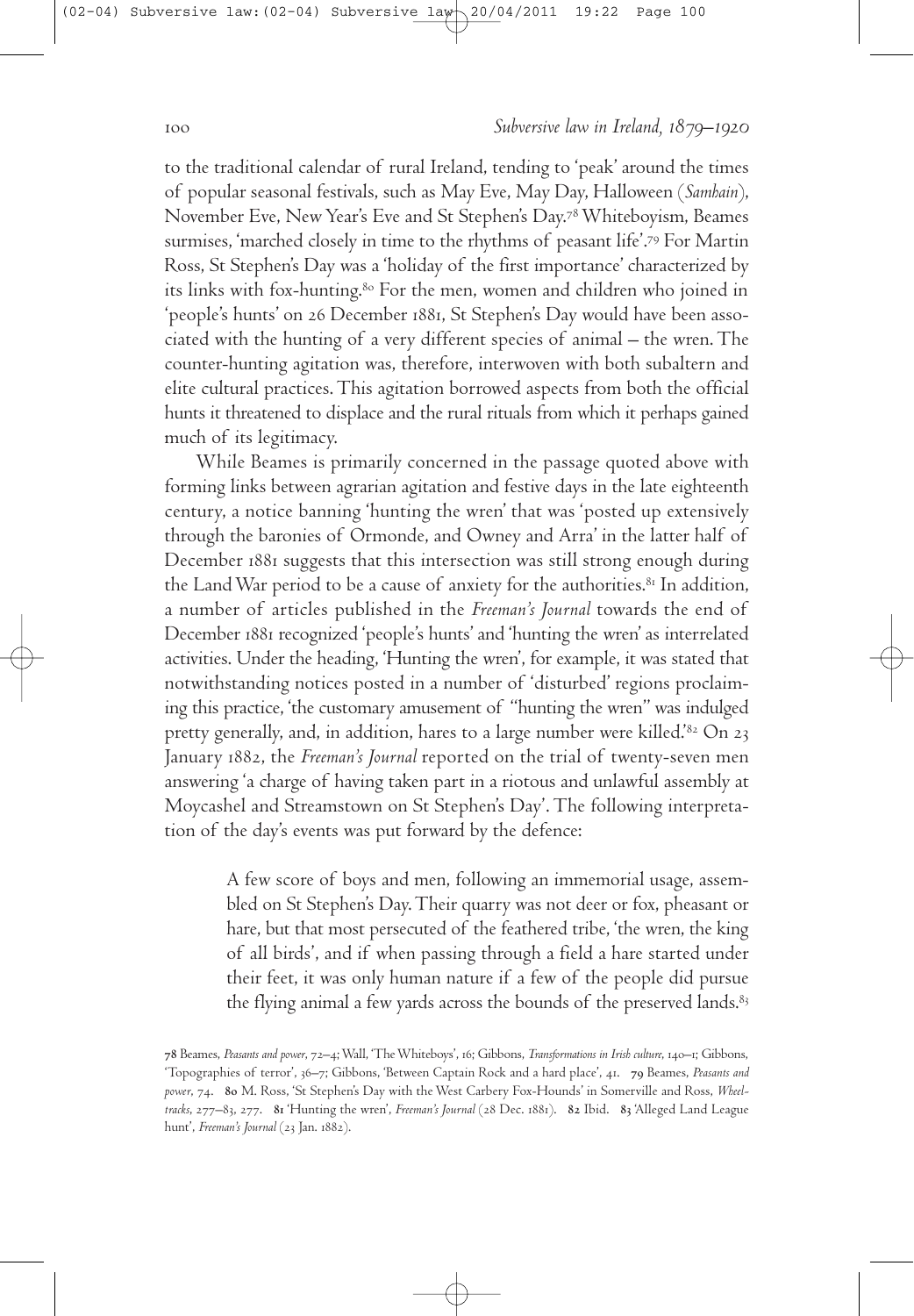The case was dismissed and the men were allowed to return home.

Described by Michael Beames as 'one of the main seasonal festivals in the peasant calendar', 'hunting the wren' involved a range of activities from the capture of the wren on the days leading up to St Stephen's Day to the festivities that took place that night and over the following days. In their accounts of 'hunting the wren', Sylvie Muller and Kevin Danaher have provided an outline of the various practices that constituted this festival.<sup>85</sup> In the weeks preceding Christmas, wrenboys roamed the fields in search of wrens to capture and kill. On St Stephen's Day, 'the procession element of the ritual always took place'. The wrens were paraded from house to house placed on a decorated wooden tray or inside a holly bush elevated on a long pole.The group was sometimes headed by a'captain' who was dressed in quasi-military style and carried a sword. Some of the wrenboys wore masks made from straw or animal skin or blackened their faces, while others were disguised as women (*óinseach*) or dressed as fools (*amadán*). In Co. Kerry, it was common practice for one of the wrenboys to carry a hobby-horse or white mare (*láir bhán*) with jaws and hooves designed to move by means of strings. Music was an important feature of 'hunting the wren' with bodhrán players and other musicians often leading the wrenboys through the locality and accompanying them when they sang the 'wren song' and danced at the doorsteps of houses. $^{87}$  If the wrenboys did not receive the money or drink asked for in the 'wren song', they might threaten to bury one of their wrens opposite the front door; an action that was said to prevent good luck from entering the house for one year. At the end of St Stephen's Day, the wren might be buried according to human burial rites, that is, his body was placed in a coffin and keened. Following the wren's burial, the money collected during the day would be used to buy food and drink, and a wren dance, also referred to as a'wren's wake', would be held that night or some days later.This latter part of the proceedings led one nineteenth-century commentator, Humphrey O'Súilleabháin, to urge the withholding of funds from the wrenboys: 'The rabble of the town going from door to door, with a wren in a holly

The wren, the wren, the king of all birds, On St Stephen's Day, was caught in the furze; Though his body is small, his family is great, So, if you please, your honour, give us a treat. On Christmas Day I turned a spit; I burned my finger: I feel it yet, Up with the kettle, and down with the pan: Give us some money to bury the wren.

<sup>84</sup> Beames, *Peasants and power*, 73. 85 Muller, 'The Irish wren tales and ritual'; Danaher, *The year in Ireland*. 86 Muller, 'The Irish wren tales and ritual', 141. 87 One version of the song cited in Danaher, *The year in Ireland*, 246, opens with the following verse: